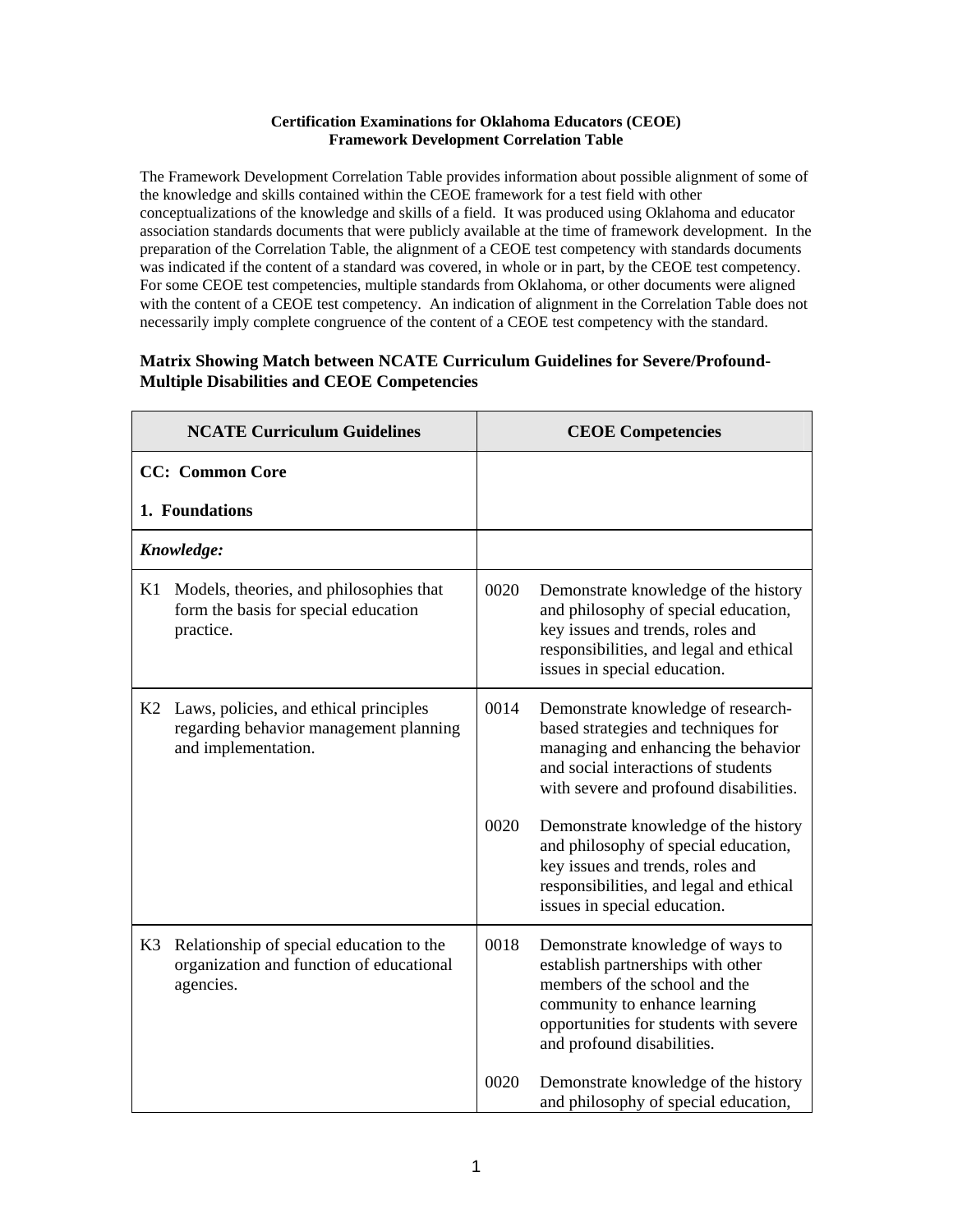|    | <b>NCATE Curriculum Guidelines</b>                                                                                                                                       |      | <b>CEOE Competencies</b>                                                                                                                                                                    |
|----|--------------------------------------------------------------------------------------------------------------------------------------------------------------------------|------|---------------------------------------------------------------------------------------------------------------------------------------------------------------------------------------------|
|    |                                                                                                                                                                          |      | key issues and trends, roles and<br>responsibilities, and legal and ethical<br>issues in special education.                                                                                 |
| K4 | Rights and responsibilities of students,<br>parents, teachers, and other professionals,<br>and schools related to exceptional learning<br>needs.                         | 0010 | Demonstrate knowledge of policies<br>and procedures for developing and<br>implementing IEPs and IFSPs for<br>students with severe and profound<br>disabilities.                             |
|    |                                                                                                                                                                          | 0020 | Demonstrate knowledge of the history<br>and philosophy of special education,<br>key issues and trends, roles and<br>responsibilities, and legal and ethical<br>issues in special education. |
| K5 | Issues in definition and identification of<br>individuals with exceptional learning<br>needs, including those from culturally and<br>linguistically diverse backgrounds. | 0010 | Demonstrate knowledge of policies<br>and procedures for developing and<br>implementing IEPs and IFSPs for<br>students with severe and profound<br>disabilities.                             |
|    |                                                                                                                                                                          | 0020 | Demonstrate knowledge of the history<br>and philosophy of special education,<br>key issues and trends, roles and<br>responsibilities, and legal and ethical<br>issues in special education. |
|    | K6 Issues, assurances and due process rights<br>related to assessment, eligibility, and<br>placement within a continuum of services.                                     | 0010 | Demonstrate knowledge of policies<br>and procedures for developing and<br>implementing IEPs and IFSPs for<br>students with severe and profound<br>disabilities.                             |
|    |                                                                                                                                                                          | 0020 | Demonstrate knowledge of the history<br>and philosophy of special education,<br>key issues and trends, roles and<br>responsibilities, and legal and ethical<br>issues in special education. |
| K7 | Family systems and the role of families in<br>the educational process.                                                                                                   | 0019 | Demonstrate knowledge of the role of<br>families in educating students with<br>severe and profound disabilities and<br>ways to promote positive school-<br>home relationships.              |
| K8 | Historical points of view and contribution<br>of culturally diverse groups.                                                                                              | 0020 | Demonstrate knowledge of the history<br>and philosophy of special education,                                                                                                                |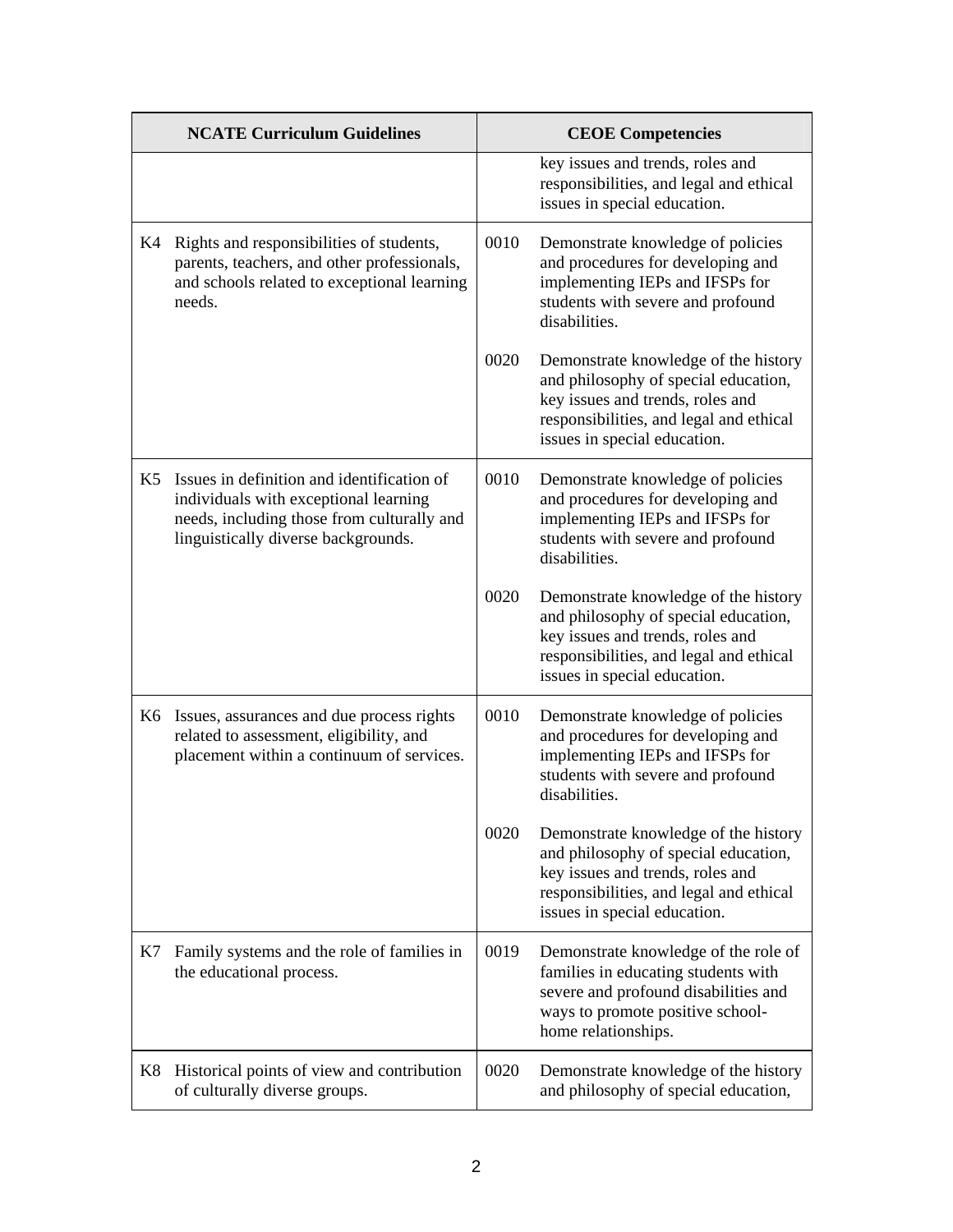| <b>NCATE Curriculum Guidelines</b>                                                                                      | <b>CEOE Competencies</b>                                                                                                                                                                                                                                                                  |
|-------------------------------------------------------------------------------------------------------------------------|-------------------------------------------------------------------------------------------------------------------------------------------------------------------------------------------------------------------------------------------------------------------------------------------|
|                                                                                                                         | key issues and trends, roles and<br>responsibilities, and legal and ethical<br>issues in special education.                                                                                                                                                                               |
| K9 Impact of the dominant culture on shaping<br>schools and the individuals who study and<br>work in them.              | OPTE 0002 The teacher understands that<br>students vary in their approaches to<br>learning and creates instructional<br>opportunities that are adaptable to<br>individual differences of learners.                                                                                        |
|                                                                                                                         | OPTE 0010 The teacher evaluates the effects<br>of his/her choices and actions on<br>others (students, parents, and other<br>professionals in the learning<br>community), modifies those actions<br>when needed, and actively seeks<br>opportunities for continued<br>professional growth. |
| K10 Potential impact of differences in values,<br>languages, and customs that can exist<br>between the home and school. | 0019<br>Demonstrate knowledge of the role of<br>families in educating students with<br>severe and profound disabilities and<br>ways to promote positive school-<br>home relationships.                                                                                                    |
|                                                                                                                         | OPTE 0002 The teacher understands that<br>students vary in their approaches to<br>learning and creates instructional<br>opportunities that are adaptable to<br>individual differences of learners.                                                                                        |
|                                                                                                                         | OPTE 0007 The teacher develops a<br>knowledge of and uses a variety of<br>effective communication techniques<br>to foster active inquiry, collaboration,<br>and supportive interaction in the<br>classroom.                                                                               |
|                                                                                                                         | OPTE 0010 The teacher evaluates the effects<br>of his/her choices and actions on<br>others (students, parents, and other<br>professionals in the learning<br>community), modifies those actions<br>when needed, and actively seeks<br>opportunities for continued<br>professional growth. |
| Skill:                                                                                                                  |                                                                                                                                                                                                                                                                                           |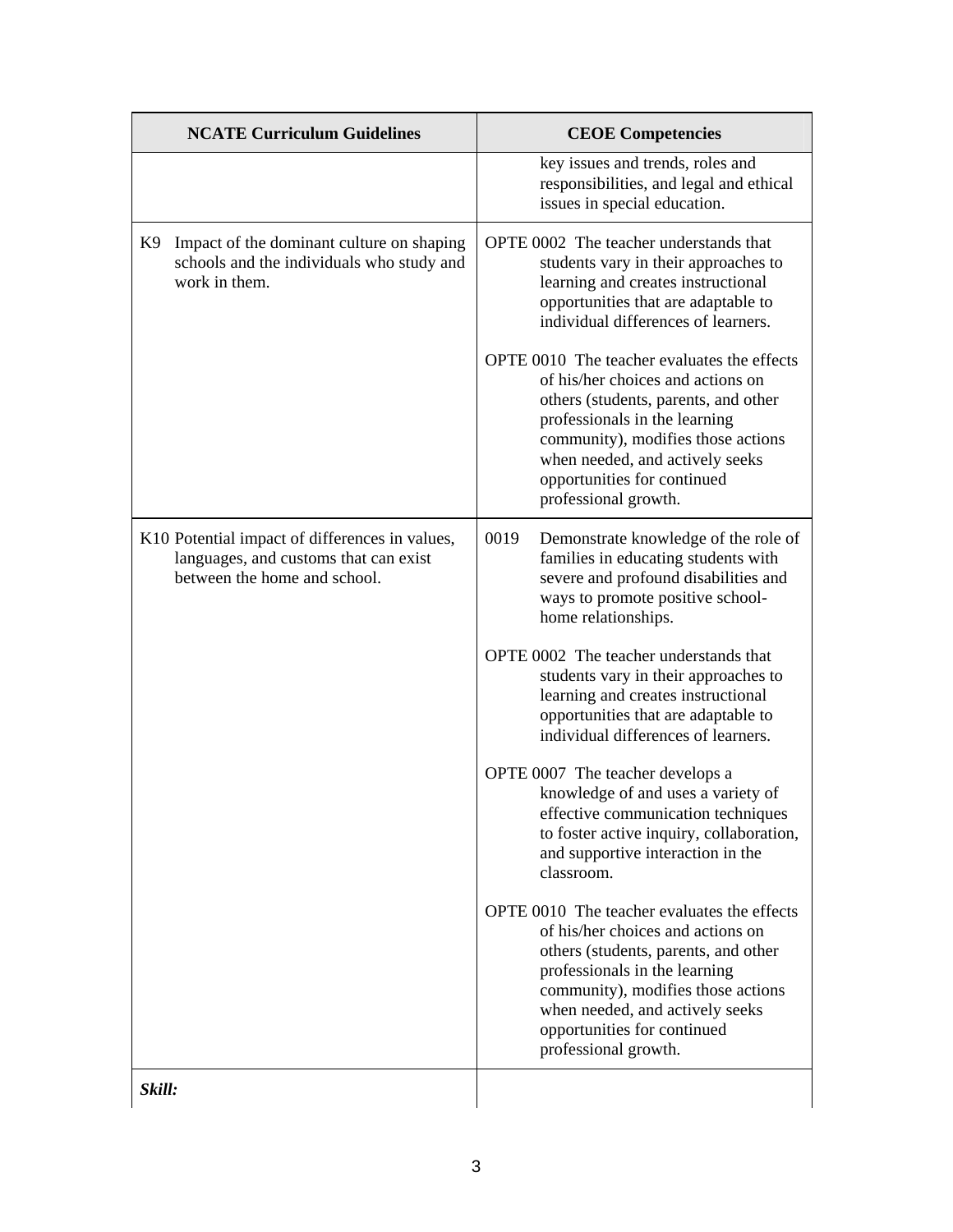|                | <b>NCATE Curriculum Guidelines</b>                                                                                                             |      | <b>CEOE Competencies</b>                                                                                                                                                                    |  |
|----------------|------------------------------------------------------------------------------------------------------------------------------------------------|------|---------------------------------------------------------------------------------------------------------------------------------------------------------------------------------------------|--|
| S <sub>1</sub> | Articulate personal philosophy of special<br>education.                                                                                        | N/A  |                                                                                                                                                                                             |  |
|                | <b>IIC:</b> Individualized Independence<br>Curriculum                                                                                          |      |                                                                                                                                                                                             |  |
|                | 1. Foundations                                                                                                                                 |      |                                                                                                                                                                                             |  |
| K1             | Definitions and issues related to the<br>identification of individuals with<br>disabilities.                                                   | 0010 | Demonstrate knowledge of policies<br>and procedures for developing and<br>implementing IEPs and IFSPs for<br>students with severe and profound<br>disabilities.                             |  |
|                |                                                                                                                                                | 0020 | Demonstrate knowledge of the history<br>and philosophy of special education,<br>key issues and trends, roles and<br>responsibilities, and legal and ethical<br>issues in special education. |  |
| K2             | Historical foundations, classic studies,<br>major contributors, major legislation, and<br>current issues related to knowledge and<br>practice. | 0010 | Demonstrate knowledge of policies<br>and procedures for developing and<br>implementing IEPs and IFSPs for<br>students with severe and profound<br>disabilities.                             |  |
|                |                                                                                                                                                | 0020 | Demonstrate knowledge of the history<br>and philosophy of special education,<br>key issues and trends, roles and<br>responsibilities, and legal and ethical<br>issues in special education. |  |
| K3             | The legal, judicial, and educational<br>systems to assist individuals with<br>disabilities.                                                    | 0010 | Demonstrate knowledge of policies<br>and procedures for developing and<br>implementing IEPs and IFSPs for<br>students with severe and profound<br>disabilities.                             |  |
|                |                                                                                                                                                | 0020 | Demonstrate knowledge of the history<br>and philosophy of special education,<br>key issues and trends, roles and<br>responsibilities, and legal and ethical<br>issues in special education. |  |
| K4             | Continuum of placement and services<br>available for individuals with disabilities.                                                            | 0010 | Demonstrate knowledge of policies<br>and procedures for developing and<br>implementing IEPs and IFSPs for<br>students with severe and profound                                              |  |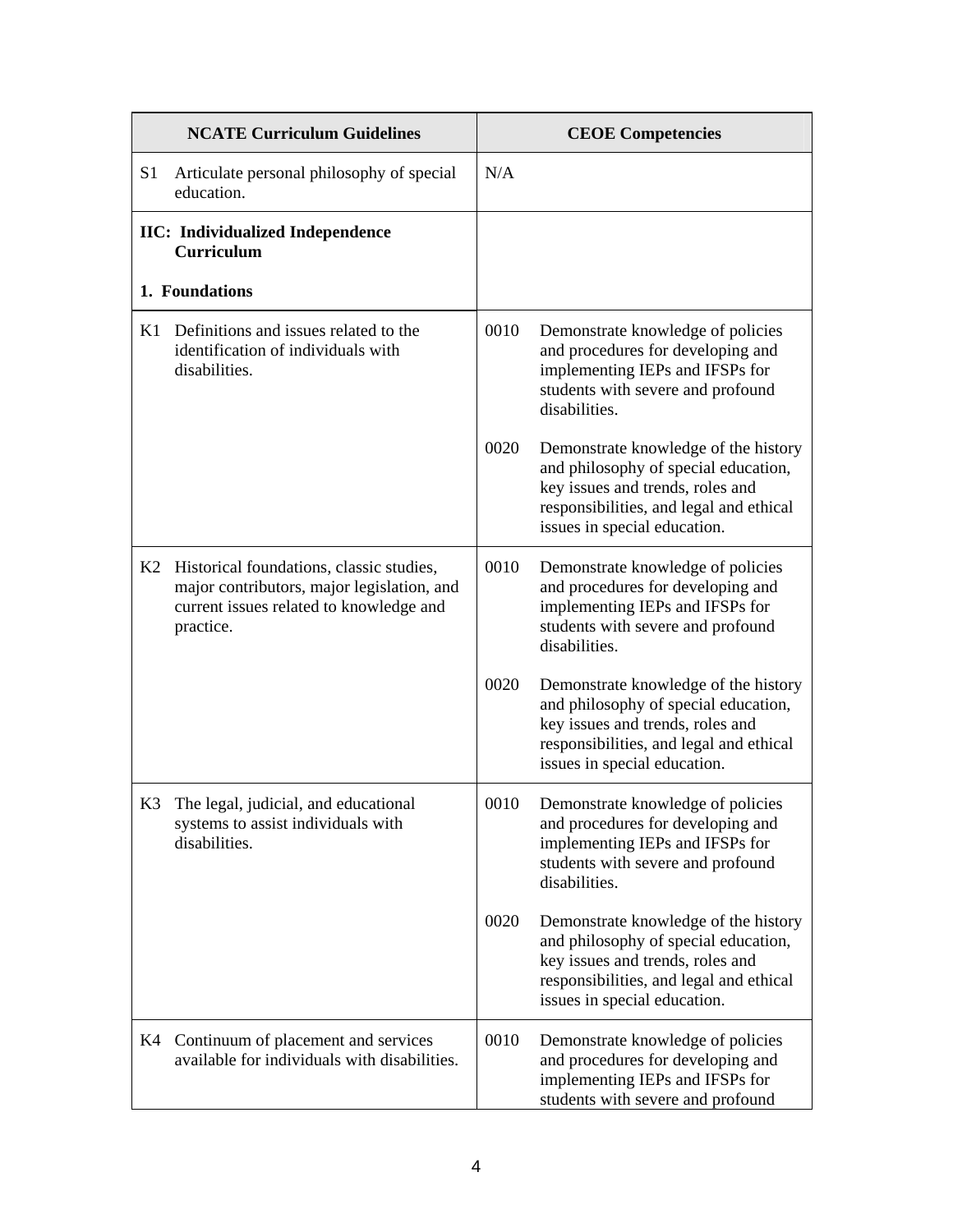|            | <b>NCATE Curriculum Guidelines</b>                                                                  |      | <b>CEOE Competencies</b>                                                                                                                                                                          |  |
|------------|-----------------------------------------------------------------------------------------------------|------|---------------------------------------------------------------------------------------------------------------------------------------------------------------------------------------------------|--|
|            |                                                                                                     |      | disabilities.                                                                                                                                                                                     |  |
|            | K5 Laws and policies related to provision of<br>specialized health care in educational<br>settings. | 0003 | Demonstrate knowledge of the<br>physical and medical management of<br>students who have severe and<br>profound disabilities.                                                                      |  |
|            | K6 Principles of normalization and concept of<br>least restrictive environment.                     | 0010 | Demonstrate knowledge of policies<br>and procedures for developing and<br>implementing IEPs and IFSPs for<br>students with severe and profound<br>disabilities.                                   |  |
|            |                                                                                                     | 0020 | Demonstrate knowledge of the history<br>and philosophy of special education,<br>key issues and trends, roles and<br>responsibilities, and legal and ethical<br>issues in special education.       |  |
| K7         | Theory of reinforcement techniques in<br>serving individuals with disabilities.                     | 0014 | Demonstrate knowledge of research-<br>based strategies and techniques for<br>managing and enhancing the behavior<br>and social interactions of students<br>with severe and profound disabilities. |  |
| K8         | Theories of behavior problems of<br>individuals with disabilities.                                  | 0014 | Demonstrate knowledge of research-<br>based strategies and techniques for<br>managing and enhancing the behavior<br>and social interactions of students<br>with severe and profound disabilities. |  |
| Skills:    |                                                                                                     | N/A  |                                                                                                                                                                                                   |  |
|            | <b>CC:</b> Common Core                                                                              |      |                                                                                                                                                                                                   |  |
|            | 2. Development and Characteristics of<br><b>Learners</b>                                            |      |                                                                                                                                                                                                   |  |
| Knowledge: |                                                                                                     |      |                                                                                                                                                                                                   |  |
| K1         | Typical and atypical human growth and<br>development.                                               | 0001 | Demonstrate knowledge of types and<br>characteristics of severe and profound<br>disabilities and their significance for<br>development and learning.                                              |  |
|            |                                                                                                     |      | OPTE 0001 The teacher understands how<br>students learn and develop and can<br>provide learning opportunities that                                                                                |  |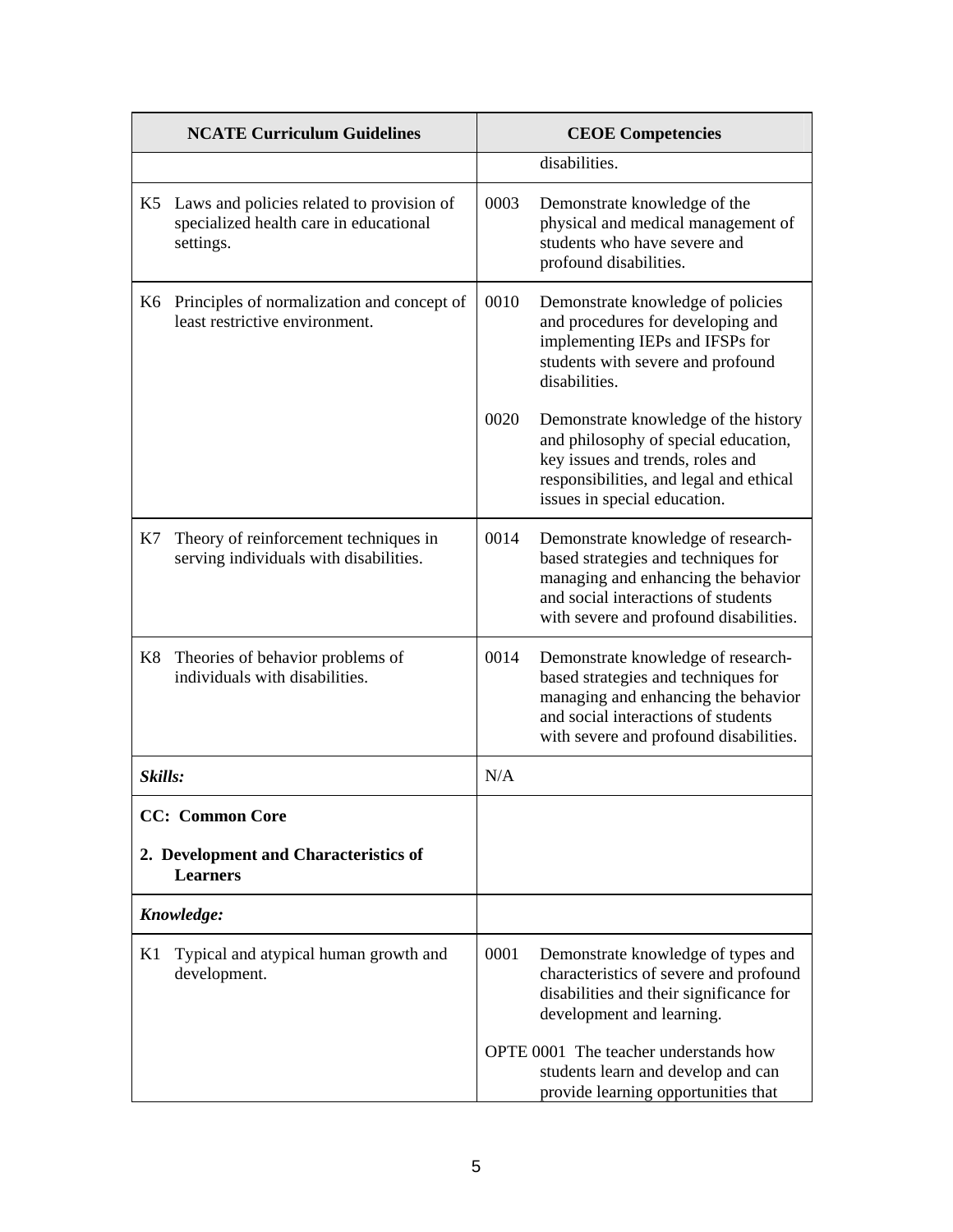|    | <b>NCATE Curriculum Guidelines</b>                                                                                                                 | <b>CEOE Competencies</b> |                                                                                                                                                                                                    |
|----|----------------------------------------------------------------------------------------------------------------------------------------------------|--------------------------|----------------------------------------------------------------------------------------------------------------------------------------------------------------------------------------------------|
|    |                                                                                                                                                    |                          | support their intellectual, social, and<br>physical development at all grade<br>levels, including early childhood,<br>elementary, middle level, and<br>secondary.                                  |
|    |                                                                                                                                                    |                          | OPTE 0002 The teacher understands that<br>students vary in their approaches to<br>learning and creates instructional<br>opportunities that are adaptable to<br>individual differences of learners. |
|    | K2 Educational implications of characteristics<br>of various exceptionalities.                                                                     | 0001                     | Demonstrate knowledge of types and<br>characteristics of severe and profound<br>disabilities and their significance for<br>development and learning.                                               |
|    |                                                                                                                                                    | 0002                     | Demonstrate knowledge of<br>physical/medical conditions<br>commonly associate with severe and<br>profound disabilities.                                                                            |
|    |                                                                                                                                                    | 0004                     | Demonstrate knowledge of cognitive<br>and communicative characteristics<br>and needs of students with severe and<br>profound disabilities.                                                         |
|    |                                                                                                                                                    | 0005                     | Demonstrate knowledge of social and<br>emotional characteristics and needs of<br>students with severe and profound<br>disabilities.                                                                |
|    | K3 Characteristics and effects of the cultural<br>and environmental milieu of the individual<br>with exceptional learning needs and the<br>family. | 0001                     | Demonstrate knowledge of types and<br>characteristics of severe and profound<br>disabilities and their significance for<br>development and learning.                                               |
|    |                                                                                                                                                    |                          | OPTE 0002 The teacher understands that<br>students vary in their approaches to<br>learning and creates instructional<br>opportunities that are adaptable to<br>individual differences of learners. |
| K4 | Family systems and the role of families in<br>supporting development.                                                                              | 0019                     | Demonstrate knowledge of the role of<br>families in educating students with<br>severe and profound disabilities and<br>ways to promote positive school-<br>home relationships.                     |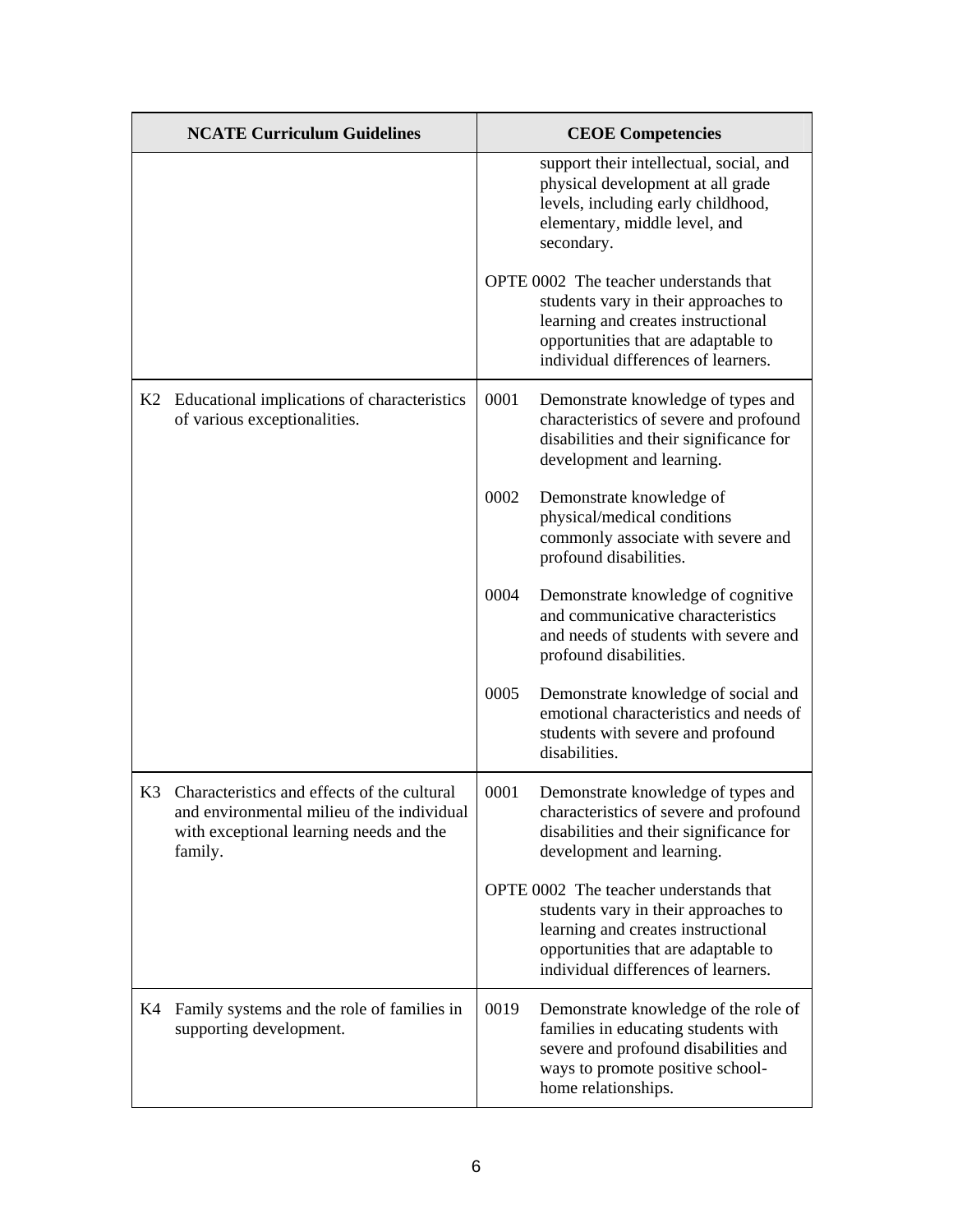| <b>NCATE Curriculum Guidelines</b> |                                                                                                | <b>CEOE Competencies</b> |                                                                                                                                                                                                                                                                                         |
|------------------------------------|------------------------------------------------------------------------------------------------|--------------------------|-----------------------------------------------------------------------------------------------------------------------------------------------------------------------------------------------------------------------------------------------------------------------------------------|
| K <sub>5</sub>                     | Similarities and differences of individuals<br>with and without exceptional learning<br>needs. | 0001                     | Demonstrate knowledge of types and<br>characteristics of severe and profound<br>disabilities and their significance for<br>development and learning.                                                                                                                                    |
|                                    |                                                                                                |                          | OPTE 0001 The teacher understands how<br>students learn and develop and can<br>provide learning opportunities that<br>support their intellectual, social, and<br>physical development at all grade<br>levels, including early childhood,<br>elementary, middle level, and<br>secondary. |
|                                    |                                                                                                |                          | OPTE 0002 The teacher understands that<br>students vary in their approaches to<br>learning and creates instructional<br>opportunities that are adaptable to<br>individual differences of learners.                                                                                      |
| K6                                 | Similarities and differences among<br>individuals with exceptional learning<br>needs.          | 0001                     | Demonstrate knowledge of types and<br>characteristics of severe and profound<br>disabilities and their significance for<br>development and learning.                                                                                                                                    |
|                                    |                                                                                                | 0002                     | Demonstrate knowledge of<br>physical/medical conditions<br>commonly associate with severe and<br>profound disabilities.                                                                                                                                                                 |
|                                    |                                                                                                | 0004                     | Demonstrate knowledge of cognitive<br>and communicative characteristics<br>and needs of students with severe and<br>profound disabilities.                                                                                                                                              |
|                                    |                                                                                                | 0005                     | Demonstrate knowledge of social and<br>emotional characteristics and needs of<br>students with severe and profound<br>disabilities.                                                                                                                                                     |
| K7                                 | Effects of various medications on<br>individuals with exceptional learning<br>needs.           | 0002                     | Demonstrate knowledge of<br>physical/medical conditions<br>commonly associate with severe and<br>profound disabilities.                                                                                                                                                                 |
|                                    | <b>IIC:</b> Individualized Independence<br>Curriculum                                          |                          |                                                                                                                                                                                                                                                                                         |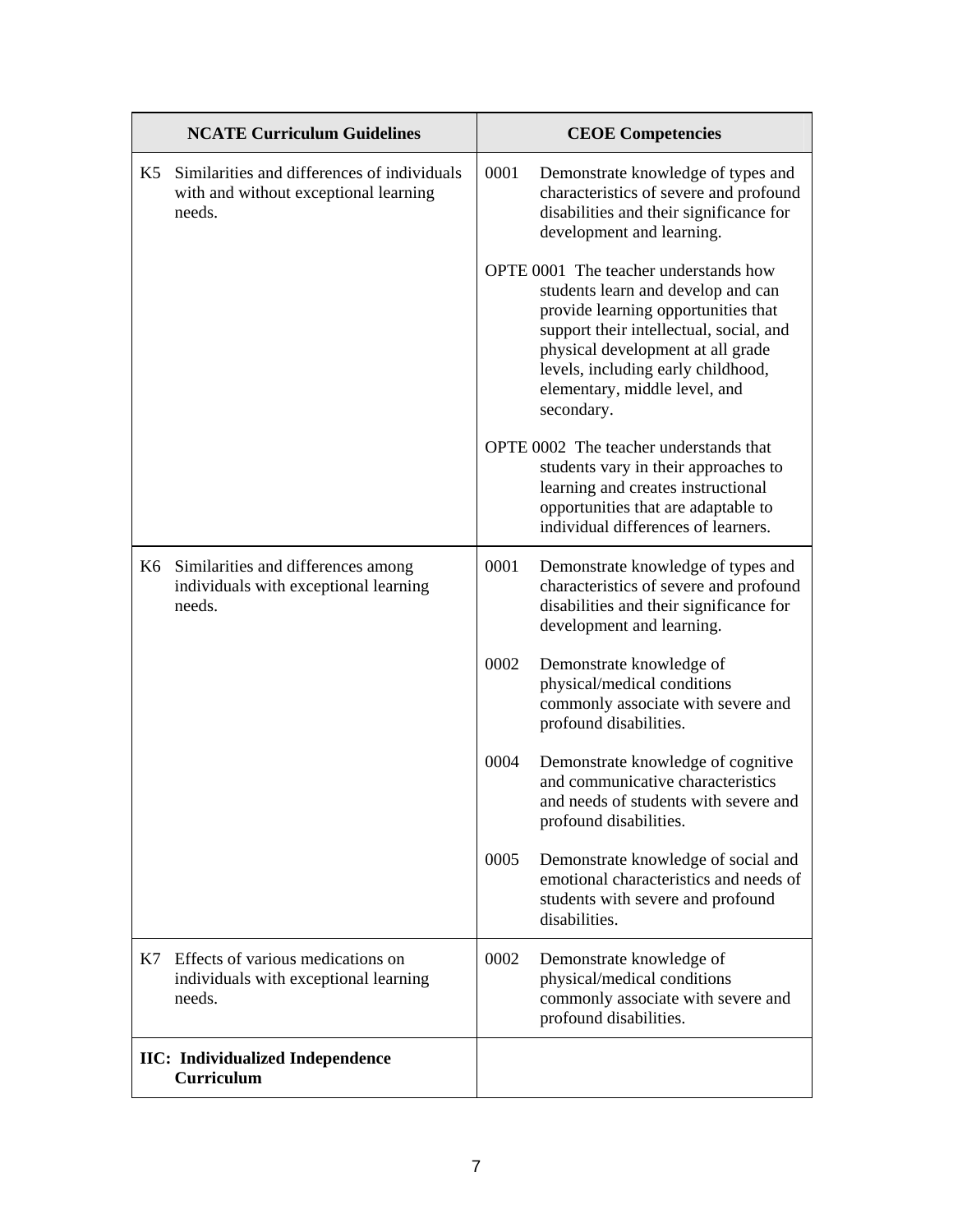| <b>NCATE Curriculum Guidelines</b> |                                                                                                             | <b>CEOE Competencies</b> |                                                                                                                                                                                |
|------------------------------------|-------------------------------------------------------------------------------------------------------------|--------------------------|--------------------------------------------------------------------------------------------------------------------------------------------------------------------------------|
| 2.                                 | <b>Development and Characteristics of</b><br><b>Learners</b>                                                |                          |                                                                                                                                                                                |
|                                    | Knowledge:                                                                                                  |                          |                                                                                                                                                                                |
| K1                                 | Etiology and diagnosis related to various<br>theoretical approaches.                                        | 0002                     | Demonstrate knowledge of<br>physical/medical conditions<br>commonly associate with severe and<br>profound disabilities.                                                        |
| K2                                 | Impact of sensory impairments, physical<br>and health disabilities on individuals,<br>families and society. | 0001                     | Demonstrate knowledge of types and<br>characteristics of severe and profound<br>disabilities and their significance for<br>development and learning.                           |
|                                    |                                                                                                             | 0002                     | Demonstrate knowledge of<br>physical/medical conditions<br>commonly associate with severe and<br>profound disabilities.                                                        |
|                                    |                                                                                                             | 0019                     | Demonstrate knowledge of the role of<br>families in educating students with<br>severe and profound disabilities and<br>ways to promote positive school-<br>home relationships. |
| K3                                 | Etiologies and medical aspects of<br>conditions affecting individuals with<br>disabilities.                 | 0002                     | Demonstrate knowledge of<br>physical/medical conditions<br>commonly associate with severe and<br>profound disabilities.                                                        |
|                                    |                                                                                                             | 0003                     | Demonstrate knowledge of the<br>physical and medical management of<br>students who have severe and<br>profound disabilities.                                                   |
|                                    | K4 Psychological and social-emotional<br>characteristics of individuals with<br>disabilities.               | 0005                     | Demonstrate knowledge of social and<br>emotional characteristics and needs of<br>students with severe and profound<br>disabilities.                                            |
| K5                                 | Types and transmission routes of<br>infectious disease.                                                     | 0002                     | Demonstrate knowledge of<br>physical/medical conditions<br>commonly associate with severe and<br>profound disabilities.                                                        |
| Skills:                            |                                                                                                             | N/A                      |                                                                                                                                                                                |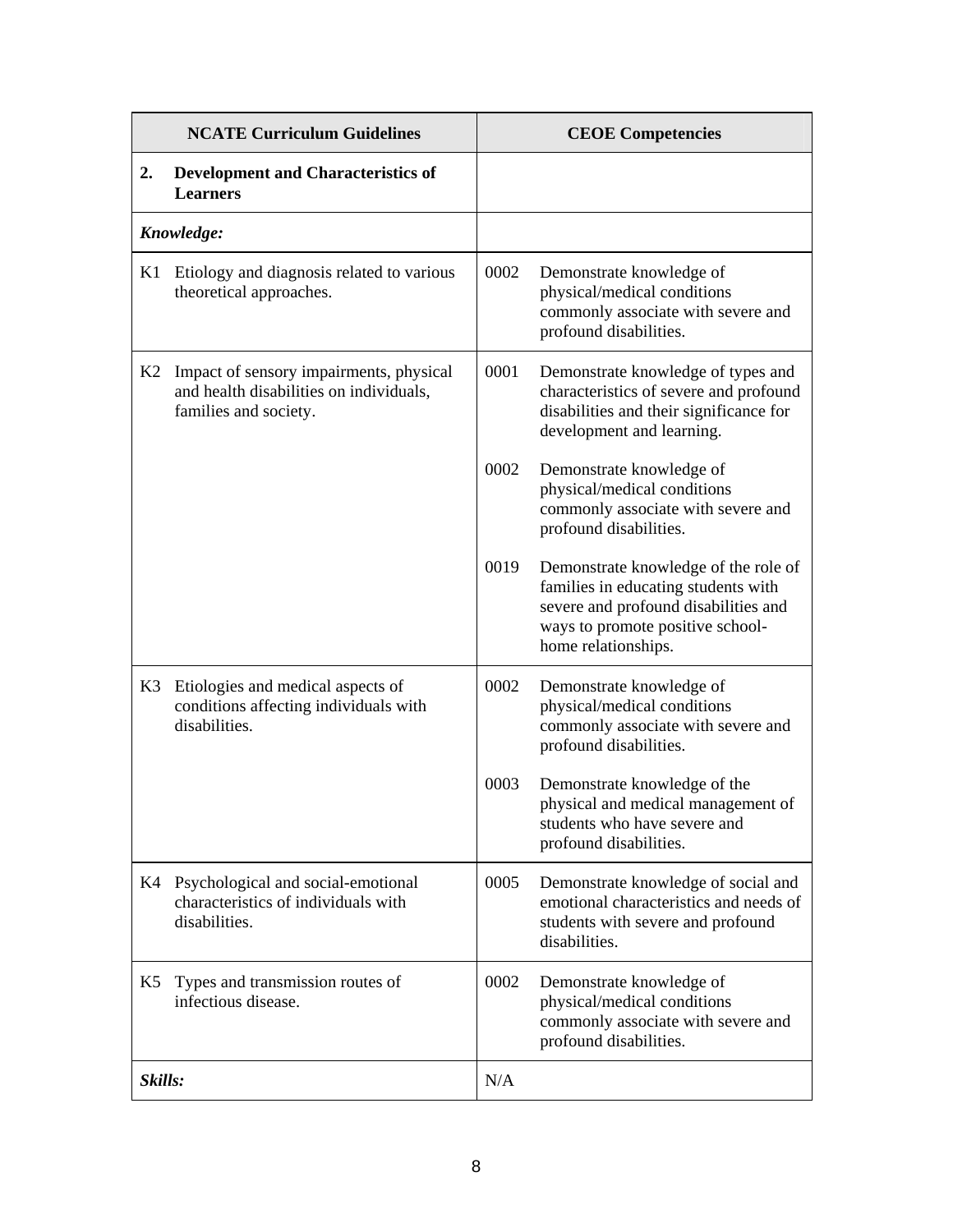| <b>NCATE Curriculum Guidelines</b> |                                                                                                                                  | <b>CEOE Competencies</b> |                                                                                                                                                      |
|------------------------------------|----------------------------------------------------------------------------------------------------------------------------------|--------------------------|------------------------------------------------------------------------------------------------------------------------------------------------------|
|                                    | <b>CC:</b> Common Core                                                                                                           |                          |                                                                                                                                                      |
|                                    | 3. Individual Learning Differences                                                                                               |                          |                                                                                                                                                      |
|                                    | Knowledge:                                                                                                                       |                          |                                                                                                                                                      |
| K1                                 | Effects and exceptional condition(s) can<br>have on an individual's life.                                                        | 0001                     | Demonstrate knowledge of types and<br>characteristics of severe and profound<br>disabilities and their significance for<br>development and learning. |
|                                    |                                                                                                                                  | 0002                     | Demonstrate knowledge of<br>physical/medical conditions<br>commonly associate with severe and<br>profound disabilities.                              |
|                                    |                                                                                                                                  | 0004                     | Demonstrate knowledge of cognitive<br>and communicative characteristics<br>and needs of students with severe and<br>profound disabilities.           |
|                                    |                                                                                                                                  | 0005                     | Demonstrate knowledge of social and<br>emotional characteristics and needs of<br>students with severe and profound<br>disabilities.                  |
| K2                                 | Impact of learners' academic and social<br>abilities, attitudes, interests, and values on<br>instruction and career development. | 0001                     | Demonstrate knowledge of types and<br>characteristics of severe and profound<br>disabilities and their significance for<br>development and learning. |
|                                    |                                                                                                                                  | 0002                     | Demonstrate knowledge of<br>physical/medical conditions<br>commonly associate with severe and<br>profound disabilities.                              |
|                                    |                                                                                                                                  | 0004                     | Demonstrate knowledge of cognitive<br>and communicative characteristics<br>and needs of students with severe and<br>profound disabilities.           |
|                                    |                                                                                                                                  | 0005                     | Demonstrate knowledge of social and<br>emotional characteristics and needs of<br>students with severe and profound<br>disabilities.                  |
|                                    |                                                                                                                                  | 0011                     | Demonstrate knowledge of ways to<br>establish a positive and productive                                                                              |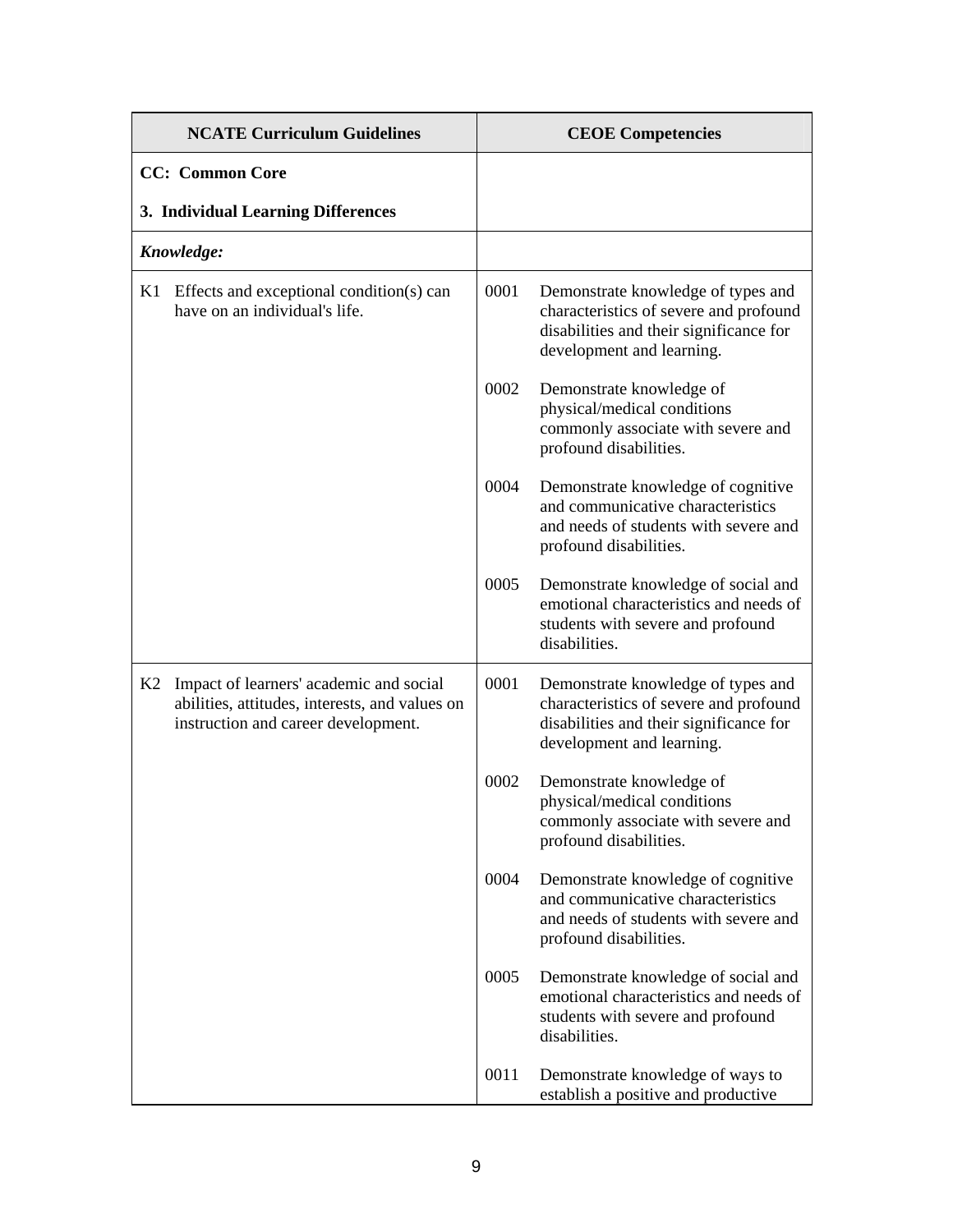| <b>NCATE Curriculum Guidelines</b>                                                                                                                                                                      | <b>CEOE</b> Competencies |                                                                                                                                                                                                                                                          |
|---------------------------------------------------------------------------------------------------------------------------------------------------------------------------------------------------------|--------------------------|----------------------------------------------------------------------------------------------------------------------------------------------------------------------------------------------------------------------------------------------------------|
|                                                                                                                                                                                                         |                          | learning environment for students<br>with severe and profound disabilities.                                                                                                                                                                              |
|                                                                                                                                                                                                         | 0012                     | Demonstrate knowledge of research-<br>based strategies and techniques for<br>promoting the cognitive development<br>and academic achievement of students<br>with severe and profound disabilities.                                                       |
|                                                                                                                                                                                                         | 0013                     | Demonstrate knowledge of research-<br>based strategies and techniques for<br>promoting sensory, perceptual, and<br>motor skills and to integrate related<br>therapies (e.g., OT, PT, SLP, O&M)<br>for students with severe and profound<br>disabilities. |
|                                                                                                                                                                                                         | 0014                     | Demonstrate knowledge of research-<br>based strategies and techniques for<br>managing and enhancing the behavior<br>and social interactions of students<br>with severe and profound disabilities.                                                        |
|                                                                                                                                                                                                         | 0015                     | Demonstrate knowledge of research-<br>based strategies and techniques for<br>promoting the communicative and<br>language development of students<br>with severe and profound disabilities.                                                               |
|                                                                                                                                                                                                         | 0016                     | Demonstrate knowledge of research-<br>based strategies and techniques for<br>promoting the self-help and home-and<br>community-living skills of students<br>with severe and profound disabilities.                                                       |
|                                                                                                                                                                                                         | 0017                     | Demonstrate knowledge of research-<br>based strategies and techniques for<br>promoting the prevocational skills,<br>vocational skills, and transition<br>readiness of students with severe and<br>profound disabilities.                                 |
| K3<br>Variations in beliefs, traditions, and values<br>across and within cultures and their effects<br>on relationships among individuals with<br>exceptional learning needs. Family, and<br>schooling. | 0001                     | Demonstrate knowledge of types and<br>characteristics of severe and profound<br>disabilities and their significance for<br>development and learning.                                                                                                     |
|                                                                                                                                                                                                         | 0019                     | Demonstrate knowledge of the role of<br>families in educating students with                                                                                                                                                                              |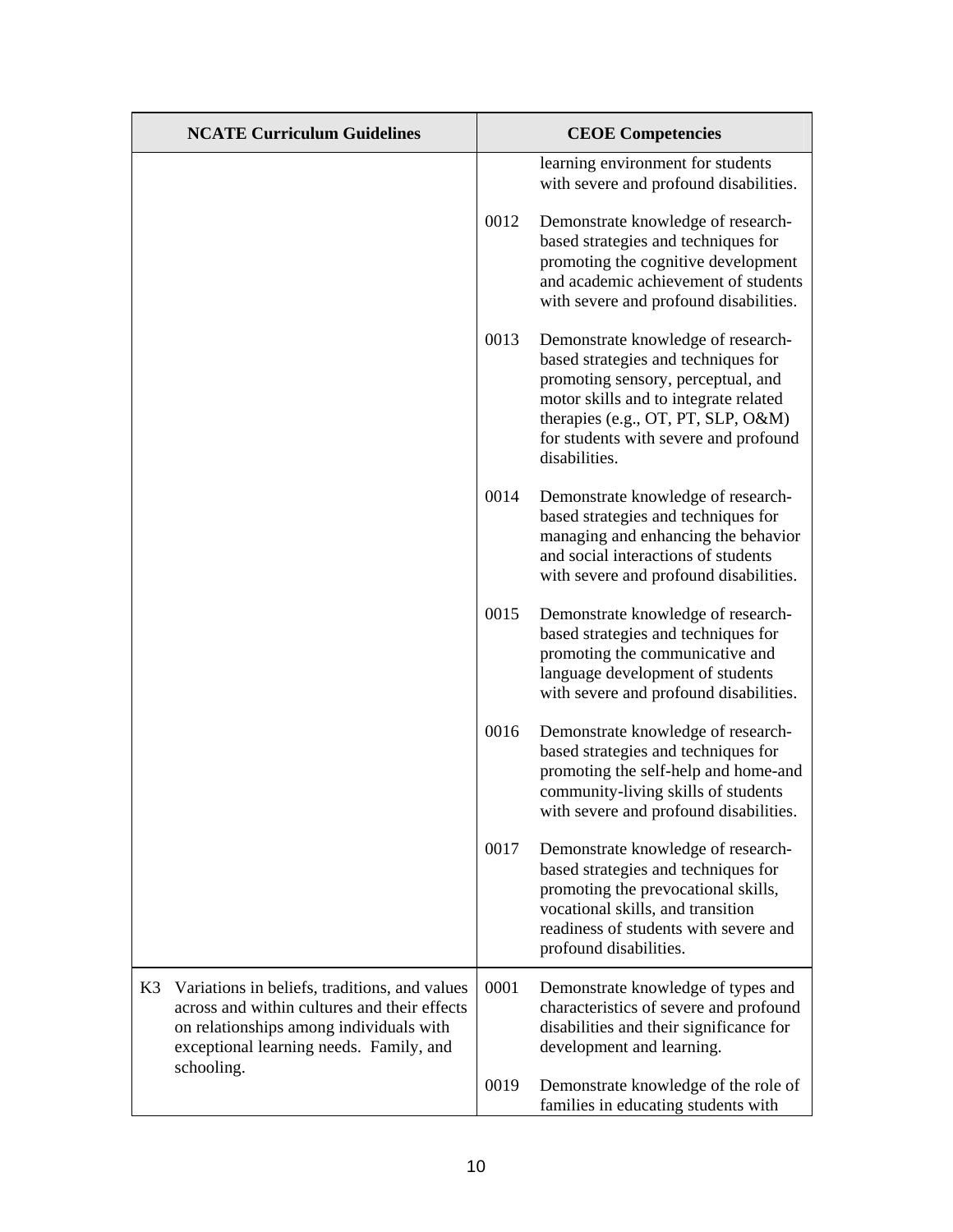| <b>NCATE Curriculum Guidelines</b>                                                                                                                                               | <b>CEOE Competencies</b>                                                                                                                                                                                                |
|----------------------------------------------------------------------------------------------------------------------------------------------------------------------------------|-------------------------------------------------------------------------------------------------------------------------------------------------------------------------------------------------------------------------|
|                                                                                                                                                                                  | severe and profound disabilities and<br>ways to promote positive school-<br>home relationships.                                                                                                                         |
|                                                                                                                                                                                  | OPTE 0002 The teacher understands that<br>students vary in their approaches to<br>learning and creates instructional<br>opportunities that are adaptable to<br>individual differences of learners.                      |
|                                                                                                                                                                                  | OPTE 0012 The teacher fosters positive<br>interaction with school colleagues,<br>parents/families, and organizations in<br>the community to actively engage<br>them in support of students' learning<br>and well-being. |
| Cultural perspective influencing the<br>K4<br>relationships among families, schools and<br>communities as related to instruction.                                                | 0019<br>Demonstrate knowledge of the role of<br>families in educating students with<br>severe and profound disabilities and<br>ways to promote positive school-<br>home relationships.                                  |
|                                                                                                                                                                                  | OPTE 0012 The teacher fosters positive<br>interaction with school colleagues,<br>parents/families, and organizations in<br>the community to actively engage<br>them in support of students' learning<br>and well-being. |
| Differing ways of learning of individuals<br>K5<br>with exceptional learning needs including<br>those from culturally diverse backgrounds<br>and strategies for addressing these | 0011<br>Demonstrate knowledge of ways to<br>establish a positive and productive<br>learning environment for students<br>with severe and profound disabilities.                                                          |
| differences.                                                                                                                                                                     | OPTE 0002 The teacher understands that<br>students vary in their approaches to<br>learning and creates instructional<br>opportunities that are adaptable to<br>individual differences of learners.                      |
| <b>IIC:</b> Individualized Independence<br>Curriculum                                                                                                                            |                                                                                                                                                                                                                         |
| 3. Individual Learning Differences                                                                                                                                               |                                                                                                                                                                                                                         |
| Knowledge:                                                                                                                                                                       |                                                                                                                                                                                                                         |
| K1<br>Effects of visual impairment on the family                                                                                                                                 | 0002<br>Demonstrate knowledge of                                                                                                                                                                                        |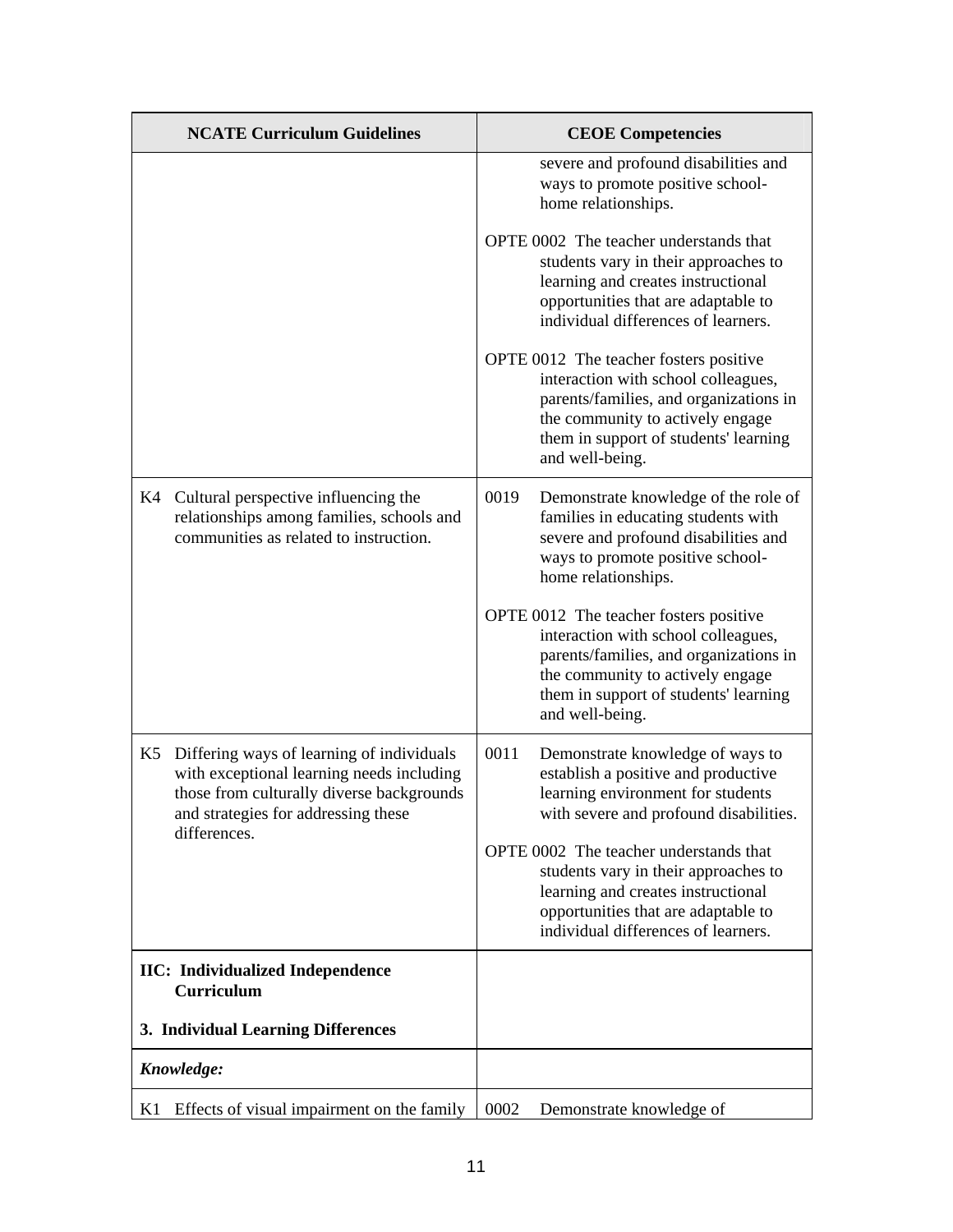|                | <b>NCATE Curriculum Guidelines</b>                                                                        |      | <b>CEOE Competencies</b>                                                                                                                                                                                                 |
|----------------|-----------------------------------------------------------------------------------------------------------|------|--------------------------------------------------------------------------------------------------------------------------------------------------------------------------------------------------------------------------|
|                | and the reciprocal impact on the<br>individual's self-esteem.                                             |      | physical/medical conditions<br>commonly associate with severe and<br>profound disabilities.                                                                                                                              |
|                | K2 Impact of additional exceptionalities on<br>individuals with visual impairments.                       | 0002 | Demonstrate knowledge of<br>physical/medical conditions<br>commonly associate with severe and<br>profound disabilities.                                                                                                  |
| K3             | Attitudes and actions of teachers that<br>affect the behaviors of individuals with<br>visual impairments. | 0002 | Demonstrate knowledge of<br>physical/medical conditions<br>commonly associate with severe and<br>profound disabilities.                                                                                                  |
| Skills:        |                                                                                                           |      |                                                                                                                                                                                                                          |
| S <sub>1</sub> | Relate levels of support to the needs of the<br>individual.                                               | 0008 | Demonstrate knowledge of<br>procedures for assessing the physical<br>and communicative development of<br>students with severe and profound<br>disabilities.                                                              |
|                | <b>CC:</b> Common Core                                                                                    |      |                                                                                                                                                                                                                          |
|                | <b>4. Instructional Strategies</b>                                                                        |      |                                                                                                                                                                                                                          |
| Skill:         |                                                                                                           |      |                                                                                                                                                                                                                          |
| S <sub>1</sub> | Use strategies to facilitate integration into<br>various settings.                                        | 0010 | Demonstrate knowledge of policies<br>and procedures for developing and<br>implementing IEPs and IFSPs for<br>students with severe and profound<br>disabilities.                                                          |
|                |                                                                                                           | 0011 | Demonstrate knowledge of ways to<br>establish a positive and productive<br>learning environment for students<br>with severe and profound disabilities.                                                                   |
|                |                                                                                                           | 0017 | Demonstrate knowledge of research-<br>based strategies and techniques for<br>promoting the prevocational skills,<br>vocational skills, and transition<br>readiness of students with severe and<br>profound disabilities. |
| S <sub>2</sub> | Teach individuals to use self-assessment,<br>problem solving, and other cognitive                         | 0012 | Demonstrate knowledge of research-<br>based strategies and techniques for                                                                                                                                                |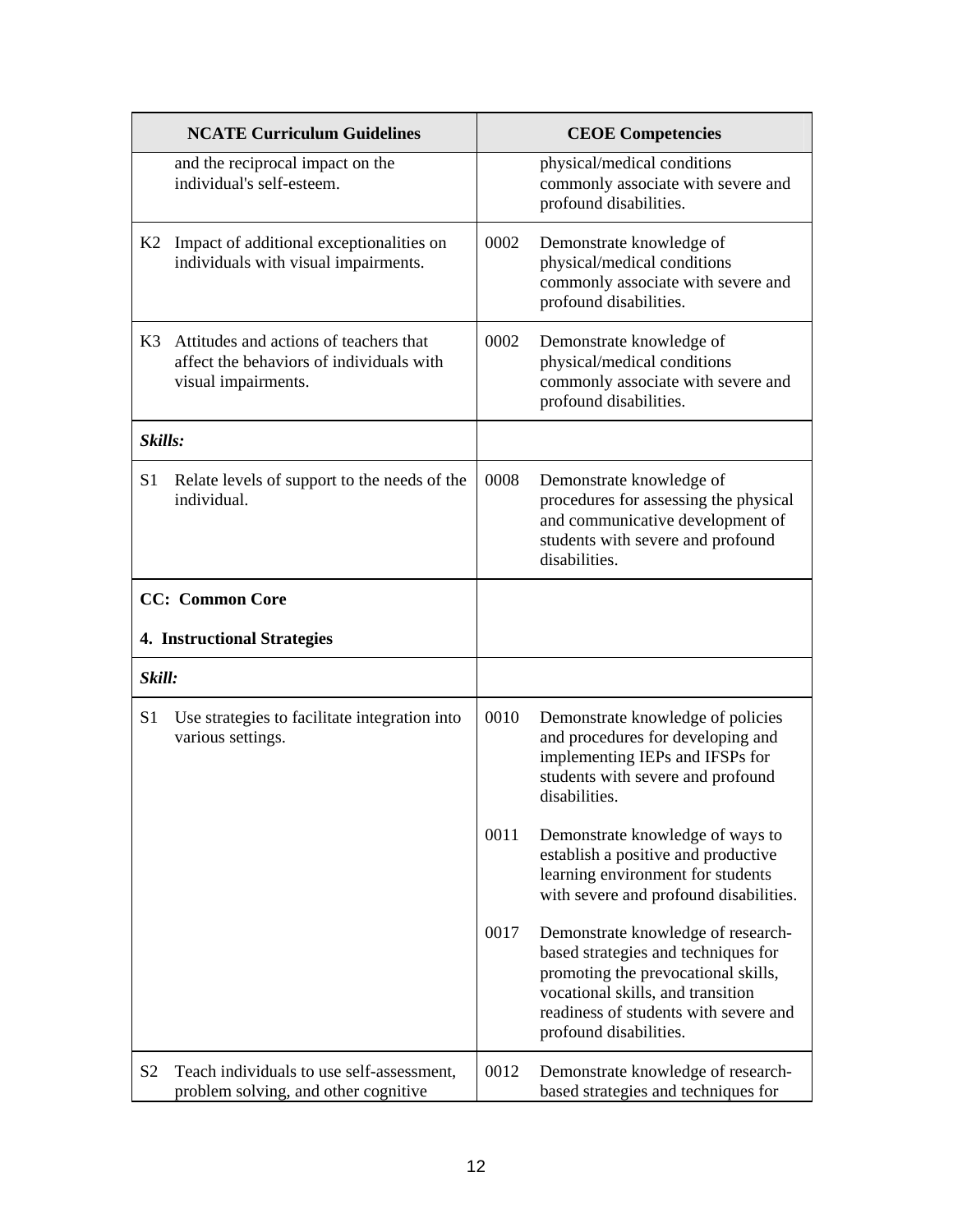|                | <b>NCATE Curriculum Guidelines</b>                                                                                                                     |                                                                                                                                                                                                   | <b>CEOE Competencies</b>                                                                                                                                                                                                                                 |
|----------------|--------------------------------------------------------------------------------------------------------------------------------------------------------|---------------------------------------------------------------------------------------------------------------------------------------------------------------------------------------------------|----------------------------------------------------------------------------------------------------------------------------------------------------------------------------------------------------------------------------------------------------------|
|                | strategies to meet their needs.                                                                                                                        |                                                                                                                                                                                                   | promoting the cognitive development<br>and academic achievement of students<br>with severe and profound disabilities.                                                                                                                                    |
| S <sub>3</sub> | Select, adapt, and use instructional<br>strategies and materials according to<br>characteristics of the individual with<br>exceptional learning needs. | 0011                                                                                                                                                                                              | Demonstrate knowledge of ways to<br>establish a positive and productive<br>learning environment for students<br>with severe and profound disabilities.                                                                                                   |
|                |                                                                                                                                                        | 0012                                                                                                                                                                                              | Demonstrate knowledge of research-<br>based strategies and techniques for<br>promoting the cognitive development<br>and academic achievement of students<br>with severe and profound disabilities.                                                       |
|                |                                                                                                                                                        | 0013                                                                                                                                                                                              | Demonstrate knowledge of research-<br>based strategies and techniques for<br>promoting sensory, perceptual, and<br>motor skills and to integrate related<br>therapies (e.g., OT, PT, SLP, O&M)<br>for students with severe and profound<br>disabilities. |
|                | 0014<br>0015<br>0016                                                                                                                                   | Demonstrate knowledge of research-<br>based strategies and techniques for<br>managing and enhancing the behavior<br>and social interactions of students<br>with severe and profound disabilities. |                                                                                                                                                                                                                                                          |
|                |                                                                                                                                                        |                                                                                                                                                                                                   | Demonstrate knowledge of research-<br>based strategies and techniques for<br>promoting the communicative and<br>language development of students<br>with severe and profound disabilities.                                                               |
|                |                                                                                                                                                        |                                                                                                                                                                                                   | Demonstrate knowledge of research-<br>based strategies and techniques for<br>promoting the self-help and home-and<br>community-living skills of students<br>with severe and profound disabilities.                                                       |
|                |                                                                                                                                                        | 0017                                                                                                                                                                                              | Demonstrate knowledge of research-<br>based strategies and techniques for<br>promoting the prevocational skills,<br>vocational skills, and transition<br>readiness of students with severe and<br>profound disabilities.                                 |
| S <sub>4</sub> | Use strategies to facilitate maintenance                                                                                                               | 0012                                                                                                                                                                                              | Demonstrate knowledge of research-                                                                                                                                                                                                                       |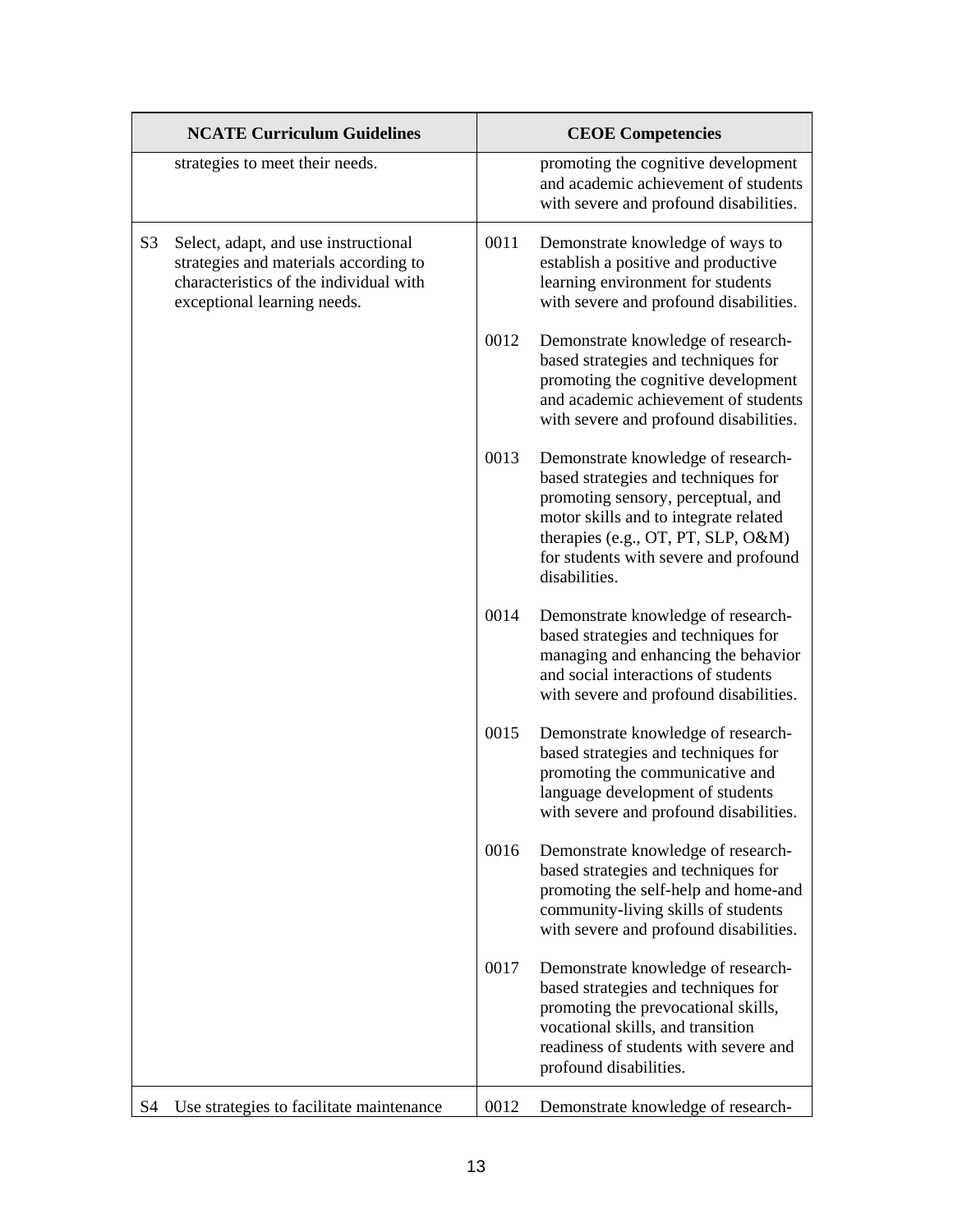|                | <b>NCATE Curriculum Guidelines</b>                                                                                                |      | <b>CEOE Competencies</b>                                                                                                                                                                                                 |
|----------------|-----------------------------------------------------------------------------------------------------------------------------------|------|--------------------------------------------------------------------------------------------------------------------------------------------------------------------------------------------------------------------------|
|                | and generalization of skills across learning<br>environments.                                                                     |      | based strategies and techniques for<br>promoting the cognitive development<br>and academic achievement of students<br>with severe and profound disabilities.                                                             |
|                |                                                                                                                                   | 0014 | Demonstrate knowledge of research-<br>based strategies and techniques for<br>managing and enhancing the behavior<br>and social interactions of students<br>with severe and profound disabilities.                        |
|                |                                                                                                                                   | 0016 | Demonstrate knowledge of research-<br>based strategies and techniques for<br>promoting the self-help and home-and<br>community-living skills of students<br>with severe and profound disabilities.                       |
|                |                                                                                                                                   | 0017 | Demonstrate knowledge of research-<br>based strategies and techniques for<br>promoting the prevocational skills,<br>vocational skills, and transition<br>readiness of students with severe and<br>profound disabilities. |
| S <sub>5</sub> | Use procedures to increase the individual's<br>self-awareness, self-management, self-<br>control, self-reliance, and self-esteem. | 0012 | Demonstrate knowledge of research-<br>based strategies and techniques for<br>promoting the cognitive development<br>and academic achievement of students<br>with severe and profound disabilities.                       |
|                |                                                                                                                                   | 0014 | Demonstrate knowledge of research-<br>based strategies and techniques for<br>managing and enhancing the behavior<br>and social interactions of students<br>with severe and profound disabilities.                        |
|                |                                                                                                                                   | 0016 | Demonstrate knowledge of research-<br>based strategies and techniques for<br>promoting the self-help and home-and<br>community-living skills of students<br>with severe and profound disabilities.                       |
|                |                                                                                                                                   | 0017 | Demonstrate knowledge of research-<br>based strategies and techniques for<br>promoting the prevocational skills,<br>vocational skills, and transition<br>readiness of students with severe and<br>profound disabilities. |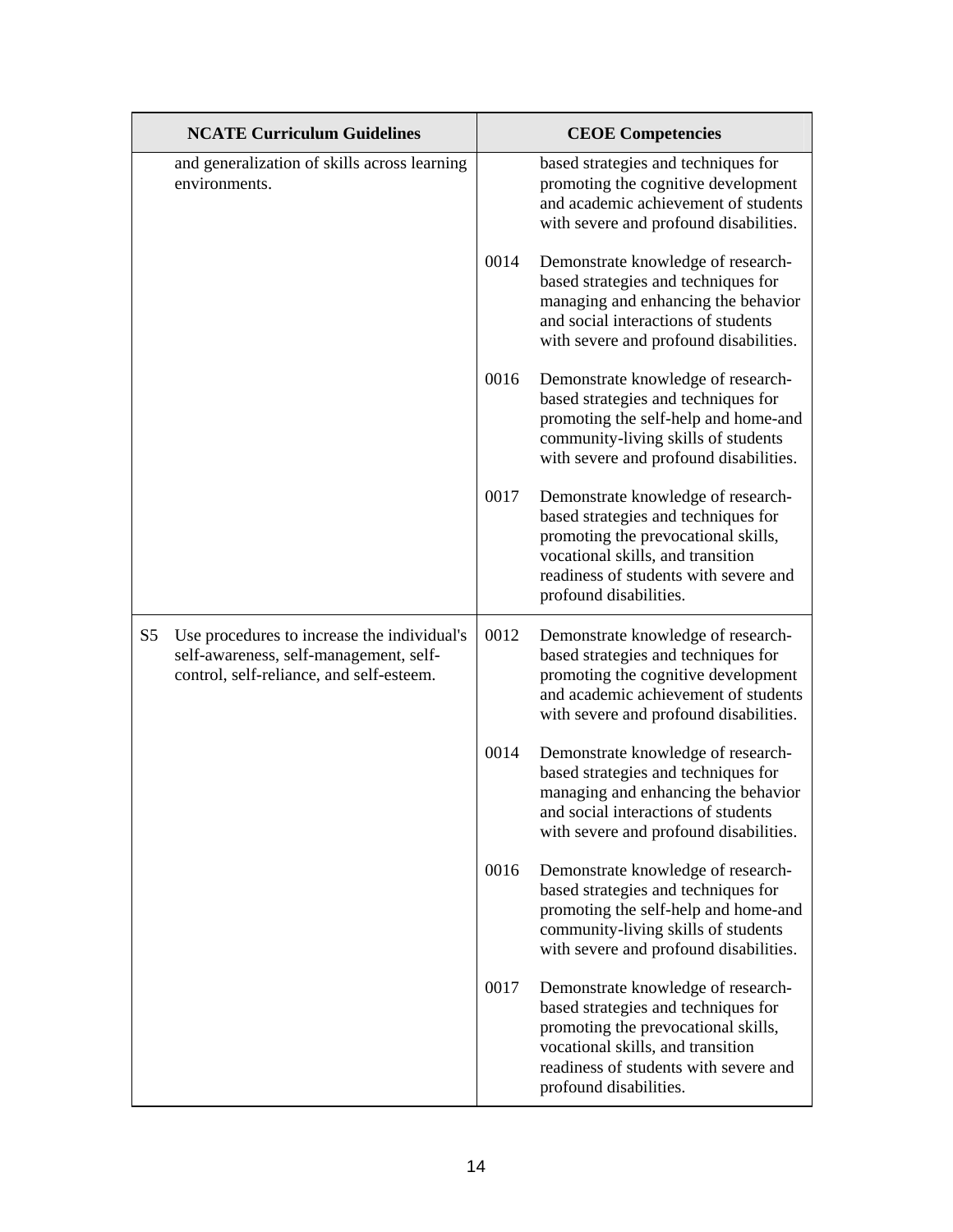|    | <b>NCATE Curriculum Guidelines</b>                                                                        |      | <b>CEOE Competencies</b>                                                                                                                                                                                                                |
|----|-----------------------------------------------------------------------------------------------------------|------|-----------------------------------------------------------------------------------------------------------------------------------------------------------------------------------------------------------------------------------------|
| S6 | Use strategies that promote successful<br>transitions for individuals with<br>exceptional learning needs. | 0010 | Demonstrate knowledge of policies<br>and procedures for developing and<br>implementing IEPs and IFSPs for<br>students with severe and profound<br>disabilities.                                                                         |
|    |                                                                                                           | 0011 | Demonstrate knowledge of ways to<br>establish a positive and productive<br>learning environment for students<br>with severe and profound disabilities.                                                                                  |
|    |                                                                                                           | 0016 | Demonstrate knowledge of research-<br>based strategies and techniques for<br>promoting the self-help and home-and<br>community-living skills of students<br>with severe and profound disabilities.                                      |
|    |                                                                                                           | 0017 | Demonstrate knowledge of research-<br>based strategies and techniques for<br>promoting the prevocational skills,<br>vocational skills, and transition<br>readiness of students with severe and<br>profound disabilities.                |
|    | <b>IIC:</b> Individualized Independence<br><b>Curriculum</b>                                              |      |                                                                                                                                                                                                                                         |
|    | <b>4. Instructional Strategies</b>                                                                        |      |                                                                                                                                                                                                                                         |
|    | Knowledge:                                                                                                |      |                                                                                                                                                                                                                                         |
| K1 | Specialized materials for individuals with<br>disabilities.                                               | 0011 | Demonstrate knowledge of ways to<br>establish a positive and productive<br>learning environment for students<br>with severe and profound disabilities.                                                                                  |
|    |                                                                                                           | 0012 | Demonstrate knowledge of research-<br>based strategies and techniques for<br>promoting the cognitive development<br>and academic achievement of students<br>with severe and profound disabilities.                                      |
|    |                                                                                                           | 0013 | Demonstrate knowledge of research-<br>based strategies and techniques for<br>promoting sensory, perceptual, and<br>motor skills and to integrate related<br>therapies (e.g., OT, PT, SLP, O&M)<br>for students with severe and profound |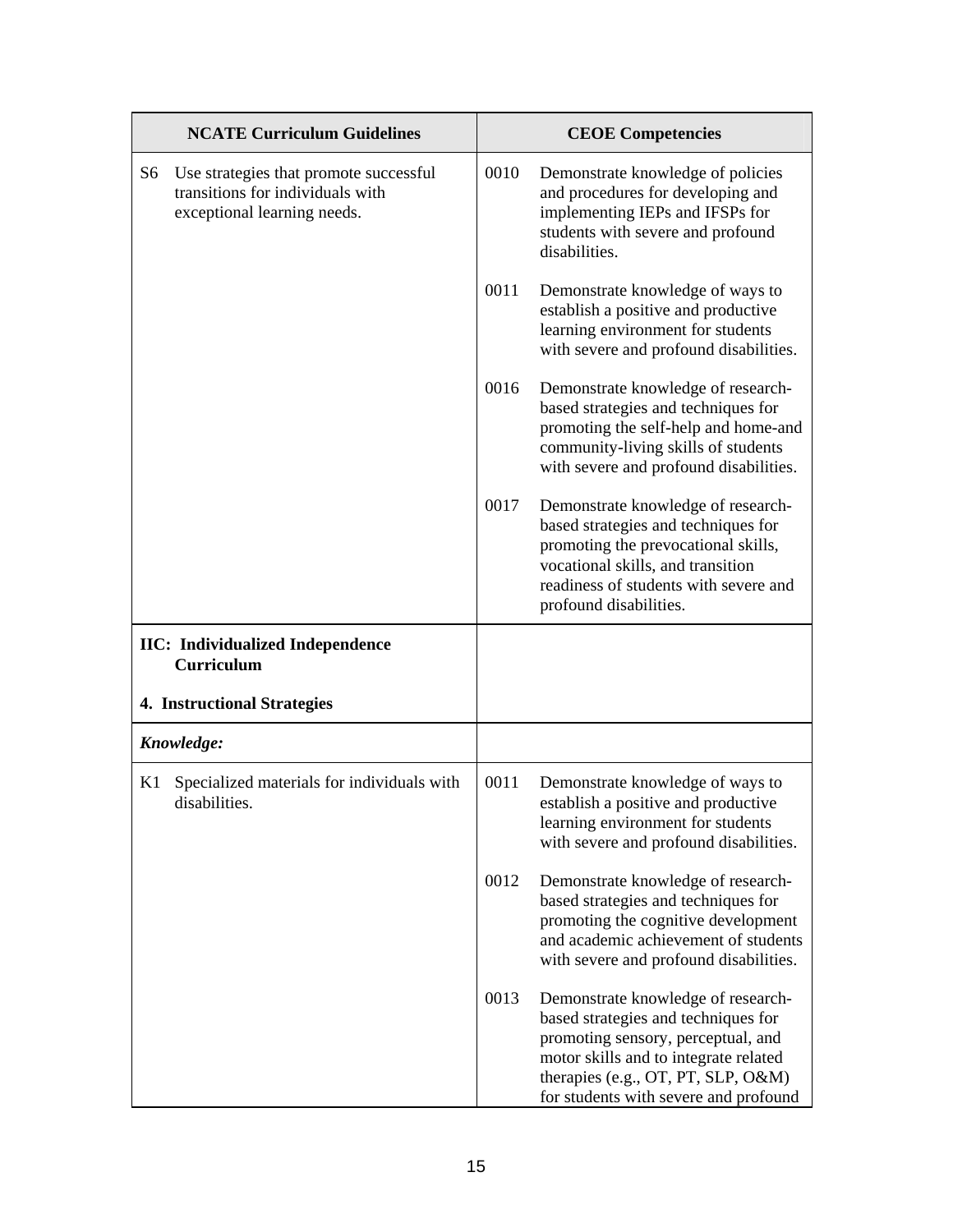|    | <b>NCATE Curriculum Guidelines</b>                                                                | <b>CEOE Competencies</b> |                                                                                                                                                                                                                                                                          |
|----|---------------------------------------------------------------------------------------------------|--------------------------|--------------------------------------------------------------------------------------------------------------------------------------------------------------------------------------------------------------------------------------------------------------------------|
|    |                                                                                                   |                          | disabilities.                                                                                                                                                                                                                                                            |
|    |                                                                                                   | 0014                     | Demonstrate knowledge of research-<br>based strategies and techniques for<br>managing and enhancing the behavior<br>and social interactions of students<br>with severe and profound disabilities.                                                                        |
|    |                                                                                                   | 0015                     | Demonstrate knowledge of research-<br>based strategies and techniques for<br>promoting the communicative and<br>language development of students<br>with severe and profound disabilities.                                                                               |
|    |                                                                                                   | 0016                     | Demonstrate knowledge of research-<br>based strategies and techniques for<br>promoting the self-help and home-and<br>community-living skills of students<br>with severe and profound disabilities.                                                                       |
|    | K2 Prevention and intervention strategies for<br>individuals with disabilities.                   | 0011                     | Demonstrate knowledge of ways to<br>establish a positive and productive<br>learning environment for students<br>with severe and profound disabilities.                                                                                                                   |
|    |                                                                                                   | 0014                     | Demonstrate knowledge of research-<br>based strategies and techniques for<br>managing and enhancing the behavior<br>and social interactions of students<br>with severe and profound disabilities.                                                                        |
| K3 | Strategies for integrating student initiated<br>learning experiences into ongoing<br>instruction. |                          | OPTE 0003 The teacher uses best practices<br>related to motivation and behavior to<br>create learning environments that<br>encourage positive social interaction,<br>self-motivation, and active<br>engagement in learning, thus<br>providing opportunities for success. |
|    |                                                                                                   |                          | OPTE 0004 The teacher understands the<br>process of continuous lifelong<br>learning, the concept of making<br>learning enjoyable, and the need for a<br>willingness to change when the<br>change leads to greater student<br>learning and development.                   |
|    |                                                                                                   |                          | OPTE 0005 The teacher plans instruction<br>based upon curriculum goals,                                                                                                                                                                                                  |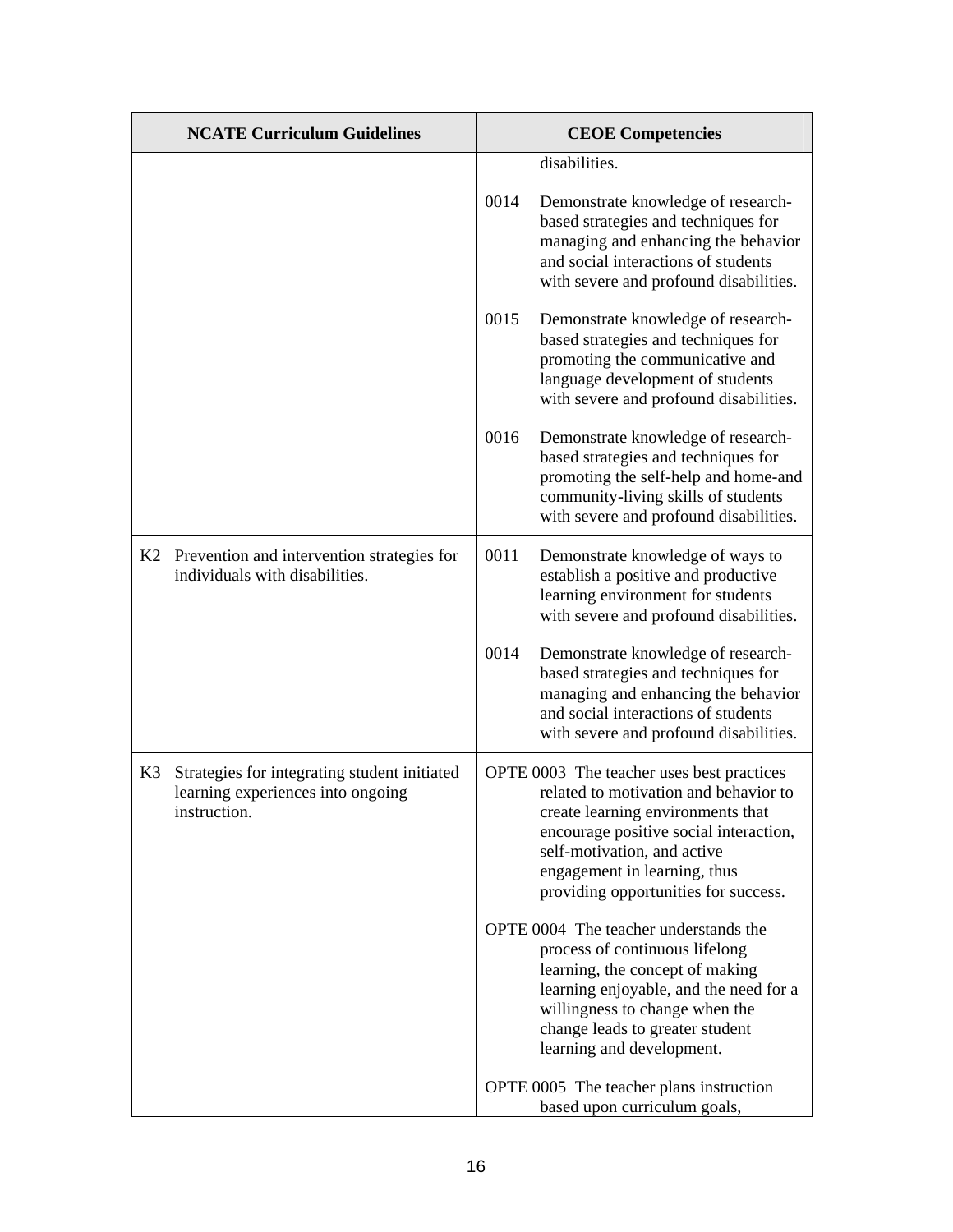|         | <b>NCATE Curriculum Guidelines</b>                                                                                                          |      | <b>CEOE</b> Competencies                                                                                                                                                                                                                                              |
|---------|---------------------------------------------------------------------------------------------------------------------------------------------|------|-----------------------------------------------------------------------------------------------------------------------------------------------------------------------------------------------------------------------------------------------------------------------|
|         |                                                                                                                                             |      | knowledge of the teaching/learning<br>process, subject matter, students'<br>abilities and differences, and the<br>community, and adapts instruction<br>based upon assessment and reflection.                                                                          |
|         |                                                                                                                                             |      | OPTE 0006 The teacher understands<br>curriculum integration processes and<br>uses a variety of instructional<br>strategies to encourage students'<br>development of critical thinking,<br>problem solving, and performance<br>skills and effective use of technology. |
|         | K4 Resources, and techniques used to<br>transition individuals with disabilities into<br>and out of school and post-school<br>environments. | 0010 | Demonstrate knowledge of policies<br>and procedures for developing and<br>implementing IEPs and IFSPs for<br>students with severe and profound<br>disabilities.                                                                                                       |
|         |                                                                                                                                             | 0016 | Demonstrate knowledge of research-<br>based strategies and techniques for<br>promoting the self-help and home-and<br>community-living skills of students<br>with severe and profound disabilities.                                                                    |
|         |                                                                                                                                             | 0017 | Demonstrate knowledge of research-<br>based strategies and techniques for<br>promoting the prevocational skills,<br>vocational skills, and transition<br>readiness of students with severe and<br>profound disabilities.                                              |
| Skills: |                                                                                                                                             |      |                                                                                                                                                                                                                                                                       |
| S1      | Use research-supported instructional<br>strategies and practices.                                                                           | 0011 | Demonstrate knowledge of ways to<br>establish a positive and productive<br>learning environment for students<br>with severe and profound disabilities.                                                                                                                |
|         |                                                                                                                                             | 0012 | Demonstrate knowledge of research-<br>based strategies and techniques for<br>promoting the cognitive development<br>and academic achievement of students<br>with severe and profound disabilities.                                                                    |
|         |                                                                                                                                             | 0013 | Demonstrate knowledge of research-<br>based strategies and techniques for<br>promoting sensory, perceptual, and                                                                                                                                                       |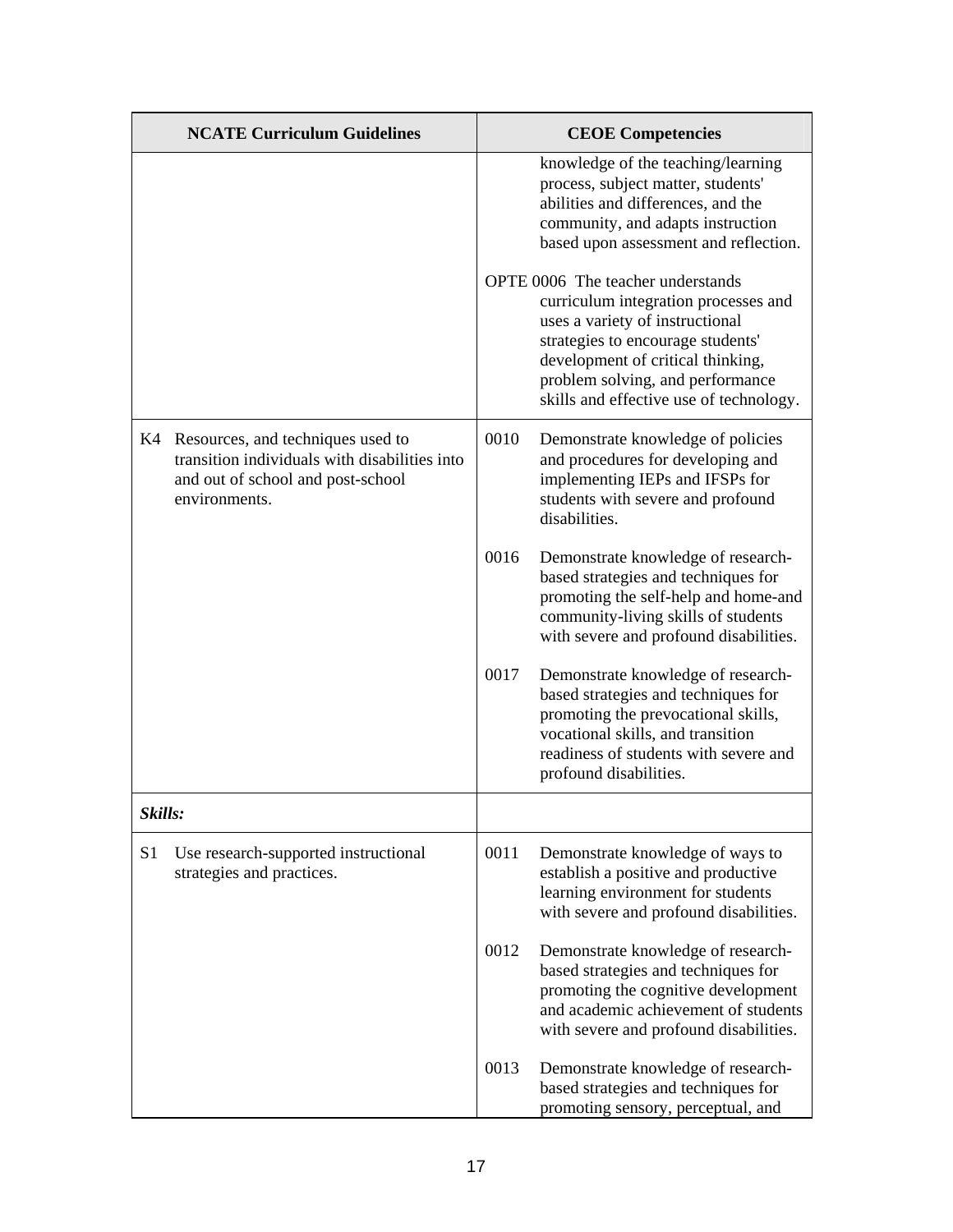| <b>NCATE Curriculum Guidelines</b> |      | <b>CEOE</b> Competencies                                                                                                                                                                                                                                                 |
|------------------------------------|------|--------------------------------------------------------------------------------------------------------------------------------------------------------------------------------------------------------------------------------------------------------------------------|
|                                    |      | motor skills and to integrate related<br>therapies (e.g., OT, PT, SLP, O&M)<br>for students with severe and profound<br>disabilities.                                                                                                                                    |
|                                    | 0014 | Demonstrate knowledge of research-<br>based strategies and techniques for<br>managing and enhancing the behavior<br>and social interactions of students<br>with severe and profound disabilities.                                                                        |
|                                    | 0015 | Demonstrate knowledge of research-<br>based strategies and techniques for<br>promoting the communicative and<br>language development of students<br>with severe and profound disabilities.                                                                               |
|                                    | 0016 | Demonstrate knowledge of research-<br>based strategies and techniques for<br>promoting the self-help and home-and<br>community-living skills of students<br>with severe and profound disabilities.                                                                       |
|                                    | 0017 | Demonstrate knowledge of research-<br>based strategies and techniques for<br>promoting the prevocational skills,<br>vocational skills, and transition<br>readiness of students with severe and<br>profound disabilities.                                                 |
|                                    |      | OPTE 0002 The teacher understands that<br>students vary in their approaches to<br>learning and creates instructional<br>opportunities that are adaptable to<br>individual differences of learners.                                                                       |
|                                    |      | OPTE 0003 The teacher uses best practices<br>related to motivation and behavior to<br>create learning environments that<br>encourage positive social interaction,<br>self-motivation, and active<br>engagement in learning, thus<br>providing opportunities for success. |
|                                    |      | OPTE 0005 The teacher plans instruction<br>based upon curriculum goals,<br>knowledge of the teaching/learning<br>process, subject matter, students'<br>abilities and differences, and the                                                                                |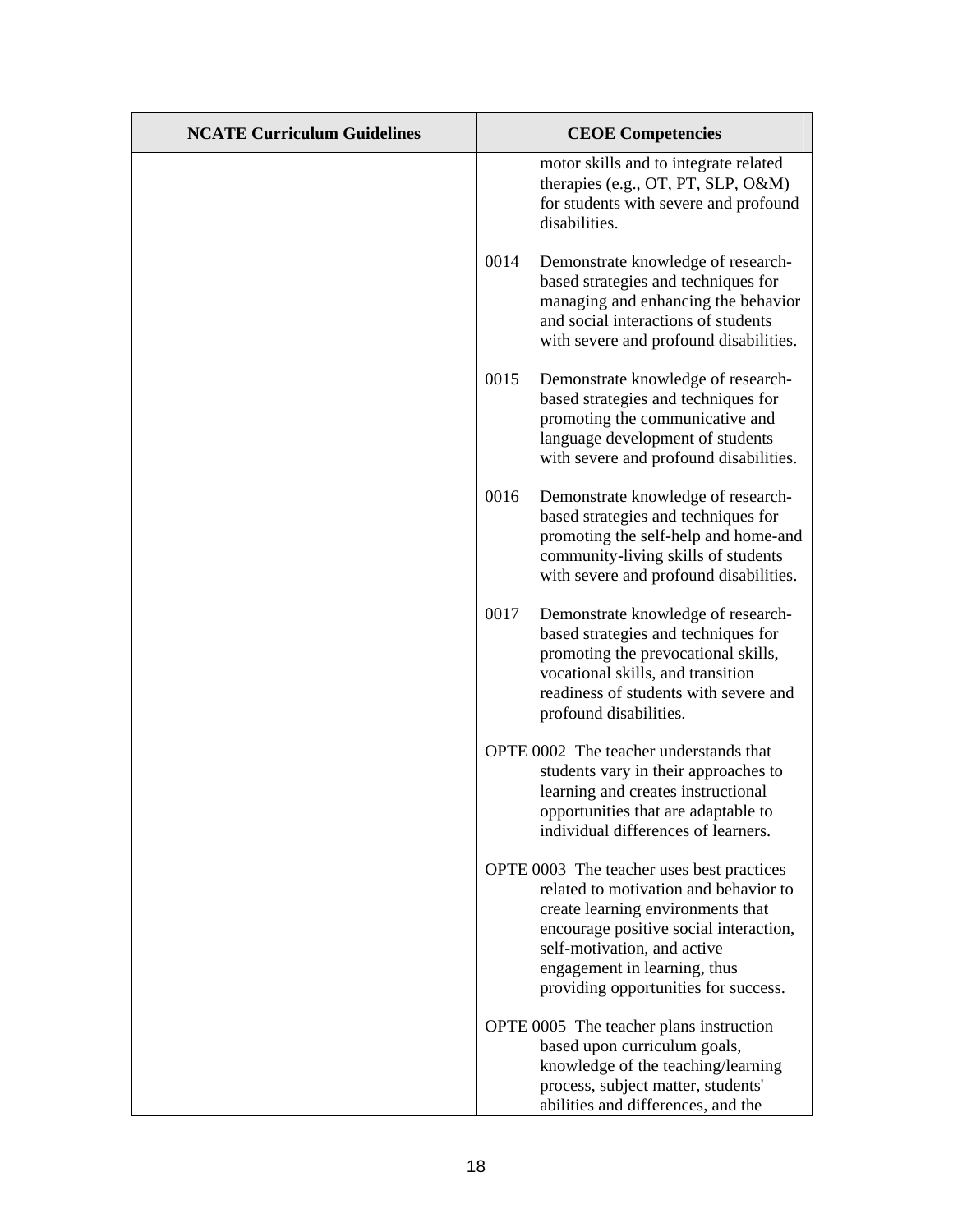|                | <b>NCATE Curriculum Guidelines</b>                                                               |      | <b>CEOE Competencies</b>                                                                                                                                                                                                                                              |
|----------------|--------------------------------------------------------------------------------------------------|------|-----------------------------------------------------------------------------------------------------------------------------------------------------------------------------------------------------------------------------------------------------------------------|
|                |                                                                                                  |      | community, and adapts instruction<br>based upon assessment and reflection.                                                                                                                                                                                            |
|                |                                                                                                  |      | OPTE 0006 The teacher understands<br>curriculum integration processes and<br>uses a variety of instructional<br>strategies to encourage students'<br>development of critical thinking,<br>problem solving, and performance<br>skills and effective use of technology. |
| S <sub>2</sub> | Use appropriate adaptations and assitive<br>technology for all individuals with<br>disabilities. | 0011 | Demonstrate knowledge of ways to<br>establish a positive and productive<br>learning environment for students<br>with severe and profound disabilities.                                                                                                                |
|                |                                                                                                  | 0012 | Demonstrate knowledge of research-<br>based strategies and techniques for<br>promoting the cognitive development<br>and academic achievement of students<br>with severe and profound disabilities.                                                                    |
|                |                                                                                                  | 0013 | Demonstrate knowledge of research-<br>based strategies and techniques for<br>promoting sensory, perceptual, and<br>motor skills and to integrate related<br>therapies (e.g., OT, PT, SLP, O&M)<br>for students with severe and profound<br>disabilities.              |
|                |                                                                                                  | 0014 | Demonstrate knowledge of research-<br>based strategies and techniques for<br>managing and enhancing the behavior<br>and social interactions of students<br>with severe and profound disabilities.                                                                     |
|                |                                                                                                  | 0015 | Demonstrate knowledge of research-<br>based strategies and techniques for<br>promoting the communicative and<br>language development of students<br>with severe and profound disabilities.                                                                            |
|                |                                                                                                  | 0016 | Demonstrate knowledge of research-<br>based strategies and techniques for<br>promoting the self-help and home-and<br>community-living skills of students<br>with severe and profound disabilities.                                                                    |
| S <sub>3</sub> | Use a variety of nonaversive techniques to                                                       | 0014 | Demonstrate knowledge of research-                                                                                                                                                                                                                                    |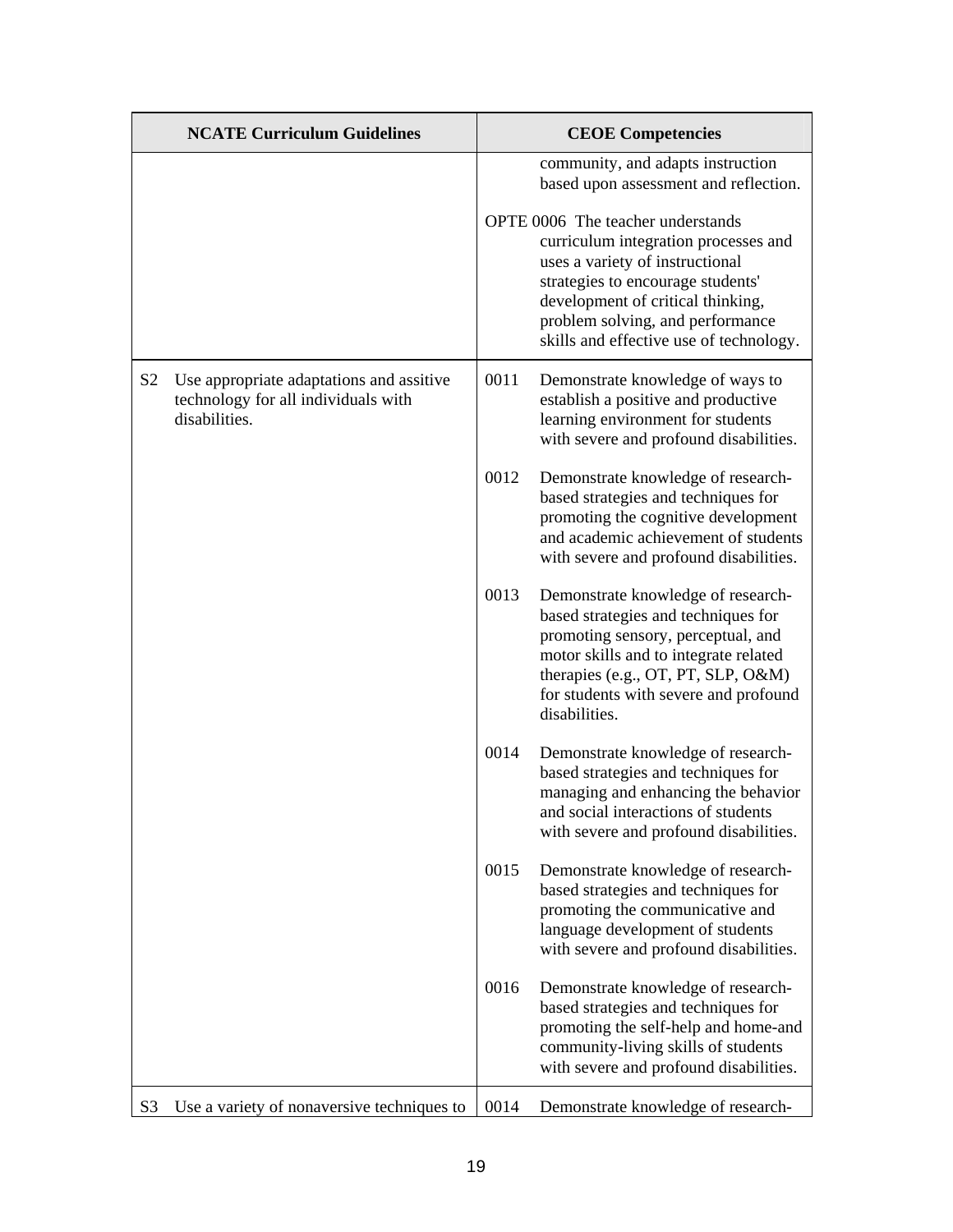|                | <b>NCATE Curriculum Guidelines</b>                                                                                             |      | <b>CEOE Competencies</b>                                                                                                                                                                                                                                              |
|----------------|--------------------------------------------------------------------------------------------------------------------------------|------|-----------------------------------------------------------------------------------------------------------------------------------------------------------------------------------------------------------------------------------------------------------------------|
|                | control targeted behavior and maintain<br>attention of individuals with disabilities.                                          |      | based strategies and techniques for<br>managing and enhancing the behavior<br>and social interactions of students<br>with severe and profound disabilities.                                                                                                           |
| S <sub>4</sub> | Identify and teach basic structures and<br>relationships within and across curricula.                                          | 0012 | Demonstrate knowledge of research-<br>based strategies and techniques for<br>promoting the cognitive development<br>and academic achievement of students<br>with severe and profound disabilities.                                                                    |
|                |                                                                                                                                |      | OPTE 0006 The teacher understands<br>curriculum integration processes and<br>uses a variety of instructional<br>strategies to encourage students'<br>development of critical thinking,<br>problem solving, and performance<br>skills and effective use of technology. |
| S5             | Use instructional methods to strengthen<br>and compensate for deficits in perception,<br>comprehension, memory, and retrieval. | 0012 | Demonstrate knowledge of research-<br>based strategies and techniques for<br>promoting the cognitive development<br>and academic achievement of students<br>with severe and profound disabilities.                                                                    |
| S <sub>6</sub> | Use responses and errors to guide<br>instructional decisions and provide<br>feedback to learners.                              | 0007 | Apply procedures for assessing the<br>educational strengths, needs, and<br>achievement of students with severe<br>and profound disabilities.                                                                                                                          |
|                |                                                                                                                                | 0008 | Demonstrate knowledge of<br>procedures for assessing the physical<br>and communicative development of<br>students with severe and profound<br>disabilities.                                                                                                           |
|                |                                                                                                                                | 0009 | Demonstrate knowledge of<br>procedures for assessing the social<br>skills and functional living<br>competence of students with severe<br>and profound disabilities.                                                                                                   |
|                |                                                                                                                                |      | OPTE 0005 The teacher plans instruction<br>based upon curriculum goals,<br>knowledge of the teaching/learning<br>process, subject matter, students'<br>abilities and differences, and the<br>community, and adapts instruction                                        |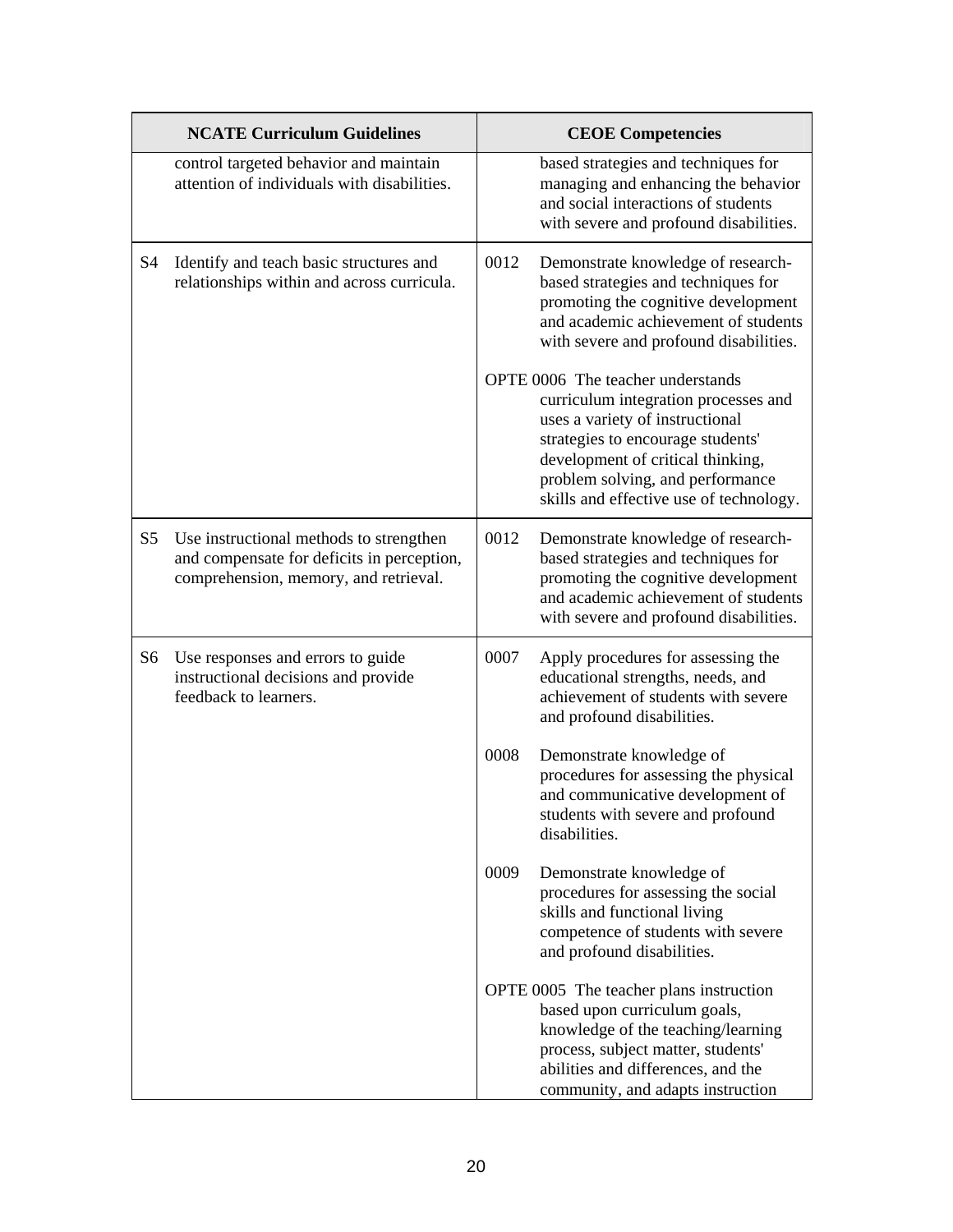|    | <b>NCATE Curriculum Guidelines</b>                                                                        |      | <b>CEOE Competencies</b>                                                                                                                                                                                                                                                 |
|----|-----------------------------------------------------------------------------------------------------------|------|--------------------------------------------------------------------------------------------------------------------------------------------------------------------------------------------------------------------------------------------------------------------------|
|    |                                                                                                           |      | based upon assessment and reflection.                                                                                                                                                                                                                                    |
|    |                                                                                                           |      | OPTE 0008 The teacher understands and<br>uses a variety of assessment strategies<br>to evaluate and modify the<br>teaching/learning process ensuring the<br>continuous intellectual, social, and<br>physical development of the learner.                                 |
|    | <b>CC:</b> Common Core                                                                                    |      |                                                                                                                                                                                                                                                                          |
|    | 5. Learning Environments and Social<br><b>Interactions</b>                                                |      |                                                                                                                                                                                                                                                                          |
|    | Knowledge:                                                                                                |      |                                                                                                                                                                                                                                                                          |
|    | K1 Demands of learning environments.                                                                      | 0011 | Demonstrate knowledge of ways to<br>establish a positive and productive<br>learning environment for students<br>with severe and profound disabilities.                                                                                                                   |
|    |                                                                                                           |      | OPTE 0003 The teacher uses best practices<br>related to motivation and behavior to<br>create learning environments that<br>encourage positive social interaction,<br>self-motivation, and active<br>engagement in learning, thus<br>providing opportunities for success. |
| K2 | Basic classroom management theories and<br>strategies for individuals with exceptional<br>learning needs. | 0011 | Demonstrate knowledge of ways to<br>establish a positive and productive<br>learning environment for students<br>with severe and profound disabilities.                                                                                                                   |
|    |                                                                                                           | 0014 | Demonstrate knowledge of research-<br>based strategies and techniques for<br>managing and enhancing the behavior<br>and social interactions of students<br>with severe and profound disabilities.                                                                        |
|    |                                                                                                           |      | OPTE 0003 The teacher uses best practices<br>related to motivation and behavior to<br>create learning environments that<br>encourage positive social interaction,<br>self-motivation, and active<br>engagement in learning, thus<br>providing opportunities for success. |
| K3 | Effective management of teaching and                                                                      | 0011 | Demonstrate knowledge of ways to                                                                                                                                                                                                                                         |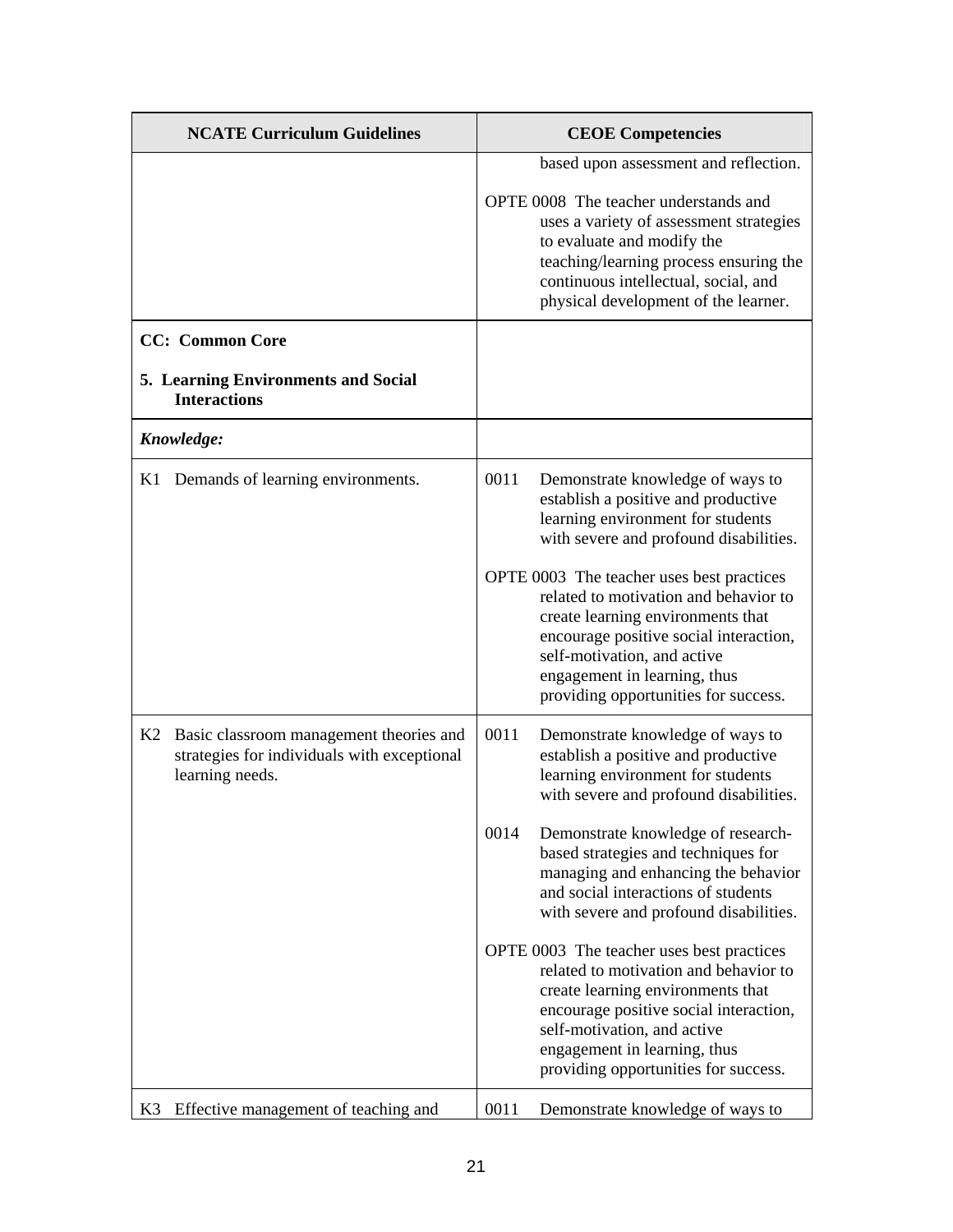| <b>NCATE Curriculum Guidelines</b>                                                                                  | <b>CEOE Competencies</b>                                                                                                                                                                                                                                                 |
|---------------------------------------------------------------------------------------------------------------------|--------------------------------------------------------------------------------------------------------------------------------------------------------------------------------------------------------------------------------------------------------------------------|
| learning.                                                                                                           | establish a positive and productive<br>learning environment for students<br>with severe and profound disabilities.                                                                                                                                                       |
|                                                                                                                     | 0014<br>Demonstrate knowledge of research-<br>based strategies and techniques for<br>managing and enhancing the behavior<br>and social interactions of students<br>with severe and profound disabilities.                                                                |
|                                                                                                                     | OPTE 0003 The teacher uses best practices<br>related to motivation and behavior to<br>create learning environments that<br>encourage positive social interaction,<br>self-motivation, and active<br>engagement in learning, thus<br>providing opportunities for success. |
|                                                                                                                     | OPTE 0004 The teacher understands the<br>process of continuous lifelong<br>learning, the concept of making<br>learning enjoyable, and the need for a<br>willingness to change when the<br>change leads to greater student<br>learning and development.                   |
|                                                                                                                     | OPTE 0005 The teacher plans instruction<br>based upon curriculum goals,<br>knowledge of the teaching/learning<br>process, subject matter, students'<br>abilities and differences, and the<br>community, and adapts instruction<br>based upon assessment and reflection.  |
|                                                                                                                     | OPTE 0006 The teacher understands<br>curriculum integration processes and<br>uses a variety of instructional<br>strategies to encourage students'<br>development of critical thinking,<br>problem solving, and performance<br>skills and effective use of technology.    |
| Teacher attitudes and behaviors that<br>K4<br>influence behavior of individuals with<br>exceptional learning needs. | 0011<br>Demonstrate knowledge of ways to<br>establish a positive and productive<br>learning environment for students<br>with severe and profound disabilities.                                                                                                           |
|                                                                                                                     | 0014<br>Demonstrate knowledge of research-<br>based strategies and techniques for                                                                                                                                                                                        |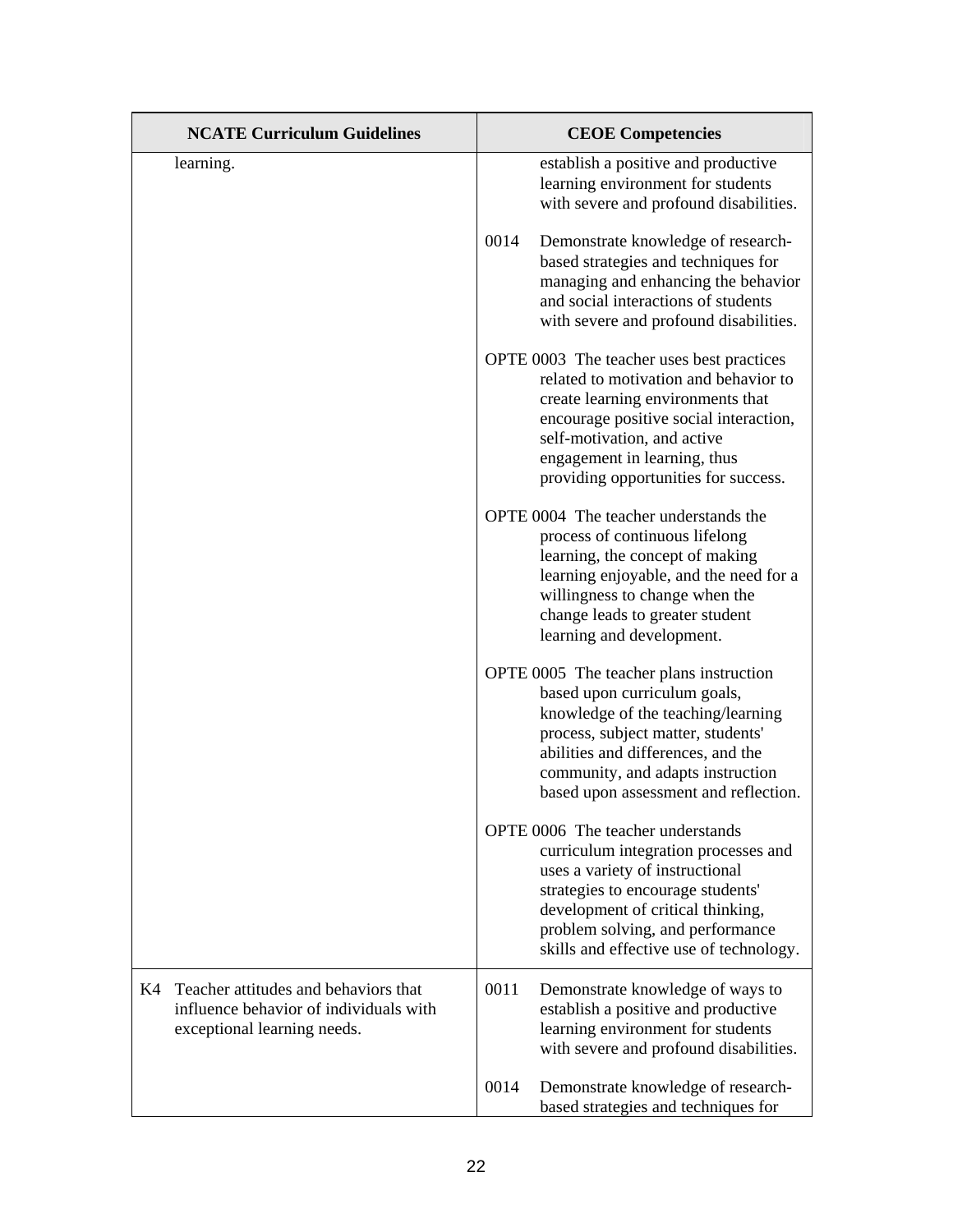|                | <b>NCATE Curriculum Guidelines</b>                                                                                                                                  |      | <b>CEOE Competencies</b>                                                                                                                                                                                                                                                                                                                                                                         |
|----------------|---------------------------------------------------------------------------------------------------------------------------------------------------------------------|------|--------------------------------------------------------------------------------------------------------------------------------------------------------------------------------------------------------------------------------------------------------------------------------------------------------------------------------------------------------------------------------------------------|
|                |                                                                                                                                                                     |      | managing and enhancing the behavior<br>and social interactions of students<br>with severe and profound disabilities.<br>OPTE 0003 The teacher uses best practices<br>related to motivation and behavior to<br>create learning environments that<br>encourage positive social interaction,<br>self-motivation, and active<br>engagement in learning, thus<br>providing opportunities for success. |
| K <sub>5</sub> | Social skills needed for educational and<br>other environments.                                                                                                     | 0014 | Demonstrate knowledge of research-<br>based strategies and techniques for<br>managing and enhancing the behavior<br>and social interactions of students<br>with severe and profound disabilities.                                                                                                                                                                                                |
| K6             | Strategies for crisis prevention and<br>intervention.                                                                                                               | 0003 | Demonstrate knowledge of the<br>physical and medical management of<br>students who have severe and<br>profound disabilities.                                                                                                                                                                                                                                                                     |
|                |                                                                                                                                                                     | 0011 | Demonstrate knowledge of ways to<br>establish a positive and productive<br>learning environment for students<br>with severe and profound disabilities.                                                                                                                                                                                                                                           |
| K7             | Strategies for preparing individuals to live<br>harmoniously and productively in a<br>culturally diverse world.                                                     | 0014 | Demonstrate knowledge of research-<br>based strategies and techniques for<br>managing and enhancing the behavior<br>and social interactions of students<br>with severe and profound disabilities.                                                                                                                                                                                                |
|                |                                                                                                                                                                     | 0016 | Demonstrate knowledge of research-<br>based strategies and techniques for<br>promoting the self-help and home-and<br>community-living skills of students<br>with severe and profound disabilities.                                                                                                                                                                                               |
| K8             | Ways to create learning environments that<br>allow individuals to retain and appreciate<br>their own and each others' respective<br>language and cultural heritage. | 0011 | Demonstrate knowledge of ways to<br>establish a positive and productive<br>learning environment for students<br>with severe and profound disabilities.                                                                                                                                                                                                                                           |
|                |                                                                                                                                                                     |      | OPTE 0002 The teacher understands that<br>students vary in their approaches to<br>learning and creates instructional<br>opportunities that are adaptable to                                                                                                                                                                                                                                      |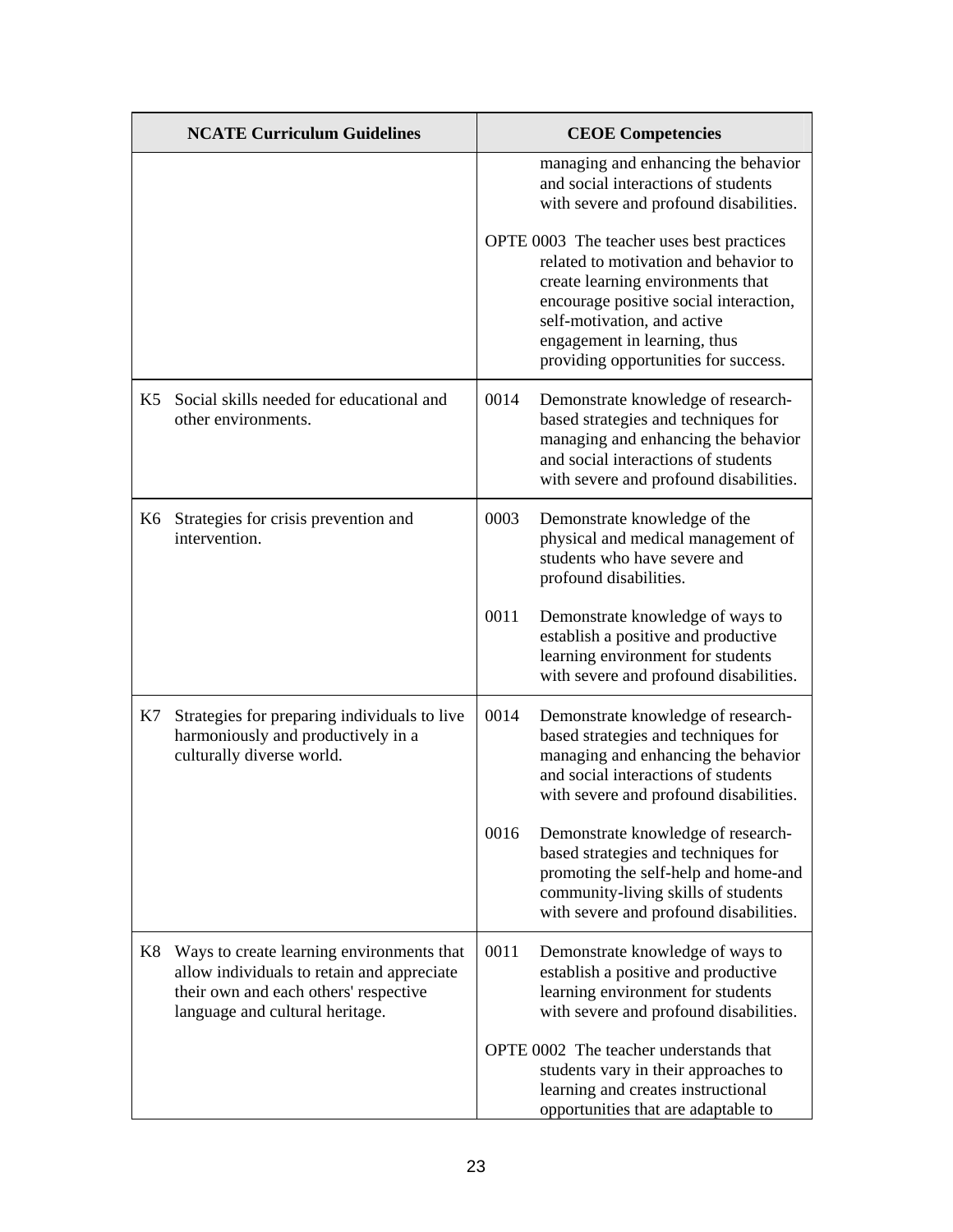|                | <b>NCATE Curriculum Guidelines</b>                                                                             |      | <b>CEOE Competencies</b>                                                                                                                                                                                                                                                 |
|----------------|----------------------------------------------------------------------------------------------------------------|------|--------------------------------------------------------------------------------------------------------------------------------------------------------------------------------------------------------------------------------------------------------------------------|
|                |                                                                                                                |      | individual differences of learners.                                                                                                                                                                                                                                      |
|                |                                                                                                                |      | OPTE 0003 The teacher uses best practices<br>related to motivation and behavior to<br>create learning environments that<br>encourage positive social interaction,<br>self-motivation, and active<br>engagement in learning, thus<br>providing opportunities for success. |
| K9             | Ways specific cultures are negatively<br>stereotyped.                                                          | 0011 | Demonstrate knowledge of ways to<br>establish a positive and productive<br>learning environment for students<br>with severe and profound disabilities.                                                                                                                   |
|                |                                                                                                                |      | OPTE 0002 The teacher understands that<br>students vary in their approaches to<br>learning and creates instructional<br>opportunities that are adaptable to<br>individual differences of learners.                                                                       |
|                | K10 Strategies used by diverse populations to<br>cope with a legacy of former and<br>continuing racism.        | 0011 | Demonstrate knowledge of ways to<br>establish a positive and productive<br>learning environment for students<br>with severe and profound disabilities.                                                                                                                   |
|                |                                                                                                                |      | OPTE 0002 The teacher understands that<br>students vary in their approaches to<br>learning and creates instructional<br>opportunities that are adaptable to<br>individual differences of learners.                                                                       |
| Skills:        |                                                                                                                |      |                                                                                                                                                                                                                                                                          |
| S <sub>1</sub> | Create a safe, equitable, positive, and<br>supportive learning environment in which<br>diversities are valued. | 0011 | Demonstrate knowledge of ways to<br>establish a positive and productive<br>learning environment for students<br>with severe and profound disabilities.                                                                                                                   |
|                |                                                                                                                |      | OPTE 0002 The teacher understands that<br>students vary in their approaches to<br>learning and creates instructional<br>opportunities that are adaptable to<br>individual differences of learners.                                                                       |
| S <sub>2</sub> | Identify realistic expectations for personal<br>and social behavior in various settings.                       | 0014 | Demonstrate knowledge of research-<br>based strategies and techniques for<br>managing and enhancing the behavior<br>and social interactions of students                                                                                                                  |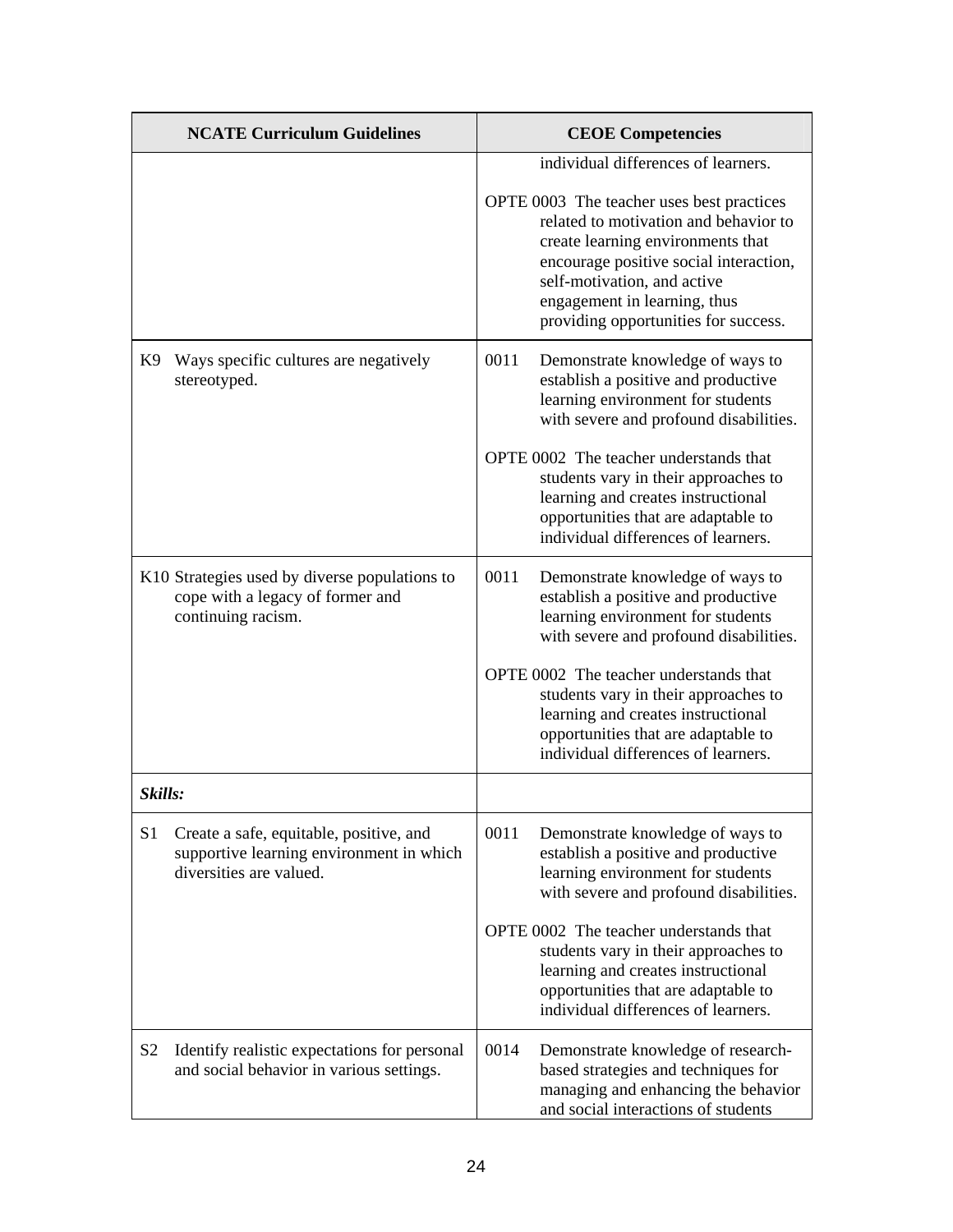|                | <b>NCATE Curriculum Guidelines</b>                                                                                         | <b>CEOE Competencies</b> |                                                                                                                                                                                                   |
|----------------|----------------------------------------------------------------------------------------------------------------------------|--------------------------|---------------------------------------------------------------------------------------------------------------------------------------------------------------------------------------------------|
|                |                                                                                                                            |                          | with severe and profound disabilities.                                                                                                                                                            |
| S <sub>3</sub> | Identify supports needed for integration<br>into various program placements.                                               | 0010                     | Demonstrate knowledge of policies<br>and procedures for developing and<br>implementing IEPs and IFSPs for<br>students with severe and profound<br>disabilities.                                   |
|                |                                                                                                                            | 0011                     | Demonstrate knowledge of ways to<br>establish a positive and productive<br>learning environment for students<br>with severe and profound disabilities.                                            |
| S <sub>4</sub> | Design learning environments that<br>encourage active participation in<br>individual and group activities.                 | 0011                     | Demonstrate knowledge of ways to<br>establish a positive and productive<br>learning environment for students<br>with severe and profound disabilities.                                            |
| S <sub>5</sub> | Modify the learning environment to<br>manage behaviors.                                                                    | 0011                     | Demonstrate knowledge of ways to<br>establish a positive and productive<br>learning environment for students<br>with severe and profound disabilities.                                            |
|                |                                                                                                                            | 0014                     | Demonstrate knowledge of research-<br>based strategies and techniques for<br>managing and enhancing the behavior<br>and social interactions of students<br>with severe and profound disabilities. |
| S6             | Use performance data and information<br>from all stakeholder to make or suggest<br>modifications in learning environments. | 0007                     | Apply procedures for assessing the<br>educational strengths, needs, and<br>achievement of students with severe<br>and profound disabilities.                                                      |
|                |                                                                                                                            | 0008                     | Demonstrate knowledge of<br>procedures for assessing the physical<br>and communicative development of<br>students with severe and profound<br>disabilities.                                       |
|                |                                                                                                                            | 0009                     | Demonstrate knowledge of<br>procedures for assessing the social<br>skills and functional living<br>competence of students with severe<br>and profound disabilities.                               |
|                |                                                                                                                            | 0010                     | Demonstrate knowledge of policies<br>and procedures for developing and<br>implementing IEPs and IFSPs for                                                                                         |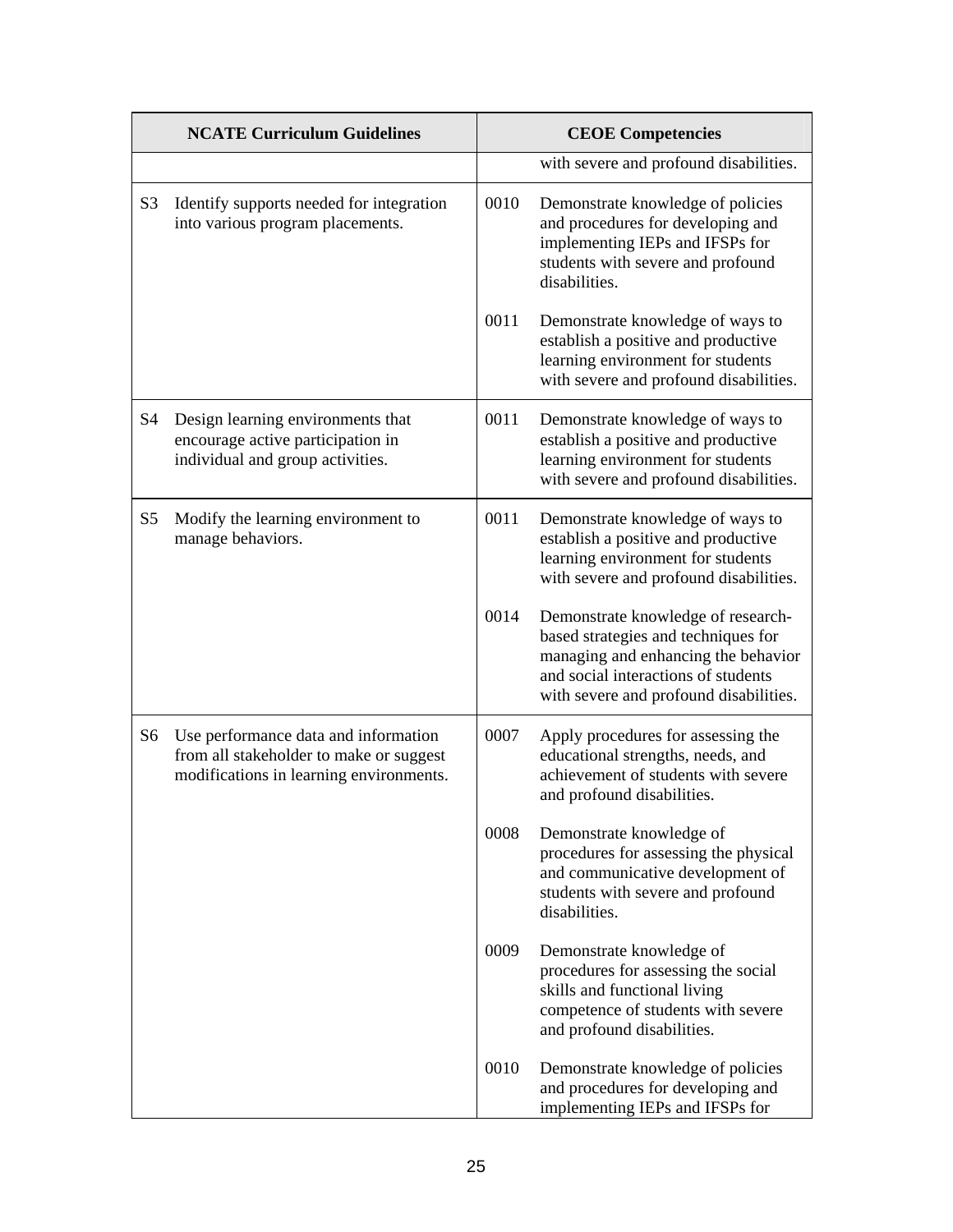|                | <b>NCATE Curriculum Guidelines</b>                                                                 |      | <b>CEOE Competencies</b>                                                                                                                                                                                                 |
|----------------|----------------------------------------------------------------------------------------------------|------|--------------------------------------------------------------------------------------------------------------------------------------------------------------------------------------------------------------------------|
|                |                                                                                                    |      | students with severe and profound<br>disabilities.                                                                                                                                                                       |
| S7             | Establish and maintain rapport with<br>individuals with and without exceptional<br>learning needs. | 0011 | Demonstrate knowledge of ways to<br>establish a positive and productive<br>learning environment for students<br>with severe and profound disabilities.                                                                   |
|                |                                                                                                    |      | OPTE 0007 The teacher develops a<br>knowledge of and uses a variety of<br>effective communication techniques<br>to foster active inquiry, collaboration,<br>and supportive interaction in the<br>classroom.              |
| S <sub>8</sub> | Teach self-advocacy.                                                                               | 0017 | Demonstrate knowledge of research-<br>based strategies and techniques for<br>promoting the prevocational skills,<br>vocational skills, and transition<br>readiness of students with severe and<br>profound disabilities. |
| S <sub>9</sub> | Create an environment that encourages<br>self-advocacy and increased<br>independence.              | 0011 | Demonstrate knowledge of ways to<br>establish a positive and productive<br>learning environment for students<br>with severe and profound disabilities.                                                                   |
|                |                                                                                                    | 0016 | Demonstrate knowledge of research-<br>based strategies and techniques for<br>promoting the self-help and home-and<br>community-living skills of students<br>with severe and profound disabilities.                       |
|                |                                                                                                    | 0017 | Demonstrate knowledge of research-<br>based strategies and techniques for<br>promoting the prevocational skills,<br>vocational skills, and transition<br>readiness of students with severe and<br>profound disabilities. |
|                | S10 Use effective and varied behavior<br>management strategies.                                    | 0011 | Demonstrate knowledge of ways to<br>establish a positive and productive<br>learning environment for students<br>with severe and profound disabilities.                                                                   |
|                |                                                                                                    | 0014 | Demonstrate knowledge of research-<br>based strategies and techniques for<br>managing and enhancing the behavior<br>and social interactions of students                                                                  |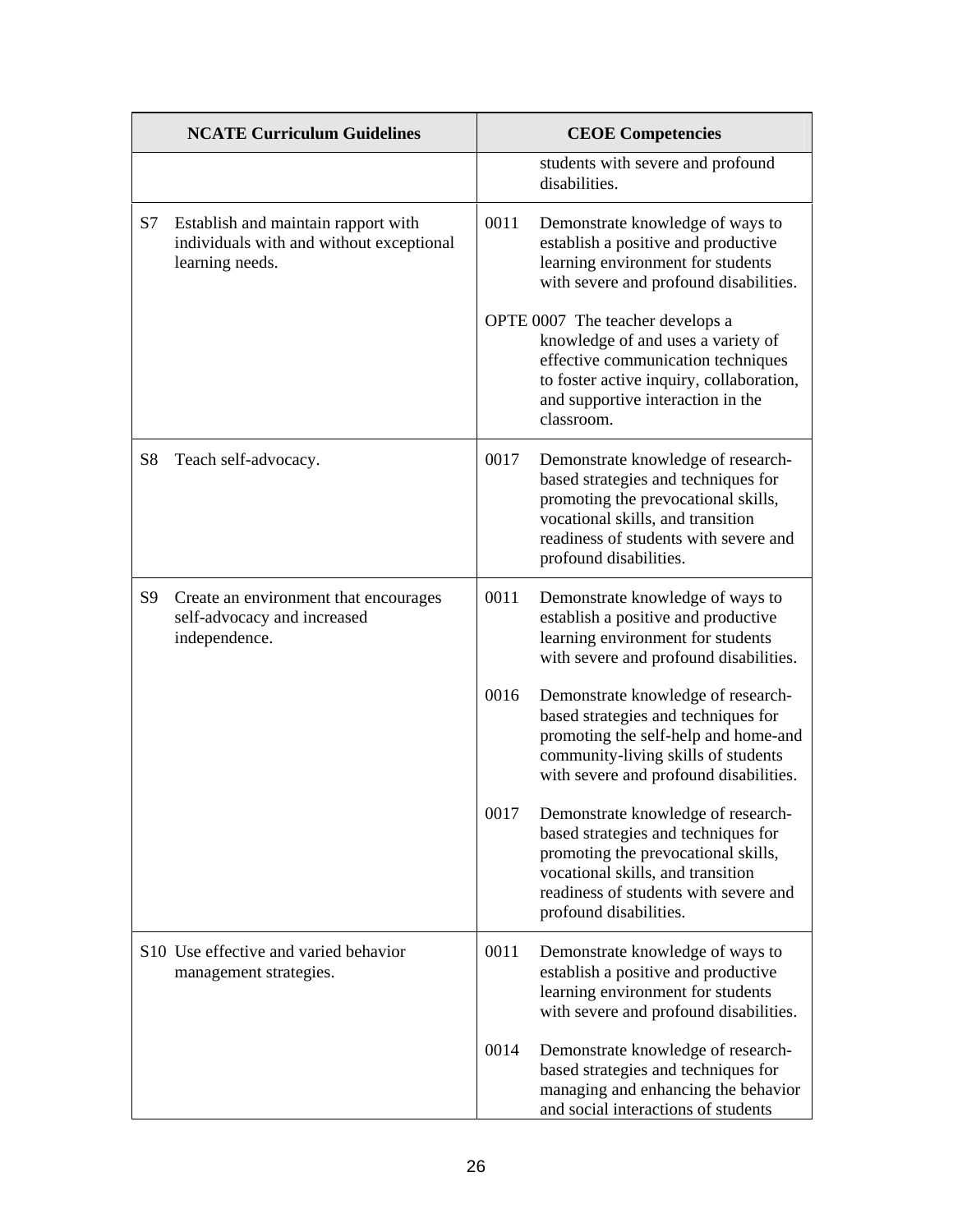| <b>NCATE Curriculum Guidelines</b>                                                                                                                         | <b>CEOE Competencies</b>                                                                                                                                                                                                                                                                                           |  |
|------------------------------------------------------------------------------------------------------------------------------------------------------------|--------------------------------------------------------------------------------------------------------------------------------------------------------------------------------------------------------------------------------------------------------------------------------------------------------------------|--|
|                                                                                                                                                            | with severe and profound disabilities.<br>OPTE 0003 The teacher uses best practices<br>related to motivation and behavior to<br>create learning environments that<br>encourage positive social interaction,<br>self-motivation, and active<br>engagement in learning, thus<br>providing opportunities for success. |  |
| S11 Use the least intensive behavior<br>management strategy consistent with the<br>needs of the individual with exceptional<br>learning needs.             | 0014<br>Demonstrate knowledge of research-<br>based strategies and techniques for<br>managing and enhancing the behavior<br>and social interactions of students<br>with severe and profound disabilities.                                                                                                          |  |
| S12 Design and manage daily routines.                                                                                                                      | 0011<br>Demonstrate knowledge of ways to<br>establish a positive and productive<br>learning environment for students<br>with severe and profound disabilities.                                                                                                                                                     |  |
| S13 Organize, develop, and sustain learning<br>environments that support positive<br>intracultural and intercultural experiences.                          | 0011<br>Demonstrate knowledge of ways to<br>establish a positive and productive<br>learning environment for students<br>with severe and profound disabilities.                                                                                                                                                     |  |
| S14 Mediate controversial intercultural issues<br>among students within the learning<br>environment in ways that enhance any<br>culture, group, or person. | 0011<br>Demonstrate knowledge of ways to<br>establish a positive and productive<br>learning environment for students<br>with severe and profound disabilities.                                                                                                                                                     |  |
| S15 Structure, direct, and support the activities<br>of paraeducators, volunteers, and tutors.                                                             | 0018<br>Demonstrate knowledge of ways to<br>establish partnerships with other<br>members of the school and the<br>community to enhance learning<br>opportunities for students with severe<br>and profound disabilities.                                                                                            |  |
| S16 Use universal precautions.                                                                                                                             | 0002<br>Demonstrate knowledge of<br>physical/medical conditions<br>commonly associate with severe and<br>profound disabilities.                                                                                                                                                                                    |  |
|                                                                                                                                                            | 0003<br>Demonstrate knowledge of the<br>physical and medical management of<br>students who have severe and<br>profound disabilities.                                                                                                                                                                               |  |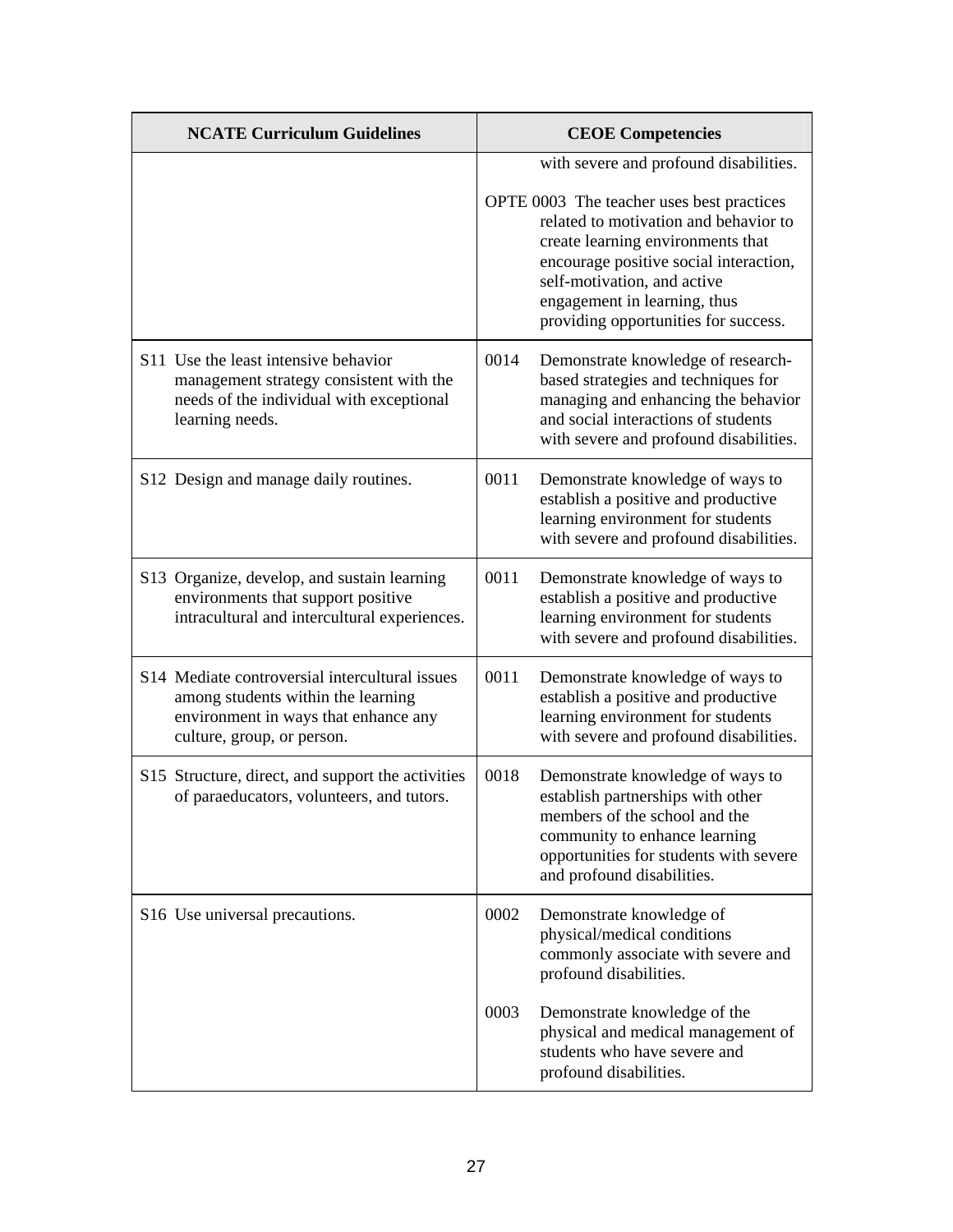|                | <b>NCATE Curriculum Guidelines</b>                                                                                                      |      | <b>CEOE Competencies</b>                                                                                                                                        |
|----------------|-----------------------------------------------------------------------------------------------------------------------------------------|------|-----------------------------------------------------------------------------------------------------------------------------------------------------------------|
|                | <b>IIC:</b> Individualized Independence<br><b>Curriculum</b>                                                                            |      |                                                                                                                                                                 |
|                | 5. Learning Environments and Social<br><b>Interactions</b>                                                                              |      |                                                                                                                                                                 |
|                | Knowledge:                                                                                                                              |      |                                                                                                                                                                 |
| K1             | Specialized health care interventions for<br>individuals with physical and health<br>disabilities in educational settings.              | 0002 | Demonstrate knowledge of<br>physical/medical conditions<br>commonly associate with severe and<br>profound disabilities.                                         |
|                |                                                                                                                                         | 0003 | Demonstrate knowledge of the<br>physical and medical management of<br>students who have severe and<br>profound disabilities.                                    |
|                | K2 Barriers to accessibility and acceptance of<br>individuals with disabilities.                                                        | 0011 | Demonstrate knowledge of ways to<br>establish a positive and productive<br>learning environment for students<br>with severe and profound disabilities.          |
| K3             | Adaptation of the physical environment to<br>provide optimal learning opportunities for<br>individuals with disabilities.               | 0011 | Demonstrate knowledge of ways to<br>establish a positive and productive<br>learning environment for students<br>with severe and profound disabilities.          |
|                | K4 Methods for ensuring individuals<br>academic success in one-to-one, small-<br>group, and large-group settings.                       | 0011 | Demonstrate knowledge of ways to<br>establish a positive and productive<br>learning environment for students<br>with severe and profound disabilities.          |
| K <sub>5</sub> | Advantages and disadvantages of<br>placement options and programs on the<br>continuum of services for individuals with<br>disabilities. | 0010 | Demonstrate knowledge of policies<br>and procedures for developing and<br>implementing IEPs and IFSPs for<br>students with severe and profound<br>disabilities. |
|                | Skills:                                                                                                                                 |      |                                                                                                                                                                 |
| S <sub>1</sub> | Provide instruction in community-based<br>settings.                                                                                     | 0011 | Demonstrate knowledge of ways to<br>establish a positive and productive<br>learning environment for students<br>with severe and profound disabilities.          |
|                |                                                                                                                                         | 0016 | Demonstrate knowledge of research-<br>based strategies and techniques for                                                                                       |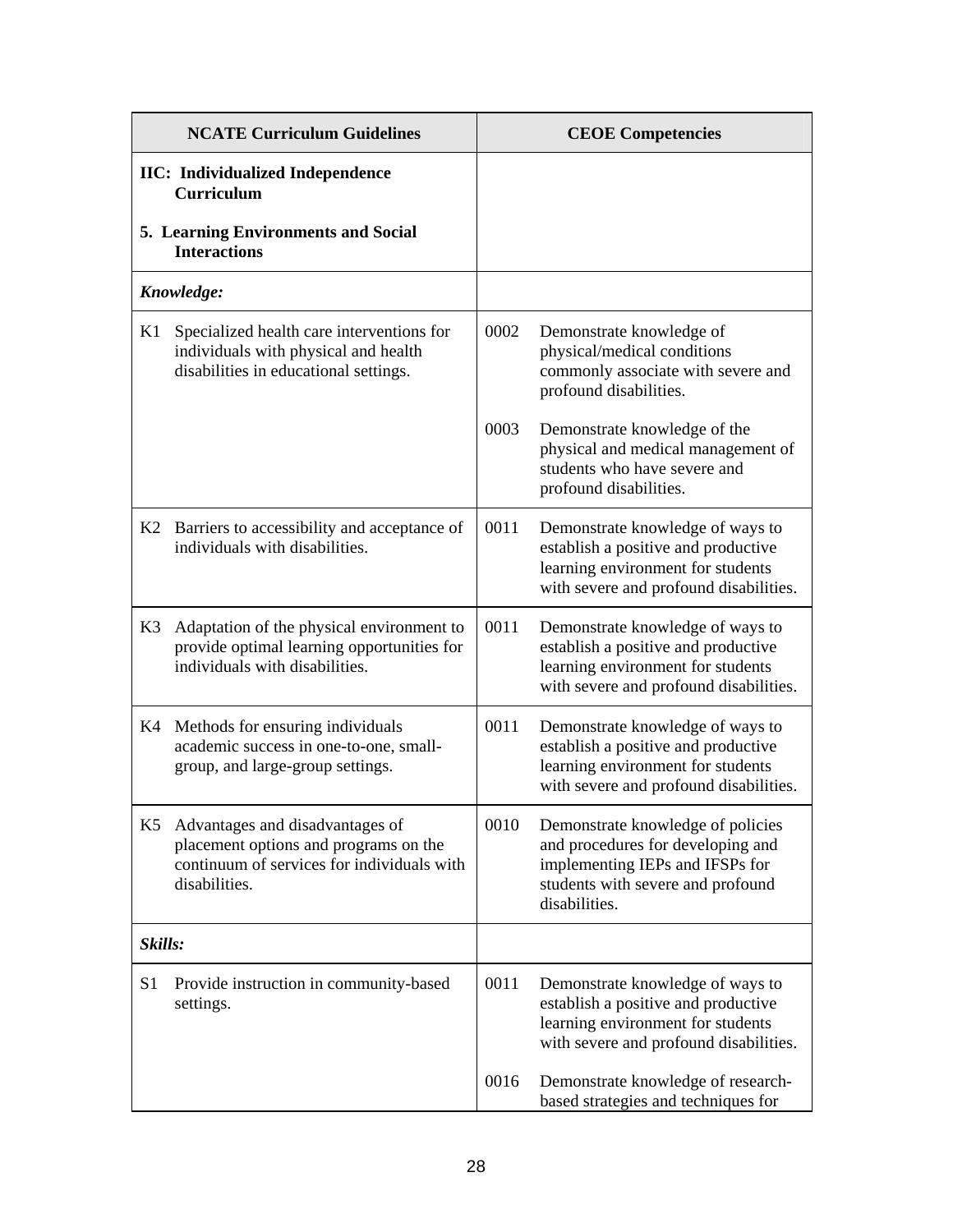|                | <b>NCATE Curriculum Guidelines</b>                                                                                       |      | <b>CEOE Competencies</b>                                                                                                                                                                                                                                 |
|----------------|--------------------------------------------------------------------------------------------------------------------------|------|----------------------------------------------------------------------------------------------------------------------------------------------------------------------------------------------------------------------------------------------------------|
|                |                                                                                                                          |      | promoting the self-help and home-and<br>community-living skills of students<br>with severe and profound disabilities.                                                                                                                                    |
| S <sub>2</sub> | Use and maintain assistive technologies.                                                                                 | 0003 | Demonstrate knowledge of the<br>physical and medical management of<br>students who have severe and<br>profound disabilities.                                                                                                                             |
|                |                                                                                                                          | 0004 | Demonstrate knowledge of cognitive<br>and communicative characteristics<br>and needs of students with severe and<br>profound disabilities.                                                                                                               |
|                |                                                                                                                          | 0012 | Demonstrate knowledge of research-<br>based strategies and techniques for<br>promoting the cognitive development<br>and academic achievement of students<br>with severe and profound disabilities.                                                       |
|                |                                                                                                                          | 0013 | Demonstrate knowledge of research-<br>based strategies and techniques for<br>promoting sensory, perceptual, and<br>motor skills and to integrate related<br>therapies (e.g., OT, PT, SLP, O&M)<br>for students with severe and profound<br>disabilities. |
|                |                                                                                                                          | 0015 | Demonstrate knowledge of research-<br>based strategies and techniques for<br>promoting the communicative and<br>language development of students<br>with severe and profound disabilities.                                                               |
|                |                                                                                                                          | 0016 | Demonstrate knowledge of research-<br>based strategies and techniques for<br>promoting the self-help and home-and<br>community-living skills of students<br>with severe and profound disabilities.                                                       |
| S <sub>3</sub> | Structure the educational environment to<br>provide optimal learning opportunities for<br>individuals with disabilities. | 0011 | Demonstrate knowledge of ways to<br>establish a positive and productive<br>learning environment for students<br>with severe and profound disabilities.                                                                                                   |
|                |                                                                                                                          |      | OPTE 0003 The teacher uses best practices<br>related to motivation and behavior to<br>create learning environments that<br>encourage positive social interaction,                                                                                        |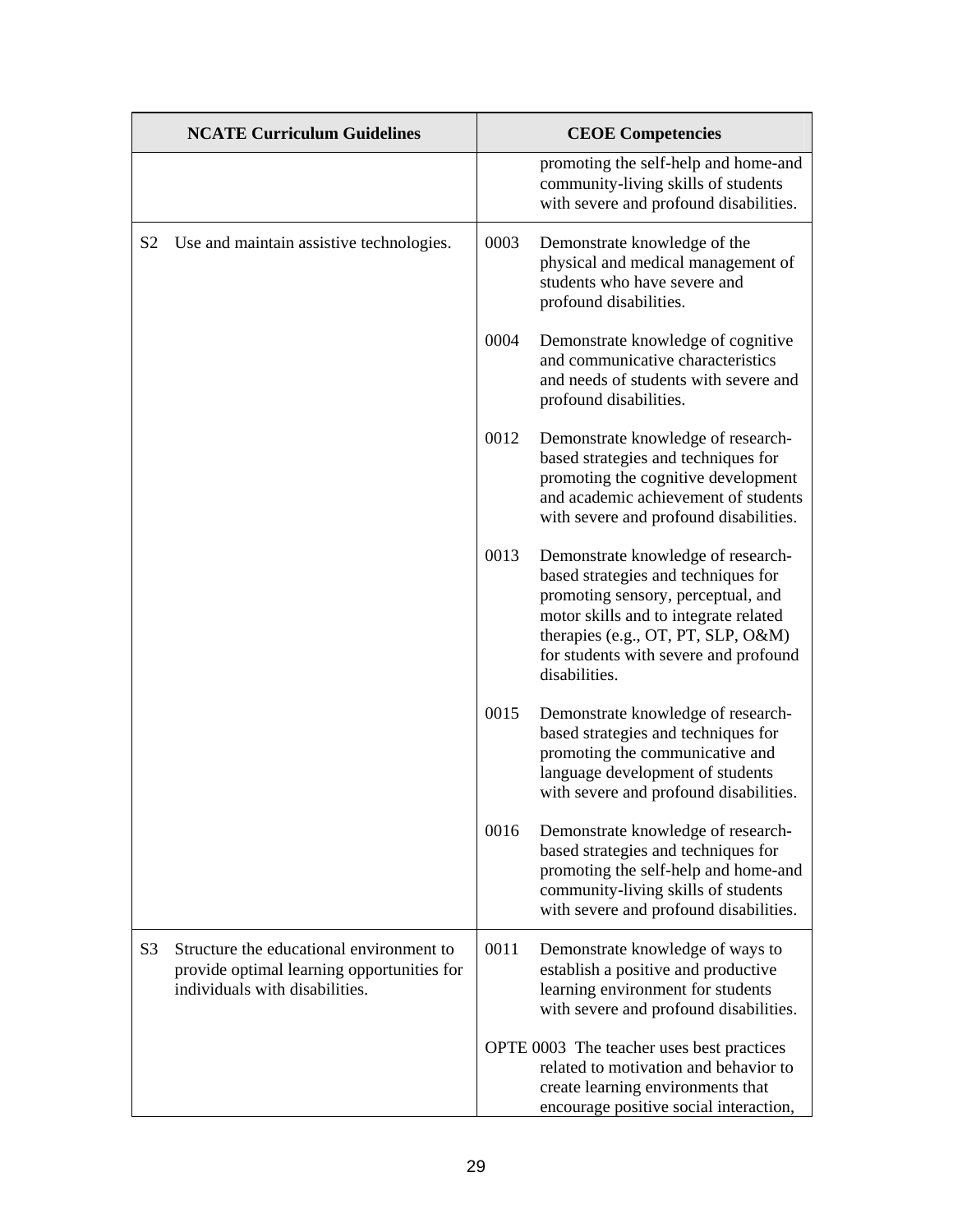|                | <b>NCATE Curriculum Guidelines</b>                                                                                                                                                                                                    |      | <b>CEOE Competencies</b>                                                                                                                                                                                                 |
|----------------|---------------------------------------------------------------------------------------------------------------------------------------------------------------------------------------------------------------------------------------|------|--------------------------------------------------------------------------------------------------------------------------------------------------------------------------------------------------------------------------|
|                |                                                                                                                                                                                                                                       |      | self-motivation, and active<br>engagement in learning, thus<br>providing opportunities for success.                                                                                                                      |
| S <sub>4</sub> | Plan instruction in a variety of educational<br>settings.                                                                                                                                                                             | 0011 | Demonstrate knowledge of ways to<br>establish a positive and productive<br>learning environment for students<br>with severe and profound disabilities.                                                                   |
|                |                                                                                                                                                                                                                                       | 0016 | Demonstrate knowledge of research-<br>based strategies and techniques for<br>promoting the self-help and home-and<br>community-living skills of students<br>with severe and profound disabilities.                       |
| S <sub>5</sub> | Teach individuals with disabilities to give<br>and receive meaningful feedback from<br>peers and adults.                                                                                                                              | 0015 | Demonstrate knowledge of research-<br>based strategies and techniques for<br>promoting the communicative and<br>language development of students<br>with severe and profound disabilities.                               |
| S6             | Design learning environments that are<br>multisensory and that facilitate active<br>participation self-advocacy, and<br>independence of individuals with<br>disabilities in a variety of group and<br>individual learning activities. | 0011 | Demonstrate knowledge of ways to<br>establish a positive and productive<br>learning environment for students<br>with severe and profound disabilities.                                                                   |
|                |                                                                                                                                                                                                                                       | 0016 | Demonstrate knowledge of research-<br>based strategies and techniques for<br>promoting the self-help and home-and<br>community-living skills of students<br>with severe and profound disabilities.                       |
|                |                                                                                                                                                                                                                                       | 0017 | Demonstrate knowledge of research-<br>based strategies and techniques for<br>promoting the prevocational skills,<br>vocational skills, and transition<br>readiness of students with severe and<br>profound disabilities. |
| S7             | Use techniques of physical positioning<br>and management of individuals with<br>disabilities to ensure participation in<br>academic and social environments.                                                                          | 0003 | Demonstrate knowledge of the<br>physical and medical management of<br>students who have severe and<br>profound disabilities.                                                                                             |
|                |                                                                                                                                                                                                                                       | 0011 | Demonstrate knowledge of ways to<br>establish a positive and productive<br>learning environment for students<br>with severe and profound disabilities.                                                                   |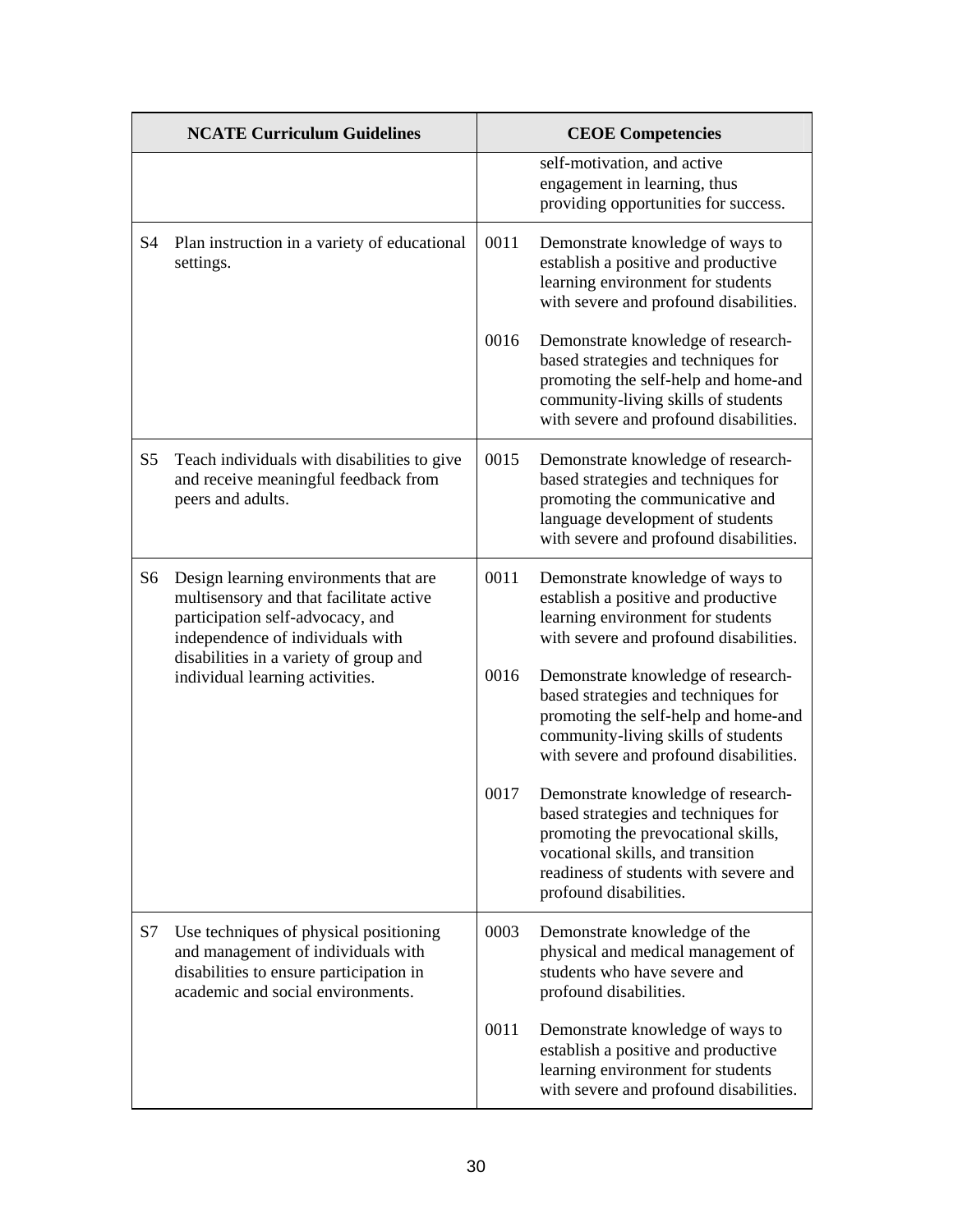|                | <b>NCATE Curriculum Guidelines</b>                                                                                                           |      | <b>CEOE Competencies</b>                                                                                                                                                                                                                                 |
|----------------|----------------------------------------------------------------------------------------------------------------------------------------------|------|----------------------------------------------------------------------------------------------------------------------------------------------------------------------------------------------------------------------------------------------------------|
| S8             | Demonstrate appropriate body mechanics<br>to ensure student and teacher safety in<br>transfer, lifting, positioning, and seating.            | 0003 | Demonstrate knowledge of the<br>physical and medical management of<br>students who have severe and<br>profound disabilities.                                                                                                                             |
| S <sub>9</sub> | Use positioning techniques that decrease<br>inappropriate tone and facilitate<br>appropriate postural reactions to enhance<br>participation. | 0003 | Demonstrate knowledge of the<br>physical and medical management of<br>students who have severe and<br>profound disabilities.                                                                                                                             |
|                |                                                                                                                                              | 0011 | Demonstrate knowledge of ways to<br>establish a positive and productive<br>learning environment for students<br>with severe and profound disabilities.                                                                                                   |
|                | S10 Use skills in problem solving and conflict<br>resolution.                                                                                | 0012 | Demonstrate knowledge of research-<br>based strategies and techniques for<br>promoting the cognitive development<br>and academic achievement of students<br>with severe and profound disabilities.                                                       |
|                |                                                                                                                                              | 0014 | Demonstrate knowledge of research-<br>based strategies and techniques for<br>managing and enhancing the behavior<br>and social interactions of students<br>with severe and profound disabilities.                                                        |
|                | S11 Design and implement sensory stimulation<br>programs.                                                                                    | 0013 | Demonstrate knowledge of research-<br>based strategies and techniques for<br>promoting sensory, perceptual, and<br>motor skills and to integrate related<br>therapies (e.g., OT, PT, SLP, O&M)<br>for students with severe and profound<br>disabilities. |
|                | S12 Plan instruction for independent<br>functional life skills relevant to the<br>community, personal living, sexuality, and<br>employment.  | 0014 | Demonstrate knowledge of research-<br>based strategies and techniques for<br>managing and enhancing the behavior<br>and social interactions of students<br>with severe and profound disabilities.                                                        |
|                |                                                                                                                                              | 0015 | Demonstrate knowledge of research-<br>based strategies and techniques for<br>promoting the communicative and<br>language development of students<br>with severe and profound disabilities.                                                               |
|                |                                                                                                                                              | 0016 | Demonstrate knowledge of research-                                                                                                                                                                                                                       |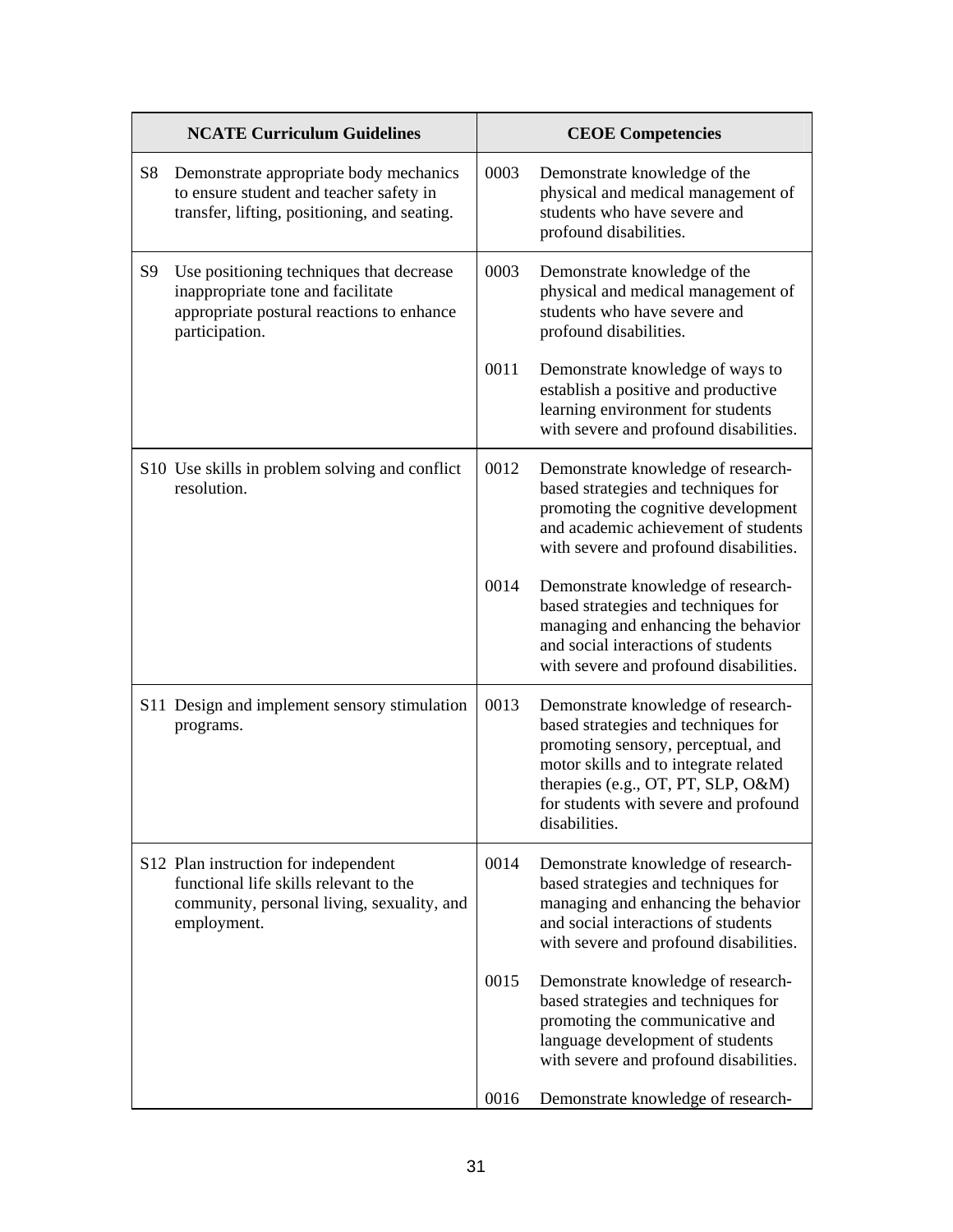|    | <b>NCATE Curriculum Guidelines</b>                                                                                                                  | <b>CEOE Competencies</b>                                                                                                                                                                                                                                                                                                                                                                                                                                                                                                                                                                                               |  |
|----|-----------------------------------------------------------------------------------------------------------------------------------------------------|------------------------------------------------------------------------------------------------------------------------------------------------------------------------------------------------------------------------------------------------------------------------------------------------------------------------------------------------------------------------------------------------------------------------------------------------------------------------------------------------------------------------------------------------------------------------------------------------------------------------|--|
|    |                                                                                                                                                     | based strategies and techniques for<br>promoting the self-help and home-and<br>community-living skills of students<br>with severe and profound disabilities.<br>0017<br>Demonstrate knowledge of research-<br>based strategies and techniques for<br>promoting the prevocational skills,<br>vocational skills, and transition<br>readiness of students with severe and<br>profound disabilities.                                                                                                                                                                                                                       |  |
|    | <b>CC:</b> Common Core                                                                                                                              |                                                                                                                                                                                                                                                                                                                                                                                                                                                                                                                                                                                                                        |  |
|    | 6. Communication                                                                                                                                    |                                                                                                                                                                                                                                                                                                                                                                                                                                                                                                                                                                                                                        |  |
|    | Knowledge:                                                                                                                                          |                                                                                                                                                                                                                                                                                                                                                                                                                                                                                                                                                                                                                        |  |
| K1 | Effects of cultural and linguistic<br>differences on growth and development.                                                                        | 0001<br>Demonstrate knowledge of types and<br>characteristics of severe and profound<br>disabilities and their significance for<br>development and learning.<br>OPTE 0001 The teacher understands how<br>students learn and develop and can<br>provide learning opportunities that<br>support their intellectual, social, and<br>physical development at all grade<br>levels, including early childhood,<br>elementary, middle level, and<br>secondary.<br>OPTE 0002 The teacher understands that<br>students vary in their approaches to<br>learning and creates instructional<br>opportunities that are adaptable to |  |
|    |                                                                                                                                                     | individual differences of learners.                                                                                                                                                                                                                                                                                                                                                                                                                                                                                                                                                                                    |  |
| K2 | Characteristics of one's own culture and<br>use of language and the ways in which<br>these can differ from other cultures and<br>uses of languages. | 0011<br>Demonstrate knowledge of ways to<br>establish a positive and productive<br>learning environment for students<br>with severe and profound disabilities.                                                                                                                                                                                                                                                                                                                                                                                                                                                         |  |
|    |                                                                                                                                                     | OPTE 0007 The teacher develops a<br>knowledge of and uses a variety of<br>effective communication techniques<br>to foster active inquiry, collaboration,<br>and supportive interaction in the                                                                                                                                                                                                                                                                                                                                                                                                                          |  |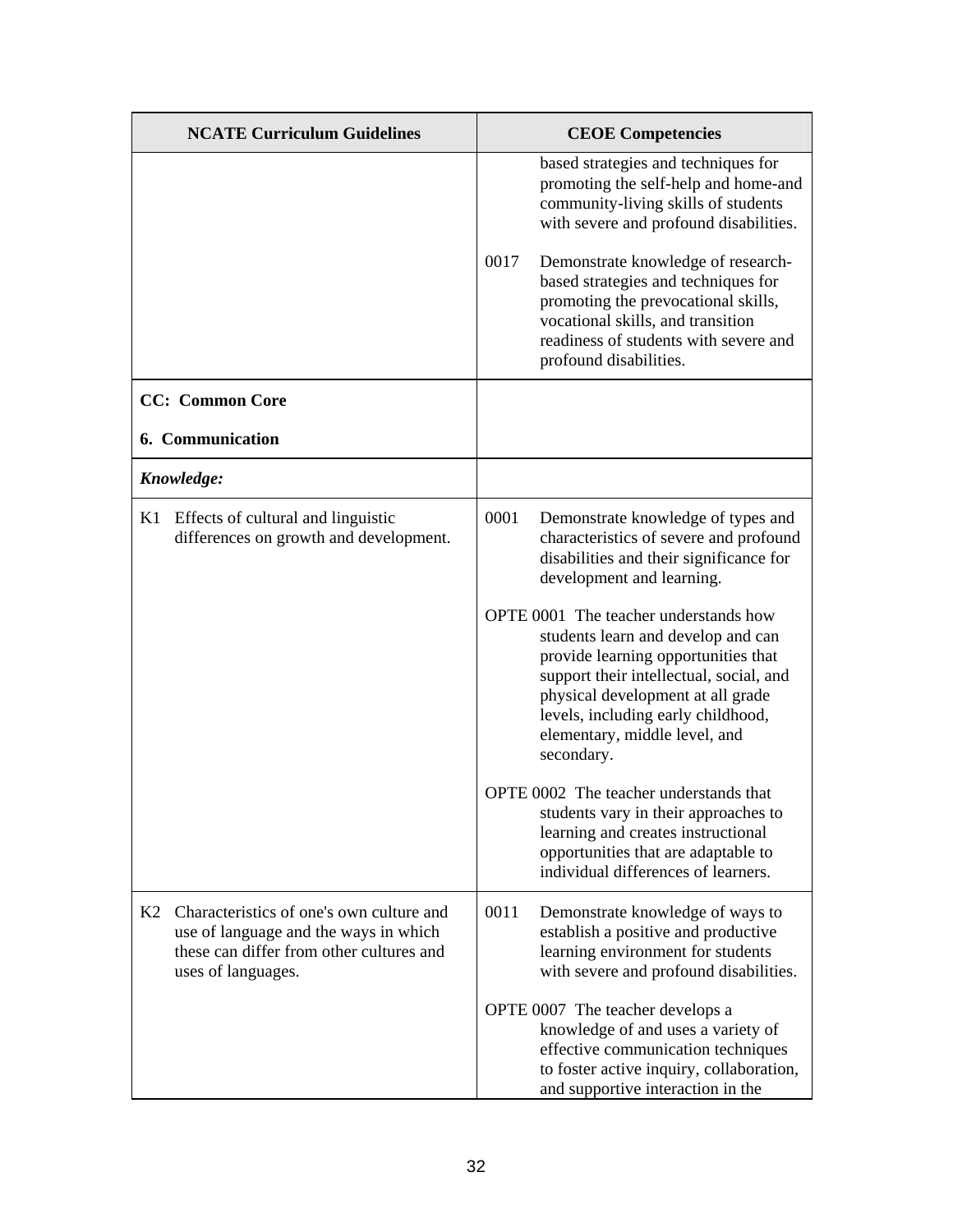| <b>NCATE Curriculum Guidelines</b>                                                                                     | <b>CEOE</b> Competencies                                                                                                                                                                                                                                                                                                                                             |
|------------------------------------------------------------------------------------------------------------------------|----------------------------------------------------------------------------------------------------------------------------------------------------------------------------------------------------------------------------------------------------------------------------------------------------------------------------------------------------------------------|
|                                                                                                                        | classroom.<br>OPTE 0010 The teacher evaluates the effects<br>of his/her choices and actions on<br>others (students, parents, and other<br>professionals in the learning<br>community), modifies those actions<br>when needed, and actively seeks<br>opportunities for continued<br>professional growth.                                                              |
| K3<br>Ways of behaving and communicating<br>among cultures that can lead to<br>misinterpretation and misunderstanding. | 0011<br>Demonstrate knowledge of ways to<br>establish a positive and productive<br>learning environment for students<br>with severe and profound disabilities.<br>OPTE 0002 The teacher understands that<br>students vary in their approaches to<br>learning and creates instructional<br>opportunities that are adaptable to<br>individual differences of learners. |
|                                                                                                                        | OPTE 0005 The teacher plans instruction<br>based upon curriculum goals,<br>knowledge of the teaching/learning<br>process, subject matter, students'<br>abilities and differences, and the<br>community, and adapts instruction<br>based upon assessment and reflection.                                                                                              |
|                                                                                                                        | OPTE 0007 The teacher develops a<br>knowledge of and uses a variety of<br>effective communication techniques<br>to foster active inquiry, collaboration,<br>and supportive interaction in the<br>classroom.                                                                                                                                                          |
| K4<br>Augmentative and assistive<br>communication strategies.                                                          | 0004<br>Demonstrate knowledge of cognitive<br>and communicative characteristics<br>and needs of students with severe and<br>profound disabilities.                                                                                                                                                                                                                   |
|                                                                                                                        | 0011<br>Demonstrate knowledge of ways to<br>establish a positive and productive<br>learning environment for students<br>with severe and profound disabilities.                                                                                                                                                                                                       |
|                                                                                                                        | 0014<br>Demonstrate knowledge of research-<br>based strategies and techniques for                                                                                                                                                                                                                                                                                    |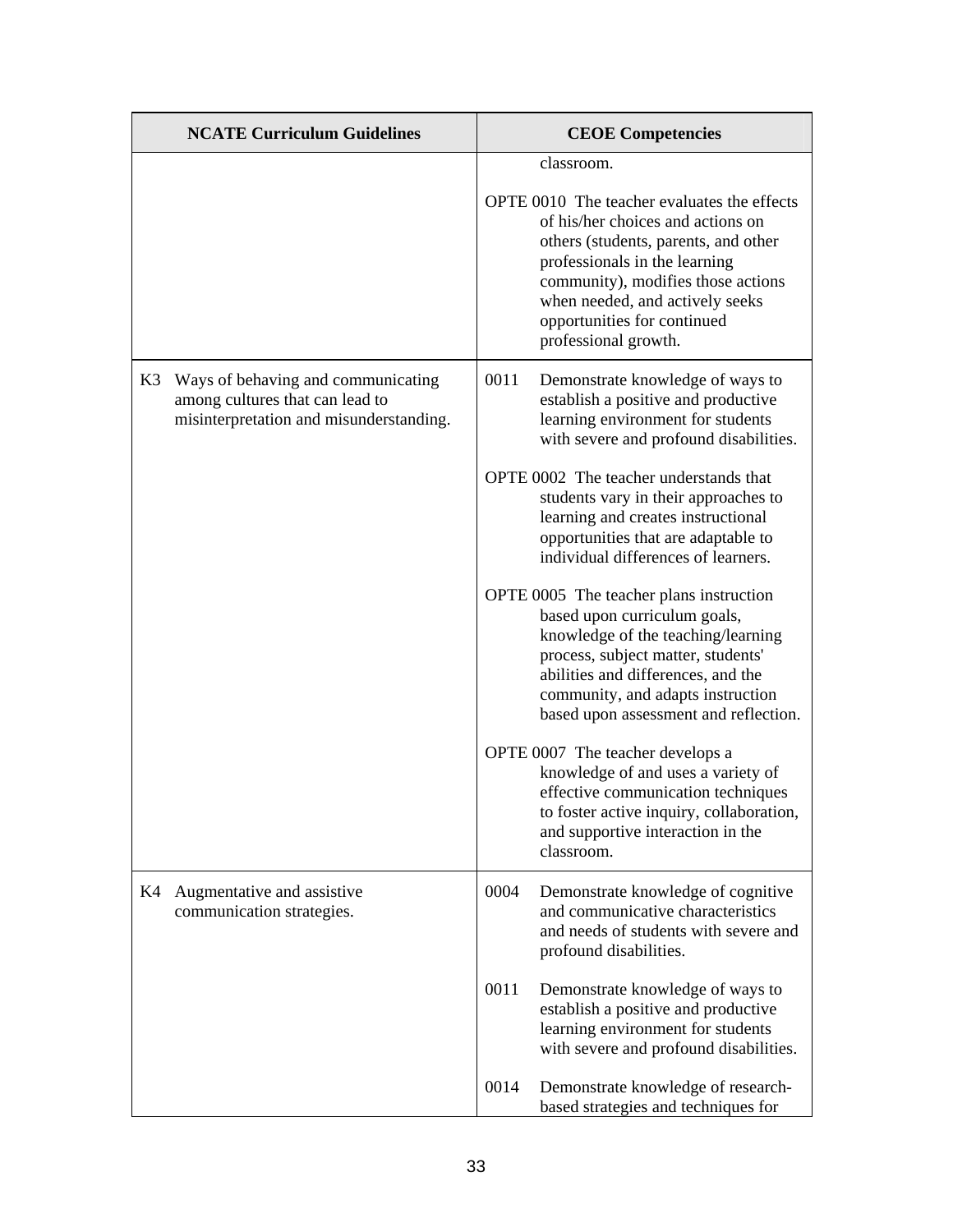|                | <b>NCATE Curriculum Guidelines</b>                                                                                                                                  |      | <b>CEOE Competencies</b>                                                                                                                                                                                                                                                                                           |
|----------------|---------------------------------------------------------------------------------------------------------------------------------------------------------------------|------|--------------------------------------------------------------------------------------------------------------------------------------------------------------------------------------------------------------------------------------------------------------------------------------------------------------------|
|                |                                                                                                                                                                     | 0015 | managing and enhancing the behavior<br>and social interactions of students<br>with severe and profound disabilities.<br>Demonstrate knowledge of research-<br>based strategies and techniques for<br>promoting the communicative and<br>language development of students<br>with severe and profound disabilities. |
| Skills:        |                                                                                                                                                                     |      |                                                                                                                                                                                                                                                                                                                    |
| S <sub>1</sub> | Use strategies to support and enhance<br>communication skills of individuals with<br>exceptional learning needs.                                                    | 0015 | Demonstrate knowledge of research-<br>based strategies and techniques for<br>promoting the communicative and<br>language development of students<br>with severe and profound disabilities.                                                                                                                         |
| S <sub>2</sub> | Use communication strategies and<br>resources to facilitate understanding of<br>subject matter for students whose primary<br>language is not the dominant language. | 0015 | Demonstrate knowledge of research-<br>based strategies and techniques for<br>promoting the communicative and<br>language development of students<br>with severe and profound disabilities.                                                                                                                         |
|                | <b>IIC:</b> Individualized Independence<br><b>Curriculum</b><br>6. Communication                                                                                    |      |                                                                                                                                                                                                                                                                                                                    |
|                | Knowledge:                                                                                                                                                          |      |                                                                                                                                                                                                                                                                                                                    |
| K1             | Impact of language development and<br>listening comprehension on academic and<br>non-academic learning of individuals with<br>disabilities.                         | 0004 | Demonstrate knowledge of cognitive<br>and communicative characteristics<br>and needs of students with severe and<br>profound disabilities.                                                                                                                                                                         |
| K2             | Communication and social interaction<br>alternatives for individuals who are<br>nonspeaking.                                                                        | 0004 | Demonstrate knowledge of cognitive<br>and communicative characteristics<br>and needs of students with severe and<br>profound disabilities.                                                                                                                                                                         |
|                |                                                                                                                                                                     | 0014 | Demonstrate knowledge of research-<br>based strategies and techniques for<br>managing and enhancing the behavior<br>and social interactions of students<br>with severe and profound disabilities.                                                                                                                  |
|                |                                                                                                                                                                     | 0015 | Demonstrate knowledge of research-                                                                                                                                                                                                                                                                                 |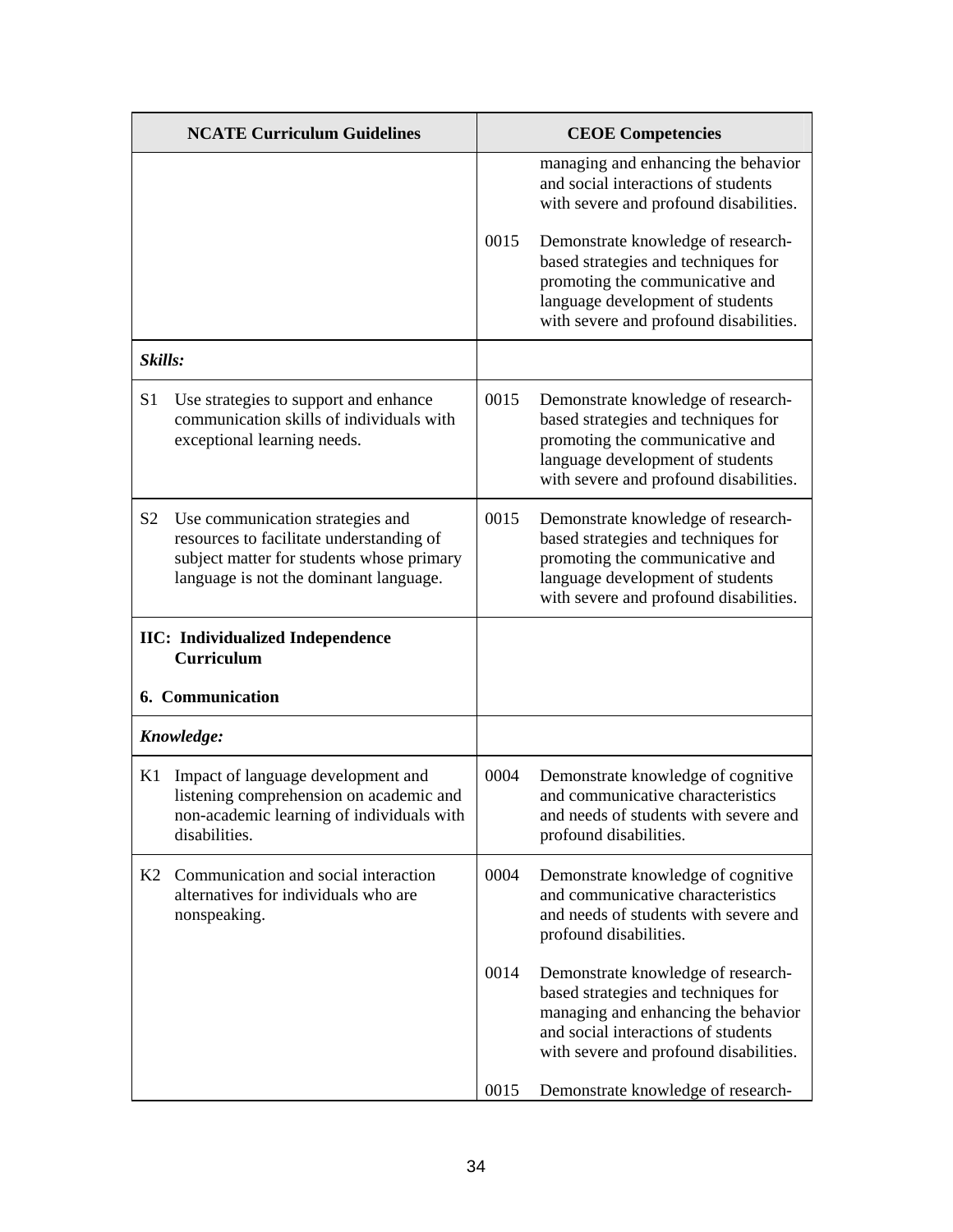|                | <b>NCATE Curriculum Guidelines</b>                                                                    |      | <b>CEOE Competencies</b>                                                                                                                                                                                                                                                                                                                                                                                                                                                                                                           |
|----------------|-------------------------------------------------------------------------------------------------------|------|------------------------------------------------------------------------------------------------------------------------------------------------------------------------------------------------------------------------------------------------------------------------------------------------------------------------------------------------------------------------------------------------------------------------------------------------------------------------------------------------------------------------------------|
|                |                                                                                                       |      | based strategies and techniques for<br>promoting the communicative and<br>language development of students<br>with severe and profound disabilities.                                                                                                                                                                                                                                                                                                                                                                               |
| Skills:        |                                                                                                       |      |                                                                                                                                                                                                                                                                                                                                                                                                                                                                                                                                    |
| S <sub>1</sub> | Teach individuals with disabilities to<br>monitor for errors in oral and written<br>language.         | 0015 | Demonstrate knowledge of research-<br>based strategies and techniques for<br>promoting the communicative and<br>language development of students<br>with severe and profound disabilities.                                                                                                                                                                                                                                                                                                                                         |
| S <sub>2</sub> | Teach methods and strategies for<br>producing legible documents.                                      | 0015 | Demonstrate knowledge of research-<br>based strategies and techniques for<br>promoting the communicative and<br>language development of students<br>with severe and profound disabilities.                                                                                                                                                                                                                                                                                                                                         |
| S <sub>3</sub> | Plan instruction on the use of alternative<br>and augmentative communication<br>systems.              | 0015 | Demonstrate knowledge of research-<br>based strategies and techniques for<br>promoting the communicative and<br>language development of students<br>with severe and profound disabilities.                                                                                                                                                                                                                                                                                                                                         |
|                | <b>CC:</b> Common Core                                                                                |      |                                                                                                                                                                                                                                                                                                                                                                                                                                                                                                                                    |
|                | 7. Instructional Planning                                                                             |      |                                                                                                                                                                                                                                                                                                                                                                                                                                                                                                                                    |
|                | Knowledge:                                                                                            |      |                                                                                                                                                                                                                                                                                                                                                                                                                                                                                                                                    |
| K1             | Theories and research that form the basis<br>of curriculum development and<br>instructional practice. |      | OPTE 0003 The teacher uses best practices<br>related to motivation and behavior to<br>create learning environments that<br>encourage positive social interaction,<br>self-motivation, and active<br>engagement in learning, thus<br>providing opportunities for success.<br>OPTE 0004 The teacher understands the<br>process of continuous lifelong<br>learning, the concept of making<br>learning enjoyable, and the need for a<br>willingness to change when the<br>change leads to greater student<br>learning and development. |
|                |                                                                                                       |      | OPTE 0005 The teacher plans instruction                                                                                                                                                                                                                                                                                                                                                                                                                                                                                            |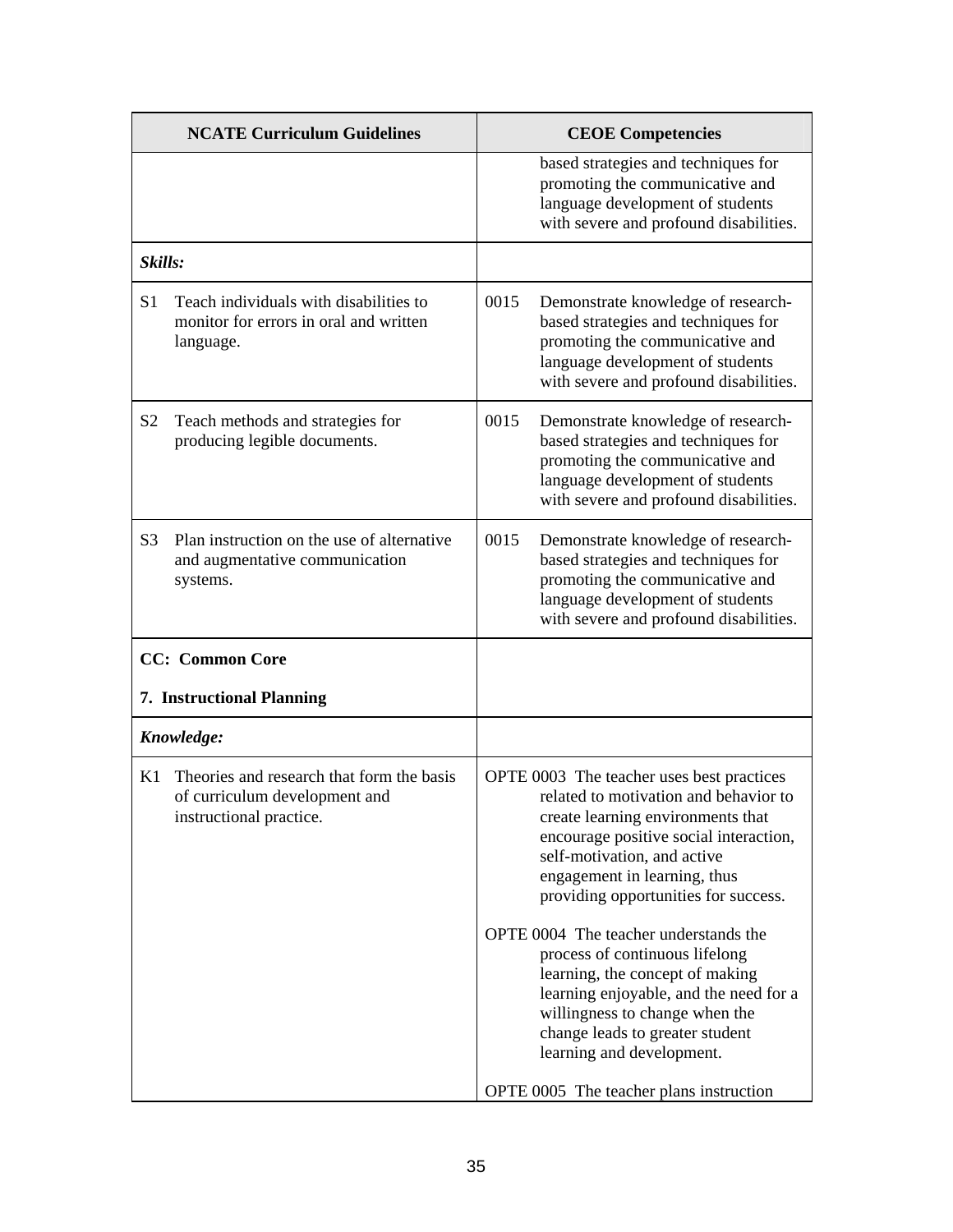|    | <b>NCATE Curriculum Guidelines</b>                                             | <b>CEOE Competencies</b>                                                                                                                                                                                                                                                                                                                                                                                                                                   |  |
|----|--------------------------------------------------------------------------------|------------------------------------------------------------------------------------------------------------------------------------------------------------------------------------------------------------------------------------------------------------------------------------------------------------------------------------------------------------------------------------------------------------------------------------------------------------|--|
|    |                                                                                | based upon curriculum goals,<br>knowledge of the teaching/learning<br>process, subject matter, students'<br>abilities and differences, and the<br>community, and adapts instruction<br>based upon assessment and reflection.<br>OPTE 0006 The teacher understands<br>curriculum integration processes and<br>uses a variety of instructional<br>strategies to encourage students'<br>development of critical thinking,<br>problem solving, and performance |  |
| K2 | Scope and sequences of general and<br>special curricula.                       | skills and effective use of technology.<br>0012<br>Demonstrate knowledge of research-<br>based strategies and techniques for<br>promoting the cognitive development<br>and academic achievement of students<br>with severe and profound disabilities.                                                                                                                                                                                                      |  |
|    |                                                                                | OPTE 0006 The teacher understands<br>curriculum integration processes and<br>uses a variety of instructional<br>strategies to encourage students'<br>development of critical thinking,<br>problem solving, and performance<br>skills and effective use of technology.                                                                                                                                                                                      |  |
| K3 | National, state or provincial, and local<br>curricula standards.               | 0012<br>Demonstrate knowledge of research-<br>based strategies and techniques for<br>promoting the cognitive development<br>and academic achievement of students<br>with severe and profound disabilities.                                                                                                                                                                                                                                                 |  |
|    |                                                                                | OPTE 0006 The teacher understands<br>curriculum integration processes and<br>uses a variety of instructional<br>strategies to encourage students'<br>development of critical thinking,<br>problem solving, and performance<br>skills and effective use of technology.                                                                                                                                                                                      |  |
| K4 | Technology for planning and managing<br>the teaching and learning environment. | 0011<br>Demonstrate knowledge of ways to<br>establish a positive and productive<br>learning environment for students<br>with severe and profound disabilities.                                                                                                                                                                                                                                                                                             |  |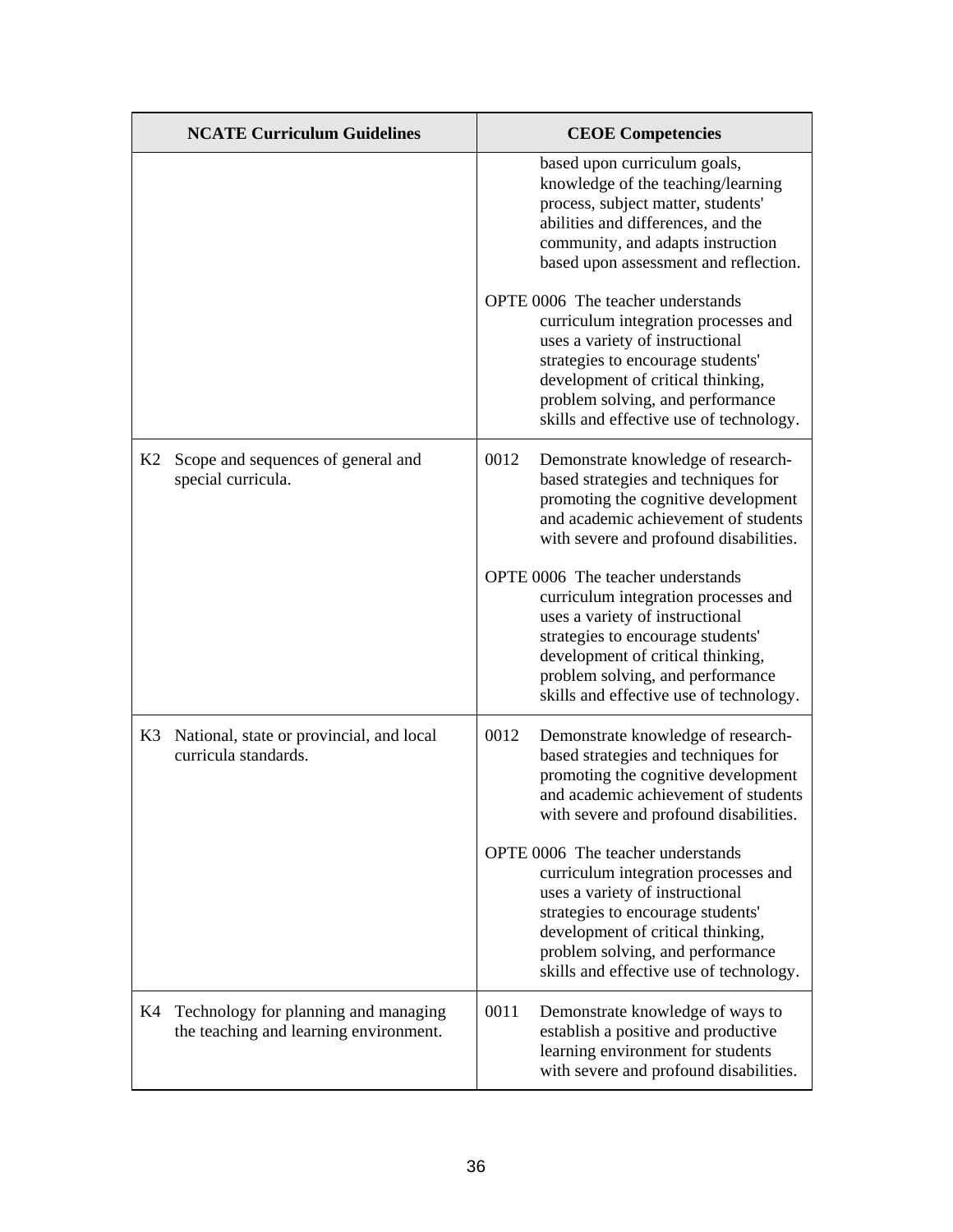| <b>NCATE Curriculum Guidelines</b> |                                                                                                                                      | <b>CEOE Competencies</b> |                                                                                                                                                                                                                 |
|------------------------------------|--------------------------------------------------------------------------------------------------------------------------------------|--------------------------|-----------------------------------------------------------------------------------------------------------------------------------------------------------------------------------------------------------------|
| K5                                 | Roles and responsibilities of the<br>paraeducator related to instruction,<br>intervention, and direct service.                       | 0018                     | Demonstrate knowledge of ways to<br>establish partnerships with other<br>members of the school and the<br>community to enhance learning<br>opportunities for students with severe<br>and profound disabilities. |
| Skills:                            |                                                                                                                                      |                          |                                                                                                                                                                                                                 |
| S <sub>1</sub>                     | Identify and prioritize areas of the general<br>curriculum and accommodations for<br>individuals with exceptional learning<br>needs. | 0012                     | Demonstrate knowledge of research-<br>based strategies and techniques for<br>promoting the cognitive development<br>and academic achievement of students<br>with severe and profound disabilities.              |
| S <sub>2</sub>                     | Develop and implement comprehensive,<br>longitudinal individualized programs in<br>collaboration with team members.                  | 0010                     | Demonstrate knowledge of policies<br>and procedures for developing and<br>implementing IEPs and IFSPs for<br>students with severe and profound<br>disabilities.                                                 |
| S <sub>3</sub>                     | Involve the individual and family in<br>setting instructional goals and monitoring<br>progress.                                      | 0019                     | Demonstrate knowledge of the role of<br>families in educating students with<br>severe and profound disabilities and<br>ways to promote positive school-<br>home relationships.                                  |
|                                    |                                                                                                                                      | 0020                     | Demonstrate knowledge of the history<br>and philosophy of special education,<br>key issues and trends, roles and<br>responsibilities, and legal and ethical<br>issues in special education.                     |
| S4                                 | Use functional assessments to develop<br>intervention plans.                                                                         | 0006                     | Demonstrate knowledge of<br>assessment instruments and<br>procedures used with students who<br>have severe and profound disabilities.                                                                           |
|                                    |                                                                                                                                      | 0007                     | Apply procedures for assessing the<br>educational strengths, needs, and<br>achievement of students with severe<br>and profound disabilities.                                                                    |
|                                    |                                                                                                                                      | 0008                     | Demonstrate knowledge of<br>procedures for assessing the physical<br>and communicative development of<br>students with severe and profound<br>disabilities.                                                     |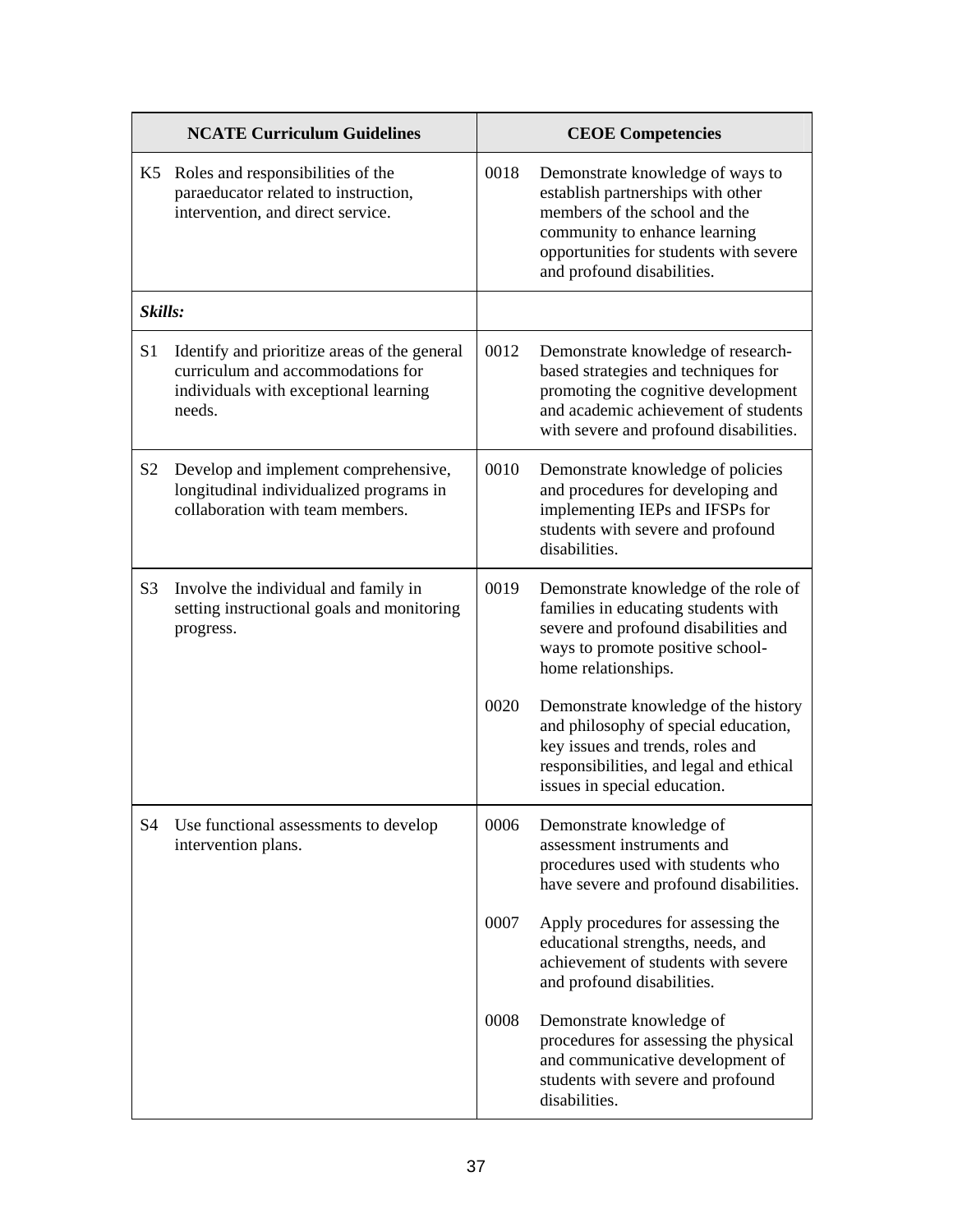|                | <b>NCATE Curriculum Guidelines</b>                                       |      | <b>CEOE Competencies</b>                                                                                                                                                                                                                                 |
|----------------|--------------------------------------------------------------------------|------|----------------------------------------------------------------------------------------------------------------------------------------------------------------------------------------------------------------------------------------------------------|
|                |                                                                          | 0009 | Demonstrate knowledge of<br>procedures for assessing the social<br>skills and functional living<br>competence of students with severe<br>and profound disabilities.                                                                                      |
|                |                                                                          | 0010 | Demonstrate knowledge of policies<br>and procedures for developing and<br>implementing IEPs and IFSPs for<br>students with severe and profound<br>disabilities.                                                                                          |
| S <sub>5</sub> | Use task analysis.                                                       | 0009 | Demonstrate knowledge of<br>procedures for assessing the social<br>skills and functional living<br>competence of students with severe<br>and profound disabilities.                                                                                      |
| S <sub>6</sub> | Sequence, implement, and evaluate<br>individualized learning objectives. | 0012 | Demonstrate knowledge of research-<br>based strategies and techniques for<br>promoting the cognitive development<br>and academic achievement of students<br>with severe and profound disabilities.                                                       |
|                |                                                                          | 0013 | Demonstrate knowledge of research-<br>based strategies and techniques for<br>promoting sensory, perceptual, and<br>motor skills and to integrate related<br>therapies (e.g., OT, PT, SLP, O&M)<br>for students with severe and profound<br>disabilities. |
|                |                                                                          | 0014 | Demonstrate knowledge of research-<br>based strategies and techniques for<br>managing and enhancing the behavior<br>and social interactions of students<br>with severe and profound disabilities.                                                        |
|                |                                                                          | 0015 | Demonstrate knowledge of research-<br>based strategies and techniques for<br>promoting the communicative and<br>language development of students<br>with severe and profound disabilities.                                                               |
|                |                                                                          | 0016 | Demonstrate knowledge of research-<br>based strategies and techniques for<br>promoting the self-help and home-and<br>community-living skills of students                                                                                                 |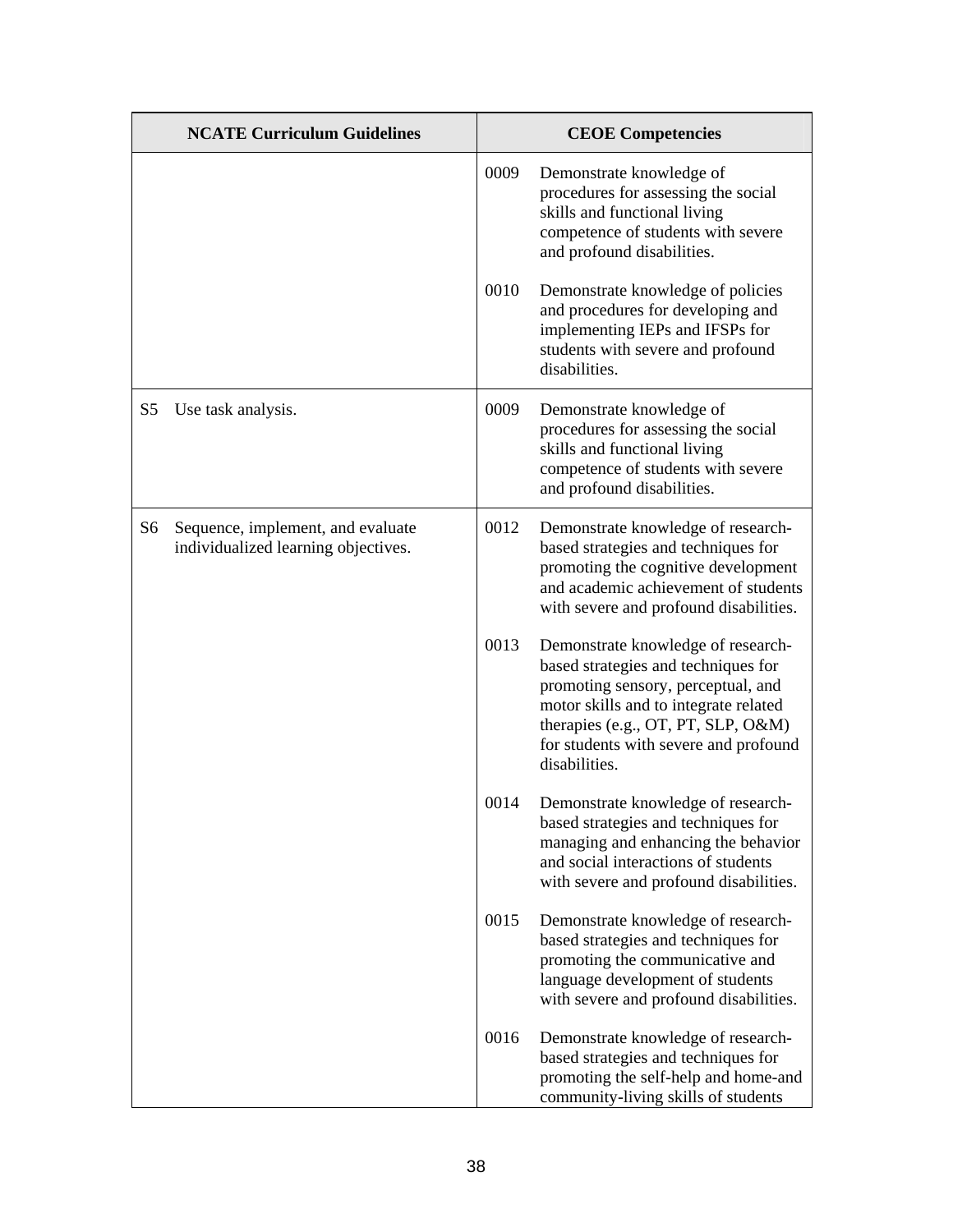|                | <b>NCATE Curriculum Guidelines</b>                                                                                                      | <b>CEOE Competencies</b> |                                                                                                                                                                                                                                                                         |
|----------------|-----------------------------------------------------------------------------------------------------------------------------------------|--------------------------|-------------------------------------------------------------------------------------------------------------------------------------------------------------------------------------------------------------------------------------------------------------------------|
|                |                                                                                                                                         | 0017                     | with severe and profound disabilities.<br>Demonstrate knowledge of research-<br>based strategies and techniques for<br>promoting the prevocational skills,<br>vocational skills, and transition<br>readiness of students with severe and<br>profound disabilities.      |
| S7             | Integrate affective, social, and life skills<br>with academic curricula.                                                                | 0014                     | Demonstrate knowledge of research-<br>based strategies and techniques for<br>managing and enhancing the behavior<br>and social interactions of students<br>with severe and profound disabilities.                                                                       |
|                |                                                                                                                                         | 0016                     | Demonstrate knowledge of research-<br>based strategies and techniques for<br>promoting the self-help and home-and<br>community-living skills of students<br>with severe and profound disabilities.                                                                      |
| S <sub>8</sub> | Develop and select instructional content,<br>resources, and strategies that respond to<br>cultural, linguistic, and gender differences. | 0011                     | Demonstrate knowledge of ways to<br>establish a positive and productive<br>learning environment for students<br>with severe and profound disabilities.                                                                                                                  |
|                |                                                                                                                                         |                          | OPTE 0002 The teacher understands that<br>students vary in their approaches to<br>learning and creates instructional<br>opportunities that are adaptable to<br>individual differences of learners.                                                                      |
|                |                                                                                                                                         |                          | OPTE 0005 The teacher plans instruction<br>based upon curriculum goals,<br>knowledge of the teaching/learning<br>process, subject matter, students'<br>abilities and differences, and the<br>community, and adapts instruction<br>based upon assessment and reflection. |
| S <sub>9</sub> | Incorporate and implement instructional<br>and assistive technology into the<br>educational program.                                    | 0004                     | Demonstrate knowledge of cognitive<br>and communicative characteristics<br>and needs of students with severe and<br>profound disabilities.                                                                                                                              |
|                |                                                                                                                                         | 0011                     | Demonstrate knowledge of ways to<br>establish a positive and productive<br>learning environment for students                                                                                                                                                            |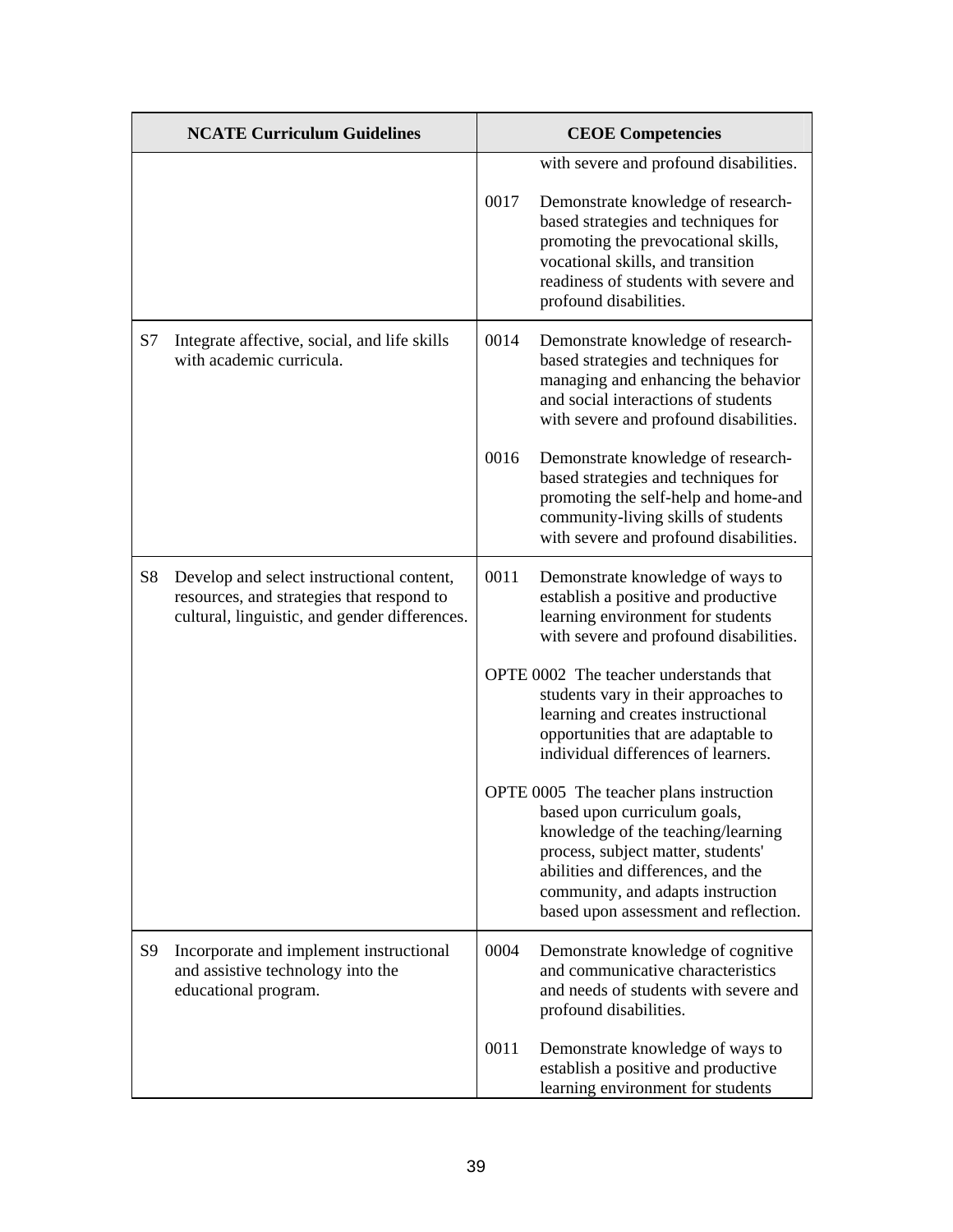| <b>NCATE Curriculum Guidelines</b>    |      | <b>CEOE Competencies</b>                                                                                                                                                                                                                                                |
|---------------------------------------|------|-------------------------------------------------------------------------------------------------------------------------------------------------------------------------------------------------------------------------------------------------------------------------|
|                                       |      | with severe and profound disabilities.                                                                                                                                                                                                                                  |
|                                       | 0012 | Demonstrate knowledge of research-<br>based strategies and techniques for<br>promoting the cognitive development<br>and academic achievement of students<br>with severe and profound disabilities.                                                                      |
|                                       | 0013 | Demonstrate knowledge of research-<br>based strategies and techniques for<br>promoting sensory, perceptual, and<br>motor skills and to integrate related<br>therapies (e.g., OT, PT, SLP, O&M)<br>for students with severe and profound<br>disabilities.                |
|                                       | 0014 | Demonstrate knowledge of research-<br>based strategies and techniques for<br>managing and enhancing the behavior<br>and social interactions of students<br>with severe and profound disabilities.                                                                       |
|                                       | 0015 | Demonstrate knowledge of research-<br>based strategies and techniques for<br>promoting the communicative and<br>language development of students<br>with severe and profound disabilities.                                                                              |
|                                       | 0016 | Demonstrate knowledge of research-<br>based strategies and techniques for<br>promoting the self-help and home-and<br>community-living skills of students<br>with severe and profound disabilities.                                                                      |
| S10 Prepare lesson plans.             | 0012 | Demonstrate knowledge of research-<br>based strategies and techniques for<br>promoting the cognitive development<br>and academic achievement of students<br>with severe and profound disabilities.                                                                      |
|                                       |      | OPTE 0005 The teacher plans instruction<br>based upon curriculum goals,<br>knowledge of the teaching/learning<br>process, subject matter, students'<br>abilities and differences, and the<br>community, and adapts instruction<br>based upon assessment and reflection. |
| S11 Prepare and organize materials to |      | OPTE 0005 The teacher plans instruction                                                                                                                                                                                                                                 |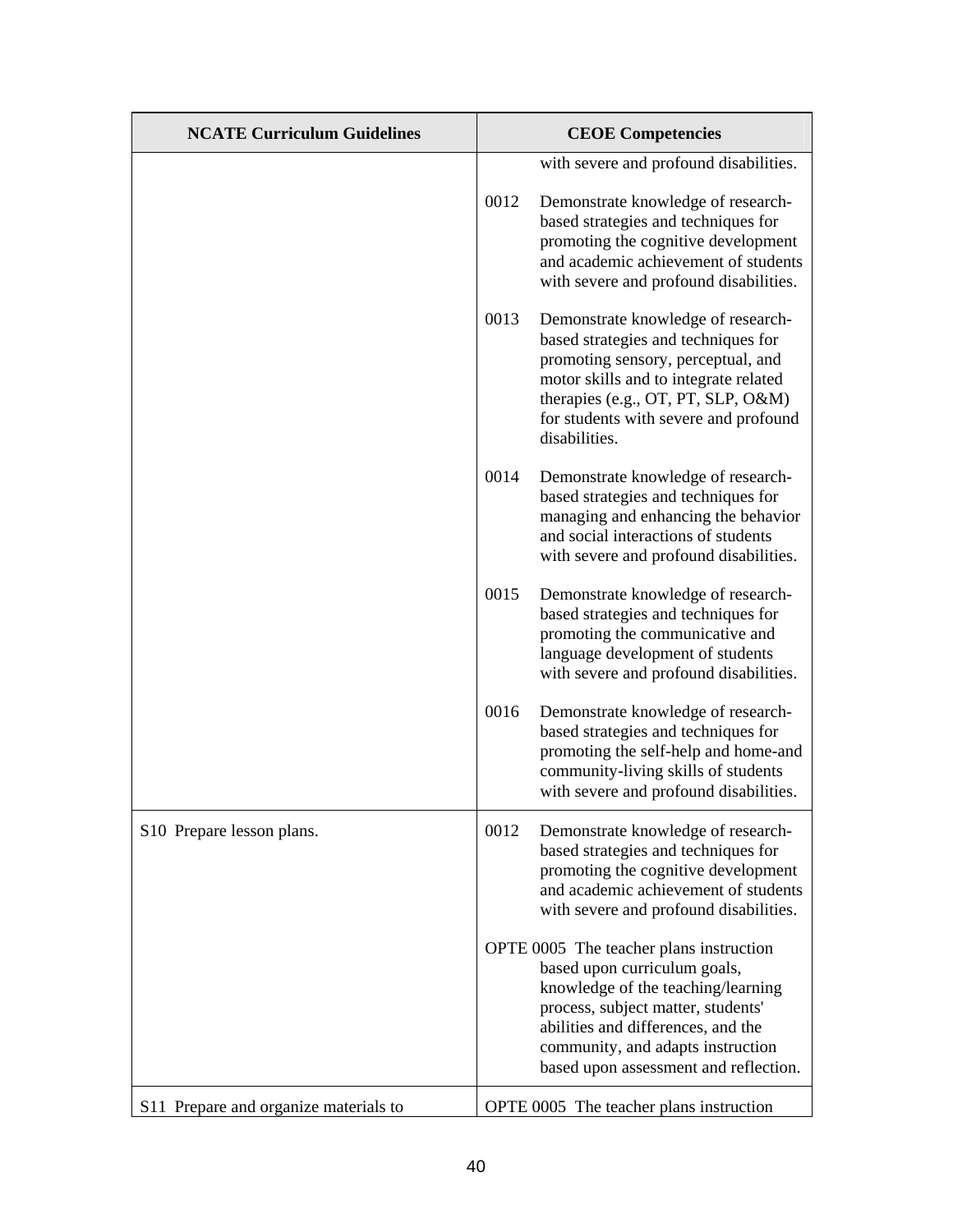| <b>NCATE Curriculum Guidelines</b>                                   | <b>CEOE Competencies</b>                                                                                                                                                                                                                                                 |
|----------------------------------------------------------------------|--------------------------------------------------------------------------------------------------------------------------------------------------------------------------------------------------------------------------------------------------------------------------|
| implement daily lesson plans.                                        | based upon curriculum goals,<br>knowledge of the teaching/learning<br>process, subject matter, students'<br>abilities and differences, and the<br>community, and adapts instruction<br>based upon assessment and reflection.                                             |
|                                                                      | OPTE 0006 The teacher understands<br>curriculum integration processes and<br>uses a variety of instructional<br>strategies to encourage students'<br>development of critical thinking,<br>problem solving, and performance<br>skills and effective use of technology.    |
| S12 Use instructional time effectively.                              | OPTE 0003 The teacher uses best practices<br>related to motivation and behavior to<br>create learning environments that<br>encourage positive social interaction,<br>self-motivation, and active<br>engagement in learning, thus<br>providing opportunities for success. |
|                                                                      | OPTE 0004 The teacher understands the<br>process of continuous lifelong<br>learning, the concept of making<br>learning enjoyable, and the need for a<br>willingness to change when the<br>change leads to greater student<br>learning and development.                   |
|                                                                      | OPTE 0005 The teacher plans instruction<br>based upon curriculum goals,<br>knowledge of the teaching/learning<br>process, subject matter, students'<br>abilities and differences, and the<br>community, and adapts instruction<br>based upon assessment and reflection.  |
|                                                                      | OPTE 0006 The teacher understands<br>curriculum integration processes and<br>uses a variety of instructional<br>strategies to encourage students'<br>development of critical thinking,<br>problem solving, and performance<br>skills and effective use of technology.    |
| S13 Make responsive adjustments to<br>instruction based on continual | 0011<br>Demonstrate knowledge of ways to<br>establish a positive and productive                                                                                                                                                                                          |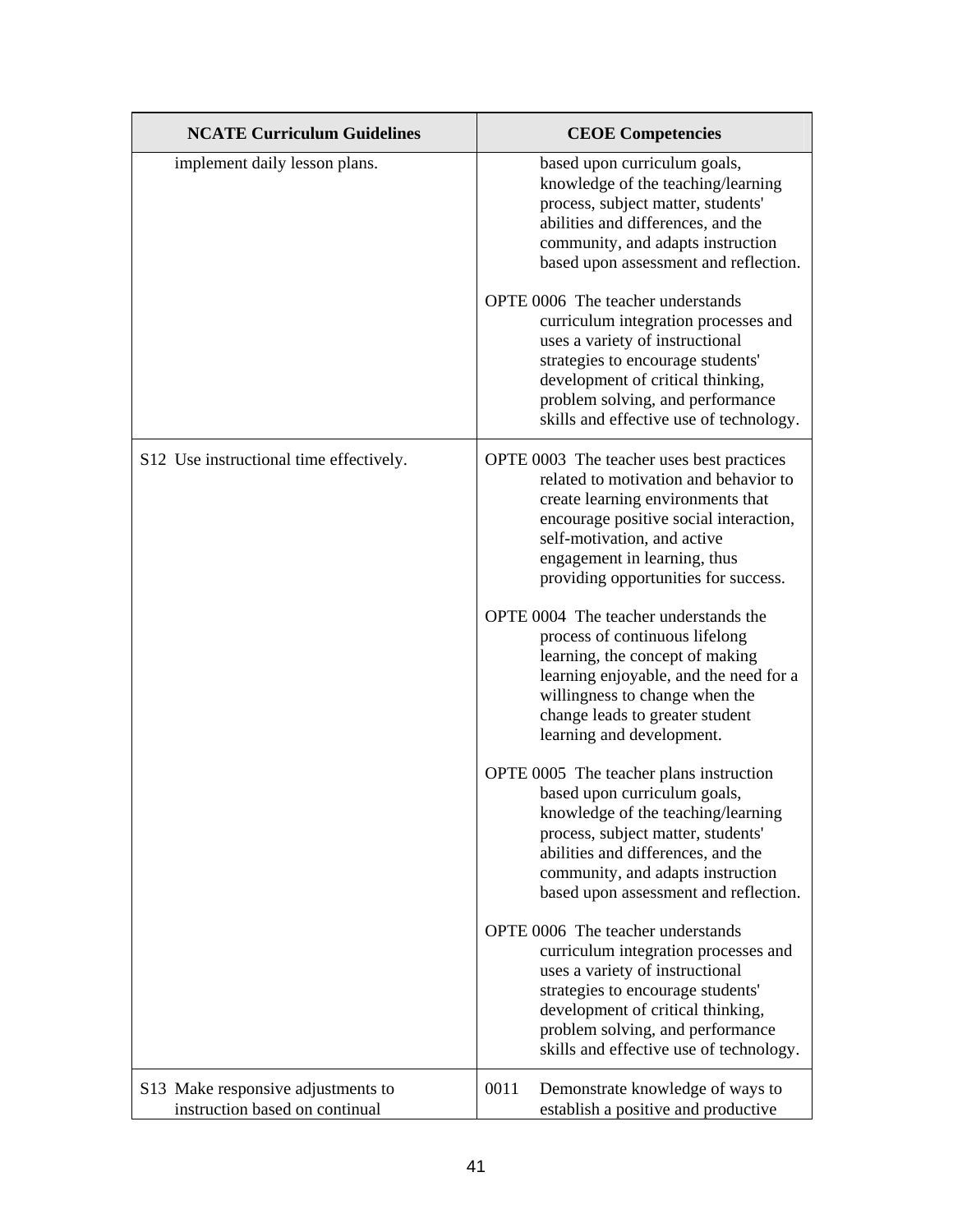| <b>NCATE Curriculum Guidelines</b>                                                                               | <b>CEOE Competencies</b>                                                                                                                                                                                                                               |
|------------------------------------------------------------------------------------------------------------------|--------------------------------------------------------------------------------------------------------------------------------------------------------------------------------------------------------------------------------------------------------|
| observations.                                                                                                    | learning environment for students<br>with severe and profound disabilities.                                                                                                                                                                            |
|                                                                                                                  | OPTE 0004 The teacher understands the<br>process of continuous lifelong<br>learning, the concept of making<br>learning enjoyable, and the need for a<br>willingness to change when the<br>change leads to greater student<br>learning and development. |
| S14 Prepare individuals to exhibit self-<br>enhancing behavior in response to societal<br>attitudes and actions. | 0016<br>Demonstrate knowledge of research-<br>based strategies and techniques for<br>promoting the self-help and home-and<br>community-living skills of students<br>with severe and profound disabilities.                                             |
|                                                                                                                  | 0017<br>Demonstrate knowledge of research-<br>based strategies and techniques for<br>promoting the prevocational skills,<br>vocational skills, and transition<br>readiness of students with severe and<br>profound disabilities.                       |
| <b>IGC: Individualized General Curriculum</b>                                                                    |                                                                                                                                                                                                                                                        |
| 7. Instructional Planning                                                                                        |                                                                                                                                                                                                                                                        |
| Knowledge:                                                                                                       |                                                                                                                                                                                                                                                        |
| K1<br>Model career, vocational, and transition<br>programs for individuals with disabilities.                    | 0016<br>Demonstrate knowledge of research-<br>based strategies and techniques for<br>promoting the self-help and home-and<br>community-living skills of students<br>with severe and profound disabilities.                                             |
|                                                                                                                  | 0017<br>Demonstrate knowledge of research-<br>based strategies and techniques for<br>promoting the prevocational skills,<br>vocational skills, and transition<br>readiness of students with severe and<br>profound disabilities.                       |
| Skills:                                                                                                          |                                                                                                                                                                                                                                                        |
| S <sub>1</sub><br>Plan and implement individualized<br>reinforcement systems and environmental<br>modifications. | 0008<br>Demonstrate knowledge of<br>procedures for assessing the physical<br>and communicative development of                                                                                                                                          |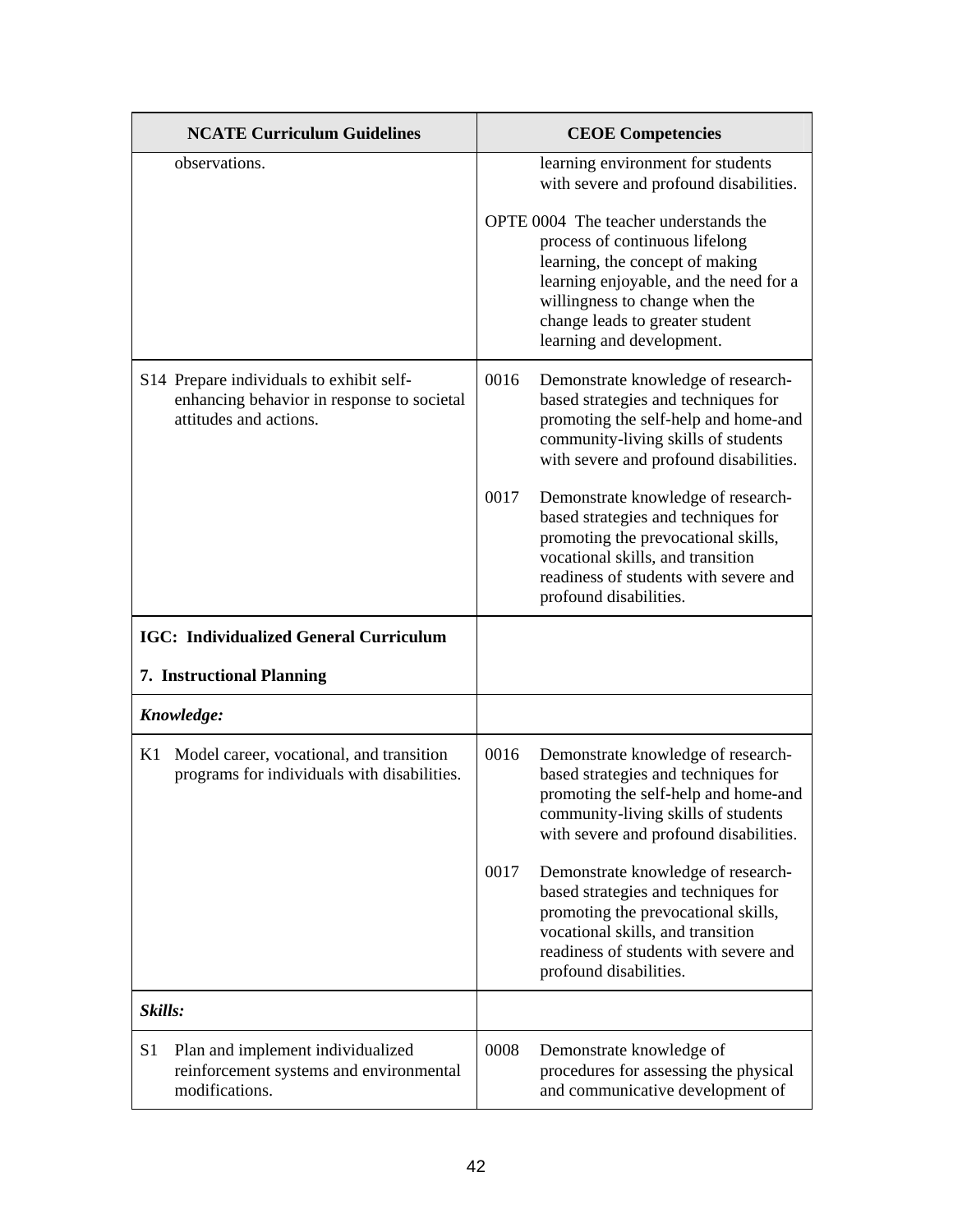|                | <b>NCATE Curriculum Guidelines</b>                                                                    | <b>CEOE Competencies</b> |                                                                                                                                                                                                                                                          |
|----------------|-------------------------------------------------------------------------------------------------------|--------------------------|----------------------------------------------------------------------------------------------------------------------------------------------------------------------------------------------------------------------------------------------------------|
|                |                                                                                                       |                          | students with severe and profound<br>disabilities.                                                                                                                                                                                                       |
|                |                                                                                                       | 0011                     | Demonstrate knowledge of ways to<br>establish a positive and productive<br>learning environment for students<br>with severe and profound disabilities.                                                                                                   |
|                |                                                                                                       | 0014                     | Demonstrate knowledge of research-<br>based strategies and techniques for<br>managing and enhancing the behavior<br>and social interactions of students<br>with severe and profound disabilities.                                                        |
| S <sub>2</sub> | Plan and implement age- and ability-<br>appropriate instruction for individuals<br>with disabilities. | 0012                     | Demonstrate knowledge of research-<br>based strategies and techniques for<br>promoting the cognitive development<br>and academic achievement of students<br>with severe and profound disabilities.                                                       |
|                |                                                                                                       | 0013                     | Demonstrate knowledge of research-<br>based strategies and techniques for<br>promoting sensory, perceptual, and<br>motor skills and to integrate related<br>therapies (e.g., OT, PT, SLP, O&M)<br>for students with severe and profound<br>disabilities. |
|                |                                                                                                       | 0014                     | Demonstrate knowledge of research-<br>based strategies and techniques for<br>managing and enhancing the behavior<br>and social interactions of students<br>with severe and profound disabilities.                                                        |
|                |                                                                                                       | 0015                     | Demonstrate knowledge of research-<br>based strategies and techniques for<br>promoting the communicative and<br>language development of students<br>with severe and profound disabilities.                                                               |
|                |                                                                                                       | 0016                     | Demonstrate knowledge of research-<br>based strategies and techniques for<br>promoting the self-help and home-and<br>community-living skills of students<br>with severe and profound disabilities.                                                       |
|                |                                                                                                       | 0017                     | Demonstrate knowledge of research-<br>based strategies and techniques for<br>promoting the prevocational skills,                                                                                                                                         |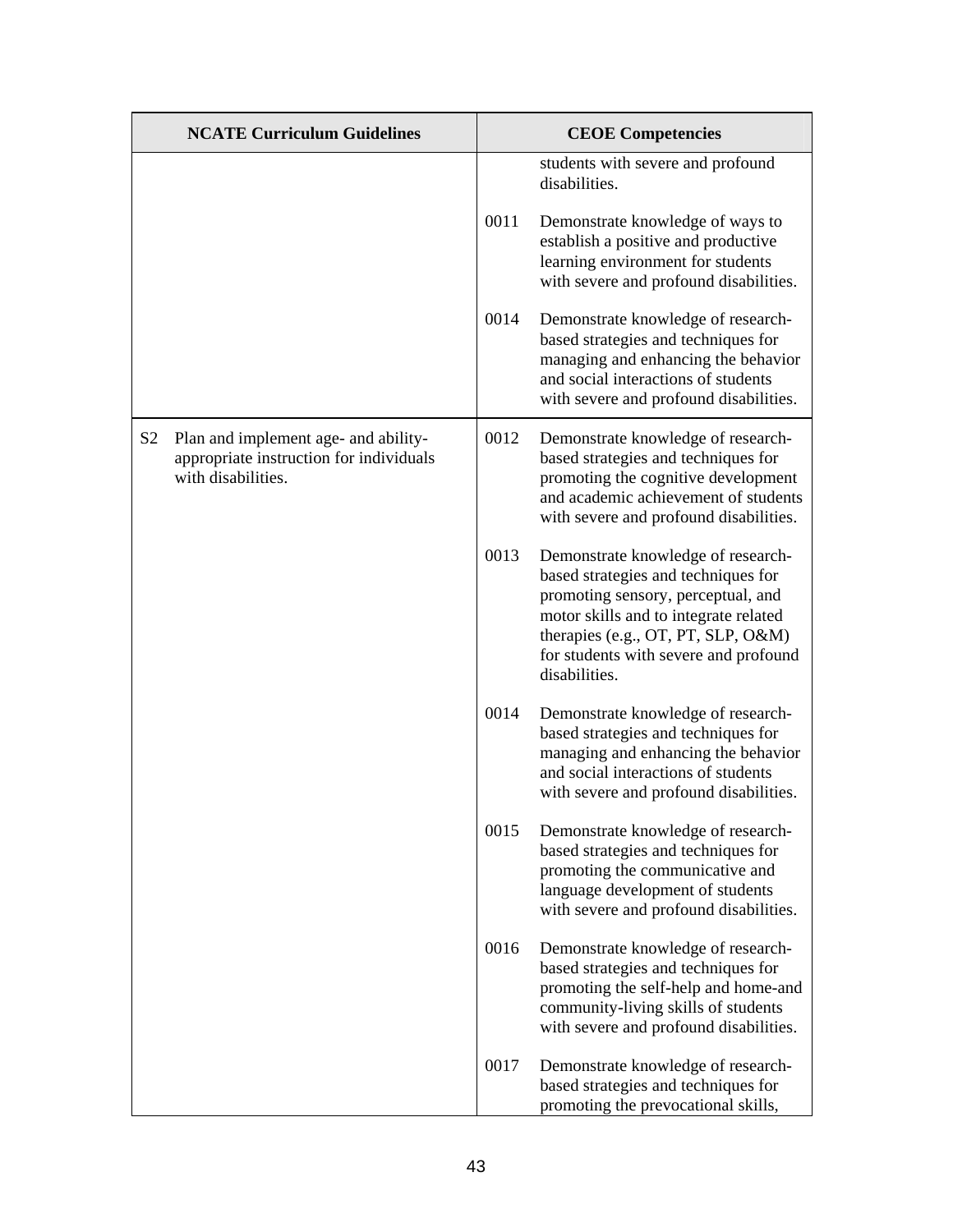| <b>NCATE Curriculum Guidelines</b>                                                                       | <b>CEOE Competencies</b>                                                                                                                                                                                                                                                                |
|----------------------------------------------------------------------------------------------------------|-----------------------------------------------------------------------------------------------------------------------------------------------------------------------------------------------------------------------------------------------------------------------------------------|
|                                                                                                          | vocational skills, and transition<br>readiness of students with severe and<br>profound disabilities.                                                                                                                                                                                    |
|                                                                                                          | OPTE 0001 The teacher understands how<br>students learn and develop and can<br>provide learning opportunities that<br>support their intellectual, social, and<br>physical development at all grade<br>levels, including early childhood,<br>elementary, middle level, and<br>secondary. |
|                                                                                                          | OPTE 0002 The teacher understands that<br>students vary in their approaches to<br>learning and creates instructional<br>opportunities that are adaptable to<br>individual differences of learners.                                                                                      |
|                                                                                                          | OPTE 0005 The teacher plans instruction<br>based upon curriculum goals,<br>knowledge of the teaching/learning<br>process, subject matter, students'<br>abilities and differences, and the<br>community, and adapts instruction<br>based upon assessment and reflection.                 |
|                                                                                                          | OPTE 0006 The teacher understands<br>curriculum integration processes and<br>uses a variety of instructional<br>strategies to encourage students'<br>development of critical thinking,<br>problem solving, and performance<br>skills and effective use of technology.                   |
| S <sub>3</sub><br>Select and plan for integration of related<br>services into the instructional program. | 0008<br>Demonstrate knowledge of<br>procedures for assessing the physical<br>and communicative development of<br>students with severe and profound<br>disabilities.                                                                                                                     |
|                                                                                                          | 0013<br>Demonstrate knowledge of research-<br>based strategies and techniques for<br>promoting sensory, perceptual, and<br>motor skills and to integrate related<br>therapies (e.g., OT, PT, SLP, O&M)<br>for students with severe and profound<br>disabilities.                        |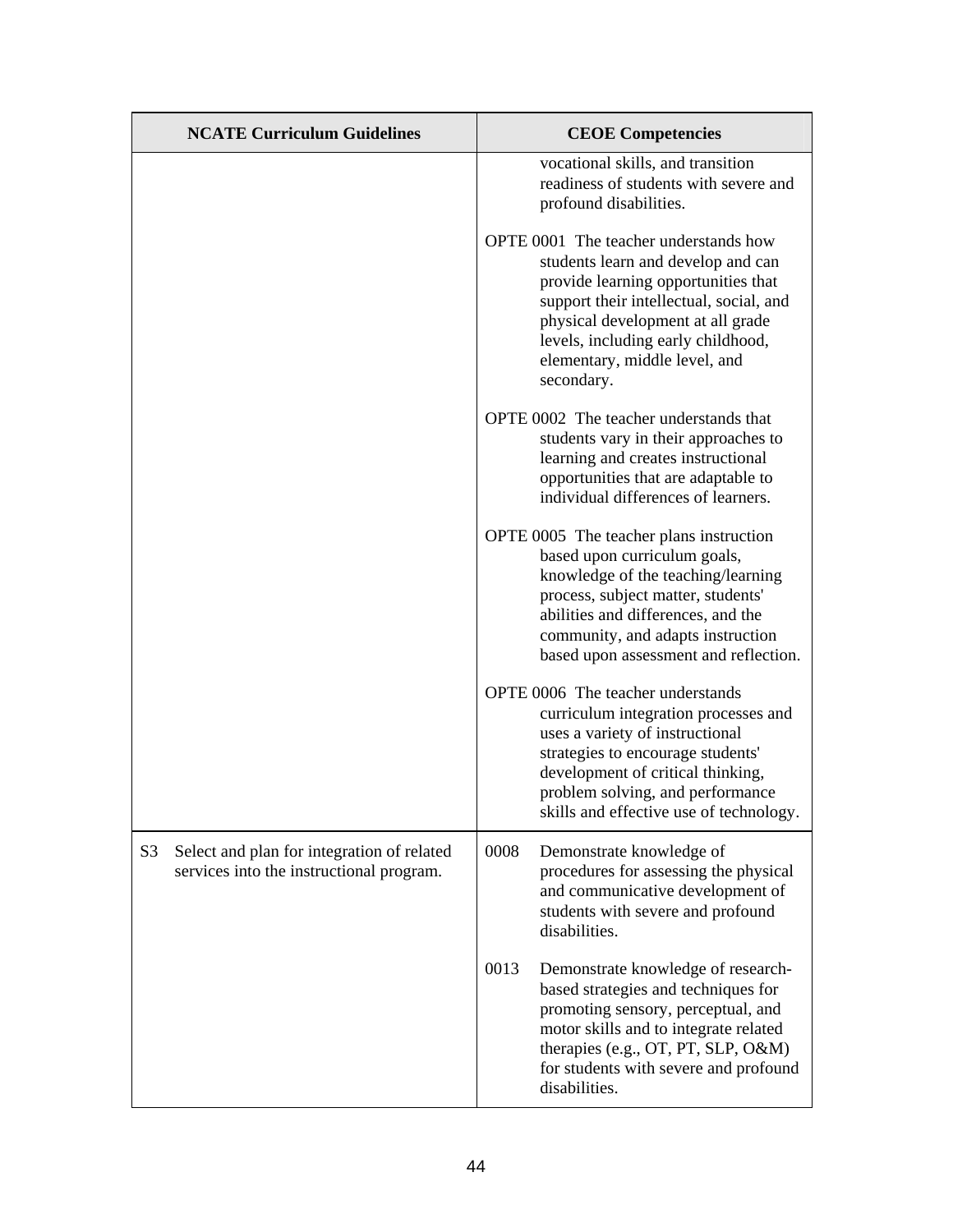|                | <b>NCATE Curriculum Guidelines</b>                                                                                                                  |      | <b>CEOE Competencies</b>                                                                                                                                                                                                                                 |
|----------------|-----------------------------------------------------------------------------------------------------------------------------------------------------|------|----------------------------------------------------------------------------------------------------------------------------------------------------------------------------------------------------------------------------------------------------------|
|                |                                                                                                                                                     | 0015 | Demonstrate knowledge of research-<br>based strategies and techniques for<br>promoting the communicative and<br>language development of students<br>with severe and profound disabilities.                                                               |
|                |                                                                                                                                                     | 0018 | Demonstrate knowledge of ways to<br>establish partnerships with other<br>members of the school and the<br>community to enhance learning<br>opportunities for students with severe<br>and profound disabilities.                                          |
| S <sub>4</sub> | Select, design, and use medical materials,<br>and resources required to educate<br>individuals whose disabilities interfere<br>with communications. | 0002 | Demonstrate knowledge of<br>physical/medical conditions<br>commonly associate with severe and<br>profound disabilities.                                                                                                                                  |
|                |                                                                                                                                                     | 0003 | Demonstrate knowledge of the<br>physical and medical management of<br>students who have severe and<br>profound disabilities.                                                                                                                             |
|                |                                                                                                                                                     | 0011 | Demonstrate knowledge of ways to<br>establish a positive and productive<br>learning environment for students<br>with severe and profound disabilities.                                                                                                   |
|                |                                                                                                                                                     | 0013 | Demonstrate knowledge of research-<br>based strategies and techniques for<br>promoting sensory, perceptual, and<br>motor skills and to integrate related<br>therapies (e.g., OT, PT, SLP, O&M)<br>for students with severe and profound<br>disabilities. |
|                |                                                                                                                                                     | 0015 | Demonstrate knowledge of research-<br>based strategies and techniques for<br>promoting the communicative and<br>language development of students<br>with severe and profound disabilities.                                                               |
| S <sub>5</sub> | Interpret sensory and physical information<br>to create or adapt appropriate learning<br>plans.                                                     | 0008 | Demonstrate knowledge of<br>procedures for assessing the physical<br>and communicative development of<br>students with severe and profound<br>disabilities.                                                                                              |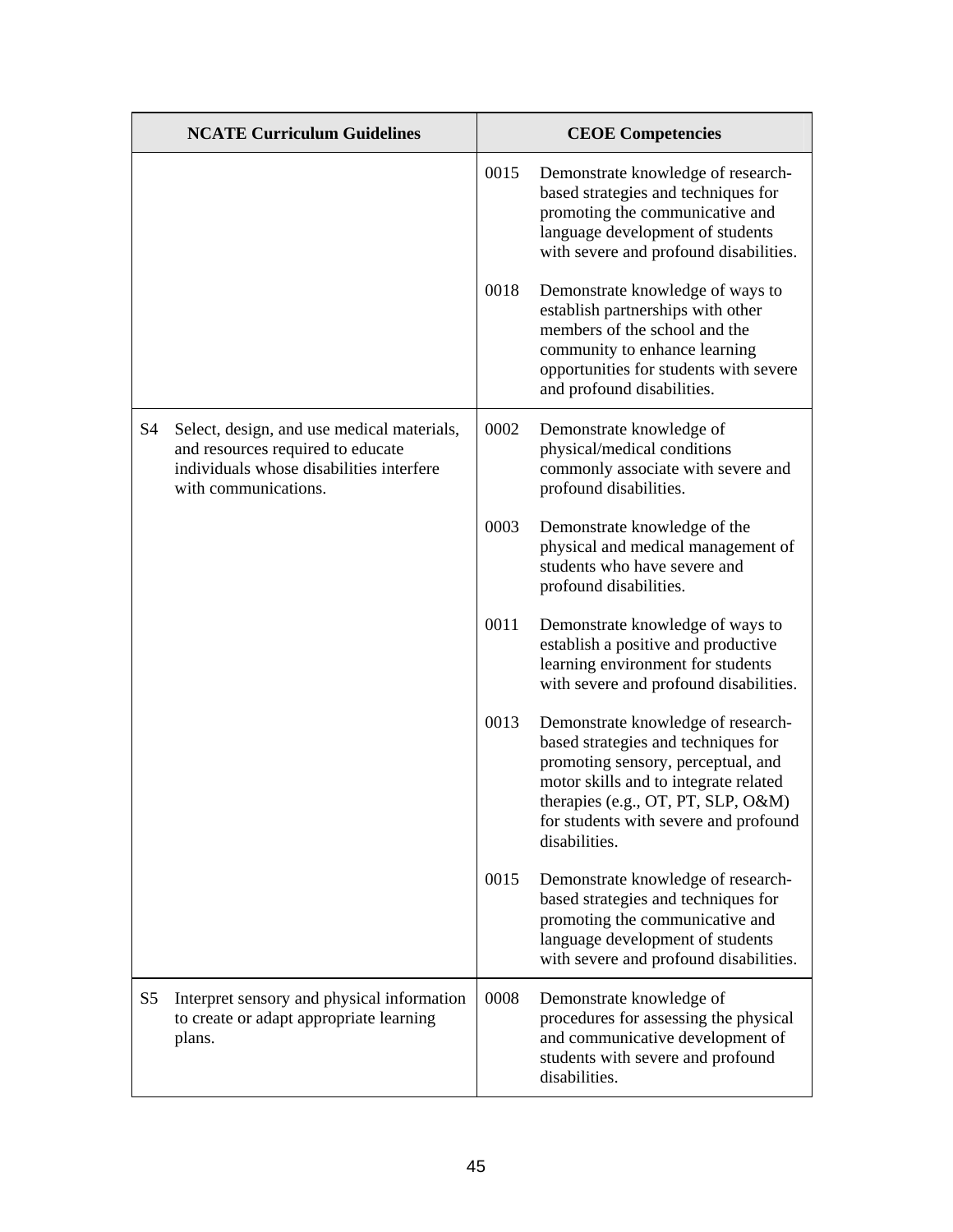|                | <b>NCATE Curriculum Guidelines</b>                                                                                  |      | <b>CEOE Competencies</b>                                                                                                                                                                                                                                 |
|----------------|---------------------------------------------------------------------------------------------------------------------|------|----------------------------------------------------------------------------------------------------------------------------------------------------------------------------------------------------------------------------------------------------------|
|                |                                                                                                                     | 0013 | Demonstrate knowledge of research-<br>based strategies and techniques for<br>promoting sensory, perceptual, and<br>motor skills and to integrate related<br>therapies (e.g., OT, PT, SLP, O&M)<br>for students with severe and profound<br>disabilities. |
| S <sub>6</sub> | Design and implement instructional<br>programs that address independent living<br>and career education.             | 0016 | Demonstrate knowledge of research-<br>based strategies and techniques for<br>promoting the self-help and home-and<br>community-living skills of students<br>with severe and profound disabilities.                                                       |
|                |                                                                                                                     | 0017 | Demonstrate knowledge of research-<br>based strategies and techniques for<br>promoting the prevocational skills,<br>vocational skills, and transition<br>readiness of students with severe and<br>profound disabilities.                                 |
| S7             | Design and implement curriculum<br>strategies for medical self-management<br>procedures.                            | 0016 | Demonstrate knowledge of research-<br>based strategies and techniques for<br>promoting the self-help and home-and<br>community-living skills of students<br>with severe and profound disabilities.                                                       |
| <b>S8</b>      | Design, implement, and evaluate<br>instructional programs that enhance social<br>participation across environments. | 0014 | Demonstrate knowledge of research-<br>based strategies and techniques for<br>managing and enhancing the behavior<br>and social interactions of students<br>with severe and profound disabilities.                                                        |
|                |                                                                                                                     | 0016 | Demonstrate knowledge of research-<br>based strategies and techniques for<br>promoting the self-help and home-and<br>community-living skills of students<br>with severe and profound disabilities.                                                       |
|                | <b>CC:</b> Common Core                                                                                              |      |                                                                                                                                                                                                                                                          |
|                | 8. Assessment                                                                                                       |      |                                                                                                                                                                                                                                                          |
|                | Knowledge:                                                                                                          |      |                                                                                                                                                                                                                                                          |
| K1             | Basic terminology used in assessment.                                                                               | 0006 | Demonstrate knowledge of<br>assessment instruments and<br>procedures used with students who                                                                                                                                                              |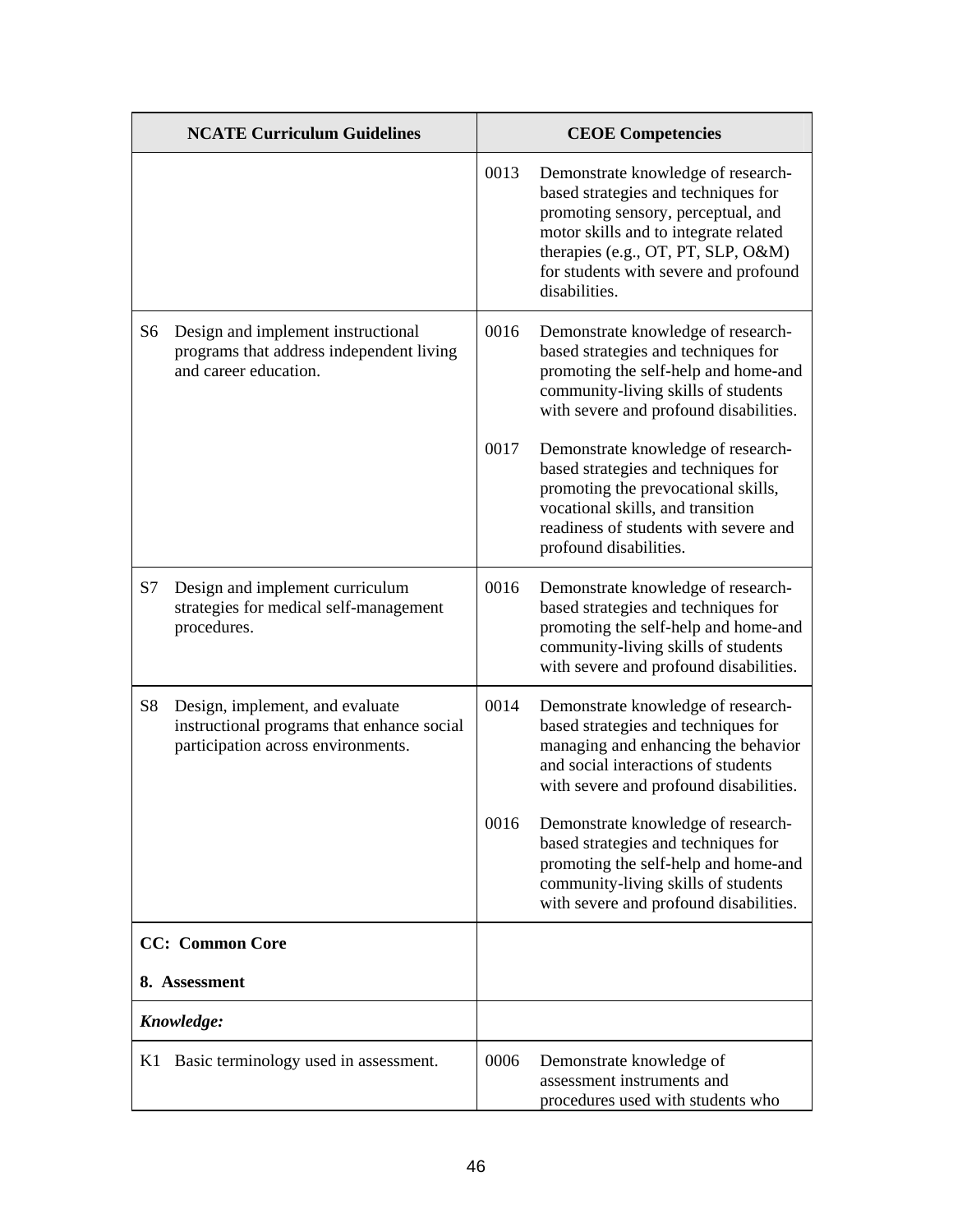|    | <b>NCATE Curriculum Guidelines</b>                                              | <b>CEOE Competencies</b> |                                                                                                                                                                                                                                          |
|----|---------------------------------------------------------------------------------|--------------------------|------------------------------------------------------------------------------------------------------------------------------------------------------------------------------------------------------------------------------------------|
|    |                                                                                 |                          | have severe and profound disabilities.                                                                                                                                                                                                   |
|    |                                                                                 | 0007                     | Apply procedures for assessing the<br>educational strengths, needs, and<br>achievement of students with severe<br>and profound disabilities.                                                                                             |
|    |                                                                                 | 0008                     | Demonstrate knowledge of<br>procedures for assessing the physical<br>and communicative development of<br>students with severe and profound<br>disabilities.                                                                              |
|    |                                                                                 | 0009                     | Demonstrate knowledge of<br>procedures for assessing the social<br>skills and functional living<br>competence of students with severe<br>and profound disabilities.                                                                      |
|    |                                                                                 |                          | OPTE 0008 The teacher understands and<br>uses a variety of assessment strategies<br>to evaluate and modify the<br>teaching/learning process ensuring the<br>continuous intellectual, social, and<br>physical development of the learner. |
| K2 | Legal provisions and ethical principles<br>regarding assessment of individuals. | 0006                     | Demonstrate knowledge of<br>assessment instruments and<br>procedures used with students who<br>have severe and profound disabilities.                                                                                                    |
|    |                                                                                 | 0010                     | Demonstrate knowledge of policies<br>and procedures for developing and<br>implementing IEPs and IFSPs for<br>students with severe and profound<br>disabilities.                                                                          |
|    |                                                                                 |                          | OPTE 0008 The teacher understands and<br>uses a variety of assessment strategies<br>to evaluate and modify the<br>teaching/learning process ensuring the<br>continuous intellectual, social, and<br>physical development of the learner. |
| K3 | Screening, pre-referral, referral, and<br>classification procedures.            | 0010                     | Demonstrate knowledge of policies<br>and procedures for developing and<br>implementing IEPs and IFSPs for<br>students with severe and profound                                                                                           |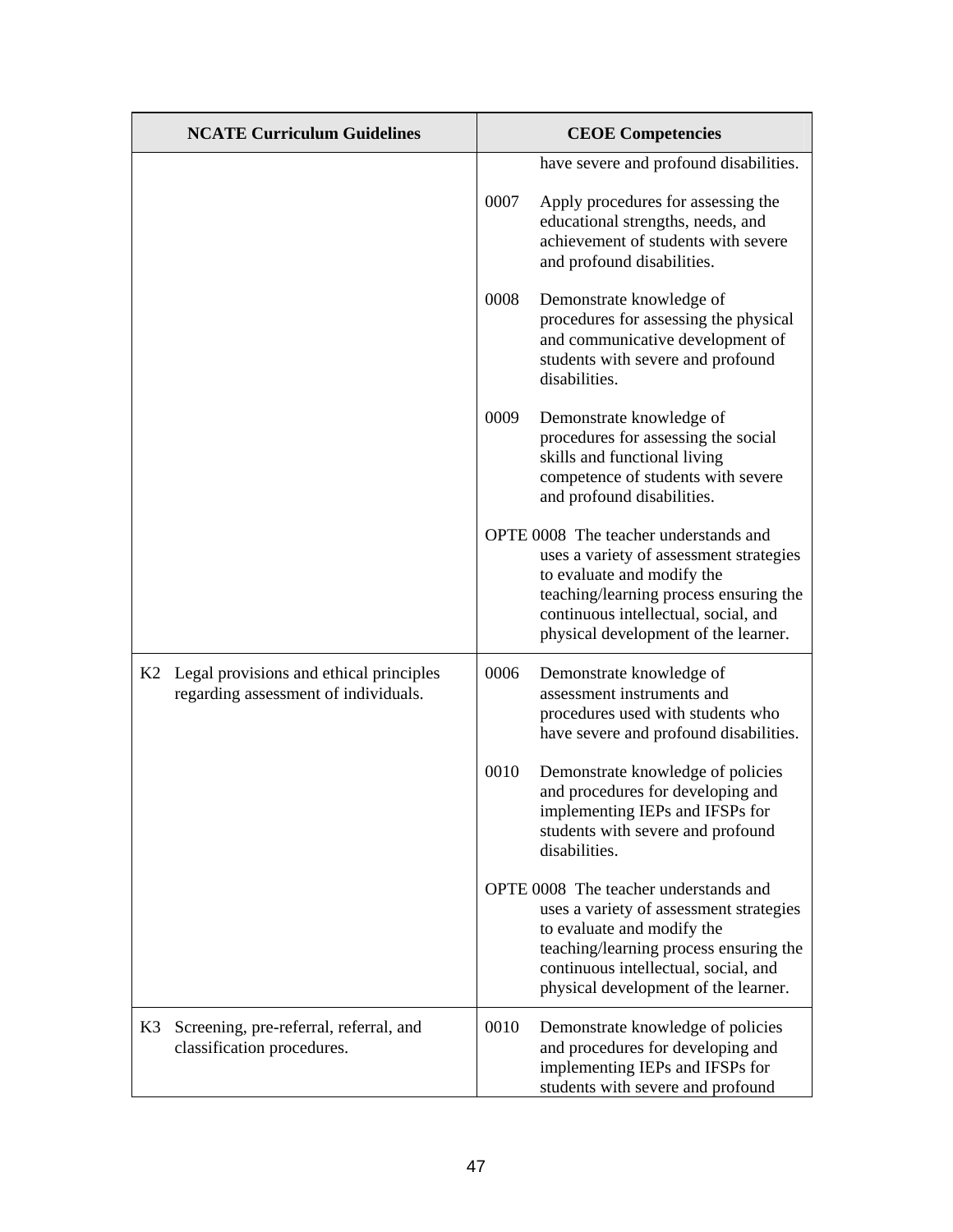| <b>NCATE Curriculum Guidelines</b> |                                                                                  | <b>CEOE Competencies</b> |                                                                                                                                                                     |
|------------------------------------|----------------------------------------------------------------------------------|--------------------------|---------------------------------------------------------------------------------------------------------------------------------------------------------------------|
|                                    |                                                                                  |                          | disabilities.                                                                                                                                                       |
|                                    | K4 Use and limitations of assessment<br>instruments.                             | 0006                     | Demonstrate knowledge of<br>assessment instruments and<br>procedures used with students who<br>have severe and profound disabilities.                               |
|                                    |                                                                                  | 0007                     | Apply procedures for assessing the<br>educational strengths, needs, and<br>achievement of students with severe<br>and profound disabilities.                        |
|                                    |                                                                                  | 0008                     | Demonstrate knowledge of<br>procedures for assessing the physical<br>and communicative development of<br>students with severe and profound<br>disabilities.         |
|                                    |                                                                                  | 0009                     | Demonstrate knowledge of<br>procedures for assessing the social<br>skills and functional living<br>competence of students with severe<br>and profound disabilities. |
|                                    | K5 National, state or provincial, and local<br>accommodations and modifications. | 0006                     | Demonstrate knowledge of<br>assessment instruments and<br>procedures used with students who<br>have severe and profound disabilities.                               |
|                                    |                                                                                  | 0007                     | Apply procedures for assessing the<br>educational strengths, needs, and<br>achievement of students with severe<br>and profound disabilities.                        |
|                                    |                                                                                  | 0008                     | Demonstrate knowledge of<br>procedures for assessing the physical<br>and communicative development of<br>students with severe and profound<br>disabilities.         |
|                                    |                                                                                  | 0009                     | Demonstrate knowledge of<br>procedures for assessing the social<br>skills and functional living<br>competence of students with severe<br>and profound disabilities. |
|                                    |                                                                                  | 0010                     | Demonstrate knowledge of policies<br>and procedures for developing and<br>implementing IEPs and IFSPs for                                                           |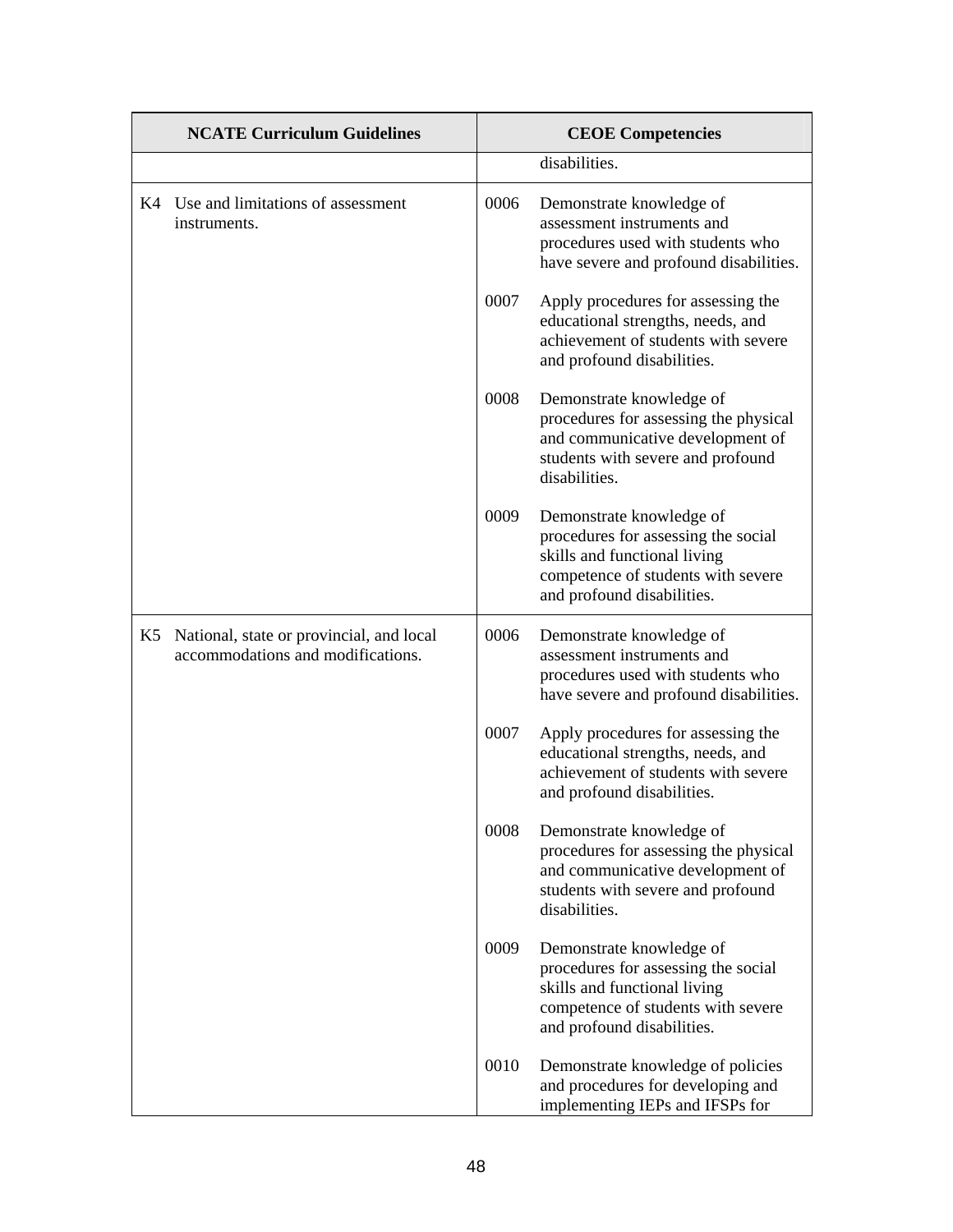|                | <b>NCATE Curriculum Guidelines</b>                       |      | <b>CEOE Competencies</b>                                                                                                                                            |
|----------------|----------------------------------------------------------|------|---------------------------------------------------------------------------------------------------------------------------------------------------------------------|
|                |                                                          |      | students with severe and profound<br>disabilities.                                                                                                                  |
| Skills:        |                                                          |      |                                                                                                                                                                     |
| S <sub>1</sub> | Gather relevant background information.                  | 0006 | Demonstrate knowledge of<br>assessment instruments and<br>procedures used with students who<br>have severe and profound disabilities.                               |
|                |                                                          | 0007 | Apply procedures for assessing the<br>educational strengths, needs, and<br>achievement of students with severe<br>and profound disabilities.                        |
|                |                                                          | 0008 | Demonstrate knowledge of<br>procedures for assessing the physical<br>and communicative development of<br>students with severe and profound<br>disabilities.         |
|                |                                                          | 0009 | Demonstrate knowledge of<br>procedures for assessing the social<br>skills and functional living<br>competence of students with severe<br>and profound disabilities. |
| S <sub>2</sub> | Administer nonbiased formal and informal<br>assessments. | 0006 | Demonstrate knowledge of<br>assessment instruments and<br>procedures used with students who<br>have severe and profound disabilities.                               |
|                |                                                          | 0007 | Apply procedures for assessing the<br>educational strengths, needs, and<br>achievement of students with severe<br>and profound disabilities.                        |
|                |                                                          | 0008 | Demonstrate knowledge of<br>procedures for assessing the physical<br>and communicative development of<br>students with severe and profound<br>disabilities.         |
|                |                                                          | 0009 | Demonstrate knowledge of<br>procedures for assessing the social<br>skills and functional living<br>competence of students with severe<br>and profound disabilities. |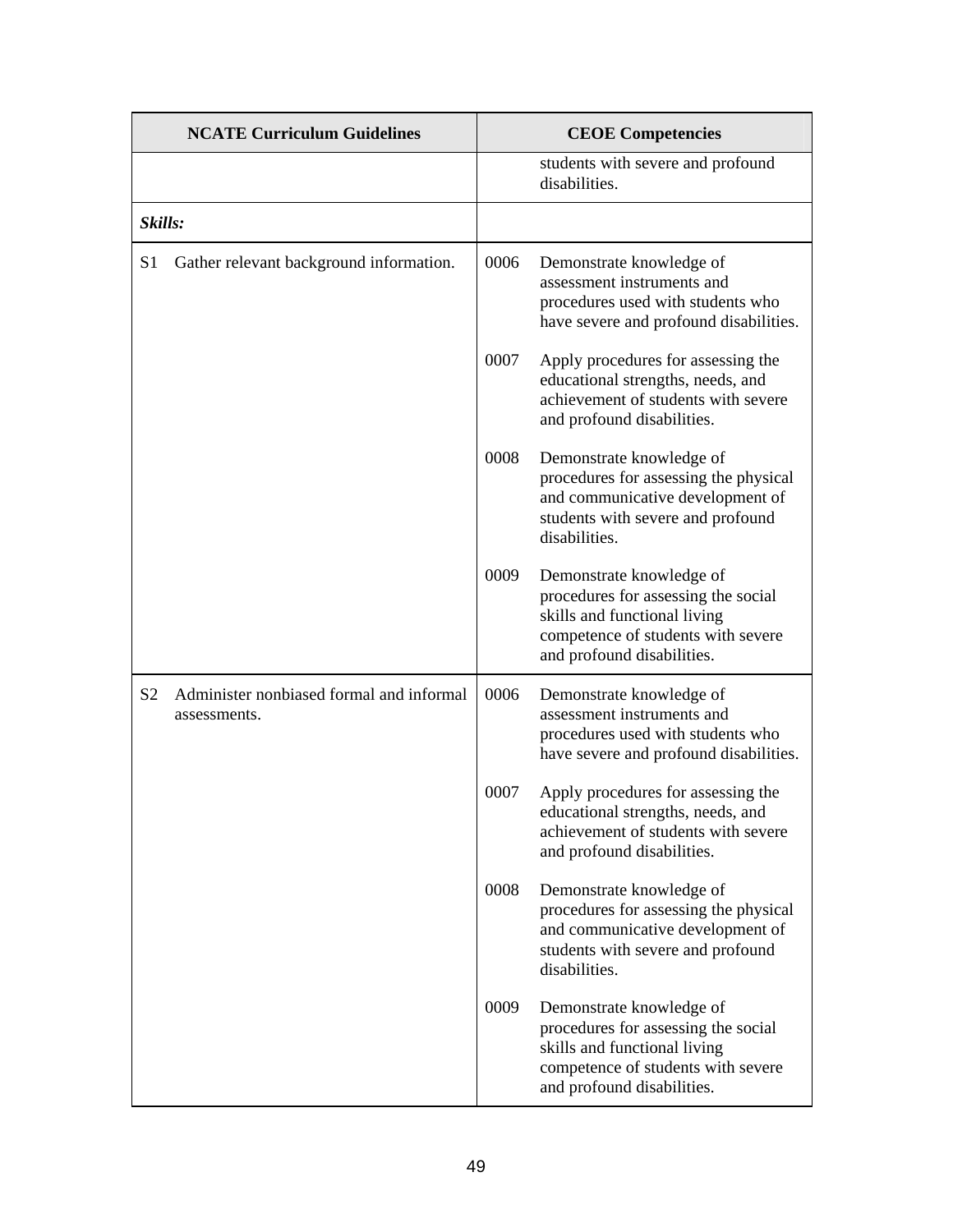| <b>NCATE Curriculum Guidelines</b> |                                                            | <b>CEOE Competencies</b> |                                                                                                                                                                     |
|------------------------------------|------------------------------------------------------------|--------------------------|---------------------------------------------------------------------------------------------------------------------------------------------------------------------|
|                                    |                                                            | 0010                     | Demonstrate knowledge of policies<br>and procedures for developing and<br>implementing IEPs and IFSPs for<br>students with severe and profound<br>disabilities.     |
| S <sub>3</sub>                     | Use technology to conduct assessments.                     | 0006                     | Demonstrate knowledge of<br>assessment instruments and<br>procedures used with students who<br>have severe and profound disabilities.                               |
|                                    |                                                            | 0007                     | Apply procedures for assessing the<br>educational strengths, needs, and<br>achievement of students with severe<br>and profound disabilities.                        |
|                                    |                                                            | 0008                     | Demonstrate knowledge of<br>procedures for assessing the physical<br>and communicative development of<br>students with severe and profound<br>disabilities.         |
|                                    |                                                            | 0009                     | Demonstrate knowledge of<br>procedures for assessing the social<br>skills and functional living<br>competence of students with severe<br>and profound disabilities. |
| S <sub>4</sub>                     | Develop or modify individualized<br>assessment strategies. | 0006                     | Demonstrate knowledge of<br>assessment instruments and<br>procedures used with students who<br>have severe and profound disabilities.                               |
|                                    |                                                            | 0007                     | Apply procedures for assessing the<br>educational strengths, needs, and<br>achievement of students with severe<br>and profound disabilities.                        |
|                                    |                                                            | 0008                     | Demonstrate knowledge of<br>procedures for assessing the physical<br>and communicative development of<br>students with severe and profound<br>disabilities.         |
|                                    |                                                            | 0009                     | Demonstrate knowledge of<br>procedures for assessing the social<br>skills and functional living<br>competence of students with severe                               |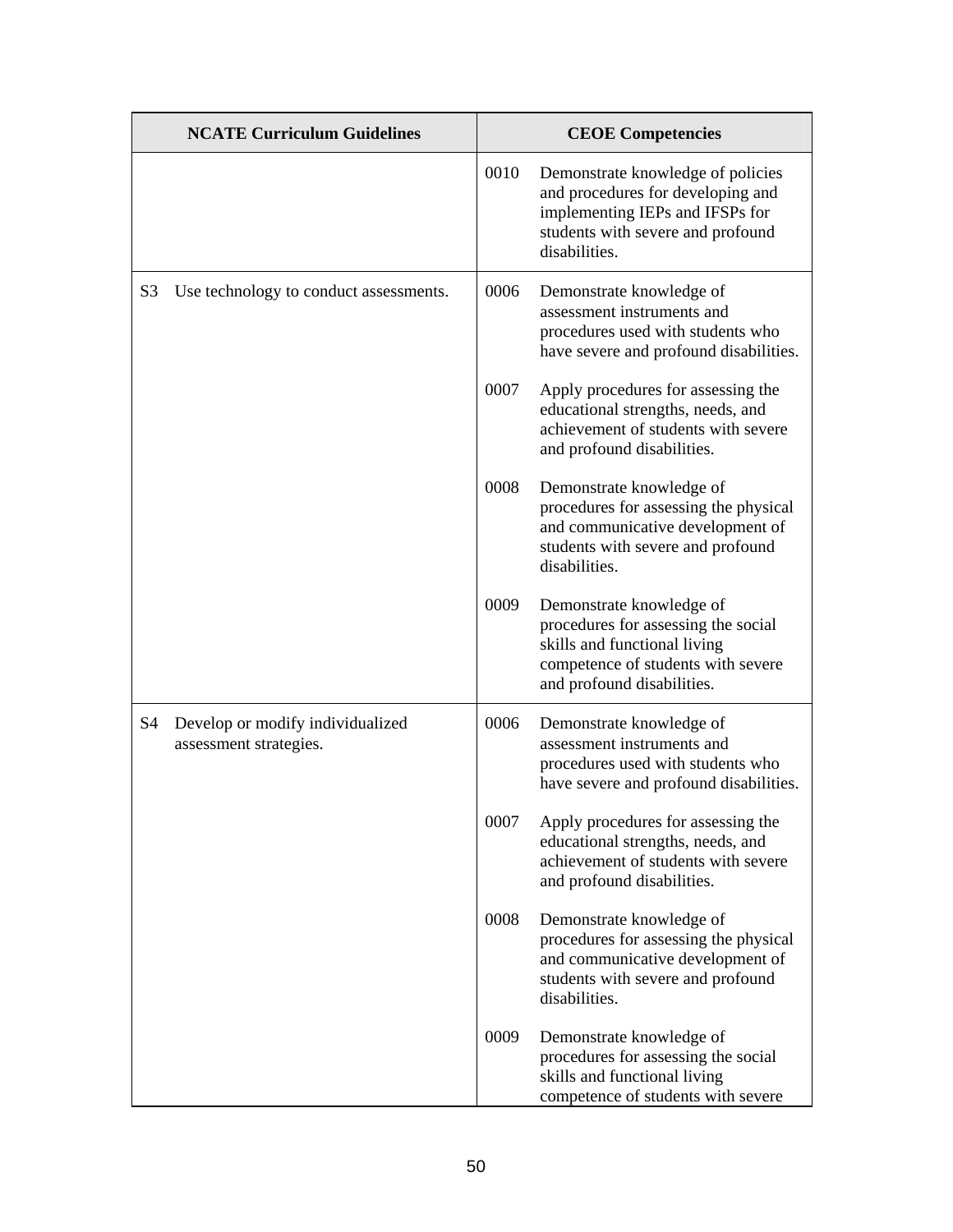|                | <b>NCATE Curriculum Guidelines</b>                                                                                                                                                                            |      | <b>CEOE Competencies</b>                                                                                                                                            |
|----------------|---------------------------------------------------------------------------------------------------------------------------------------------------------------------------------------------------------------|------|---------------------------------------------------------------------------------------------------------------------------------------------------------------------|
|                |                                                                                                                                                                                                               |      | and profound disabilities.                                                                                                                                          |
|                |                                                                                                                                                                                                               | 0010 | Demonstrate knowledge of policies<br>and procedures for developing and<br>implementing IEPs and IFSPs for<br>students with severe and profound<br>disabilities.     |
| S <sub>5</sub> | Interpret information from formal and<br>informal assessments.                                                                                                                                                | 0007 | Apply procedures for assessing the<br>educational strengths, needs, and<br>achievement of students with severe<br>and profound disabilities.                        |
|                |                                                                                                                                                                                                               | 0008 | Demonstrate knowledge of<br>procedures for assessing the physical<br>and communicative development of<br>students with severe and profound<br>disabilities.         |
|                |                                                                                                                                                                                                               | 0009 | Demonstrate knowledge of<br>procedures for assessing the social<br>skills and functional living<br>competence of students with severe<br>and profound disabilities. |
| S <sub>6</sub> | Use assessment information in making<br>eligibility, program, and placement<br>decisions for individuals with exceptional<br>learning needs, including those from<br>culturally and/or linguistically diverse | 0006 | Demonstrate knowledge of<br>assessment instruments and<br>procedures used with students who<br>have severe and profound disabilities.                               |
|                | backgrounds.                                                                                                                                                                                                  | 0010 | Demonstrate knowledge of policies<br>and procedures for developing and<br>implementing IEPs and IFSPs for<br>students with severe and profound<br>disabilities.     |
| S7             | Report assessment results to all<br>stakeholders using effective<br>communication skills.                                                                                                                     | 0007 | Apply procedures for assessing the<br>educational strengths, needs, and<br>achievement of students with severe<br>and profound disabilities.                        |
|                |                                                                                                                                                                                                               | 0008 | Demonstrate knowledge of<br>procedures for assessing the physical<br>and communicative development of<br>students with severe and profound<br>disabilities.         |
|                |                                                                                                                                                                                                               | 0009 | Demonstrate knowledge of<br>procedures for assessing the social                                                                                                     |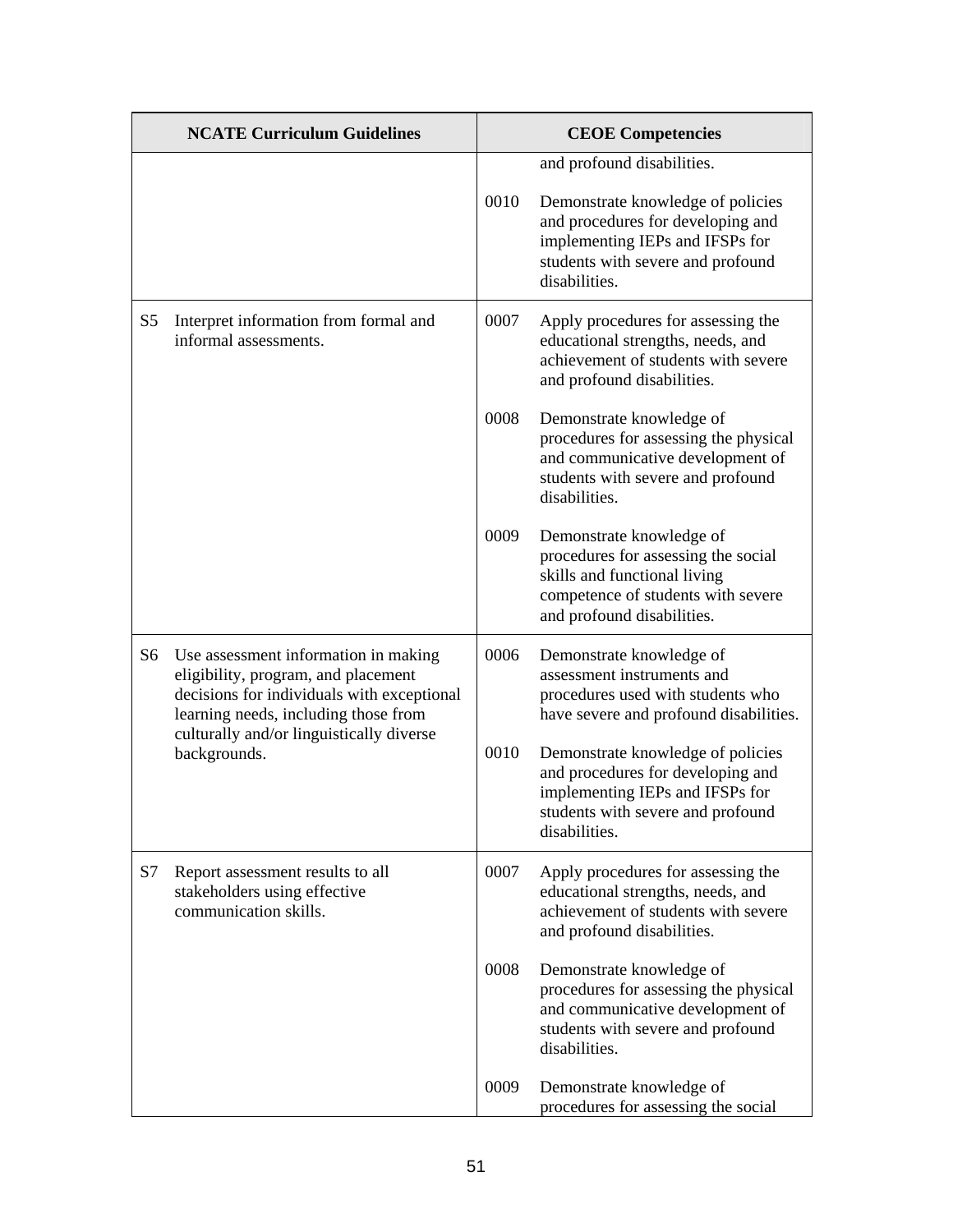|                | <b>NCATE Curriculum Guidelines</b>                                                              |      | <b>CEOE</b> Competencies                                                                                                                                            |
|----------------|-------------------------------------------------------------------------------------------------|------|---------------------------------------------------------------------------------------------------------------------------------------------------------------------|
|                |                                                                                                 |      | skills and functional living<br>competence of students with severe<br>and profound disabilities.                                                                    |
| S8             | Evaluate instruction and monitor progress<br>of individuals with exceptional learning<br>needs. | 0006 | Demonstrate knowledge of<br>assessment instruments and<br>procedures used with students who<br>have severe and profound disabilities.                               |
|                |                                                                                                 | 0007 | Apply procedures for assessing the<br>educational strengths, needs, and<br>achievement of students with severe<br>and profound disabilities.                        |
|                |                                                                                                 | 0008 | Demonstrate knowledge of<br>procedures for assessing the physical<br>and communicative development of<br>students with severe and profound<br>disabilities.         |
|                |                                                                                                 | 0009 | Demonstrate knowledge of<br>procedures for assessing the social<br>skills and functional living<br>competence of students with severe<br>and profound disabilities. |
|                |                                                                                                 | 0010 | Demonstrate knowledge of policies<br>and procedures for developing and<br>implementing IEPs and IFSPs for<br>students with severe and profound<br>disabilities.     |
| S <sub>9</sub> | Develop or modify individualized<br>assessment strategies.                                      | 0006 | Demonstrate knowledge of<br>assessment instruments and<br>procedures used with students who<br>have severe and profound disabilities.                               |
|                |                                                                                                 | 0007 | Apply procedures for assessing the<br>educational strengths, needs, and<br>achievement of students with severe<br>and profound disabilities.                        |
|                |                                                                                                 | 0008 | Demonstrate knowledge of<br>procedures for assessing the physical<br>and communicative development of<br>students with severe and profound<br>disabilities.         |
|                |                                                                                                 | 0009 | Demonstrate knowledge of                                                                                                                                            |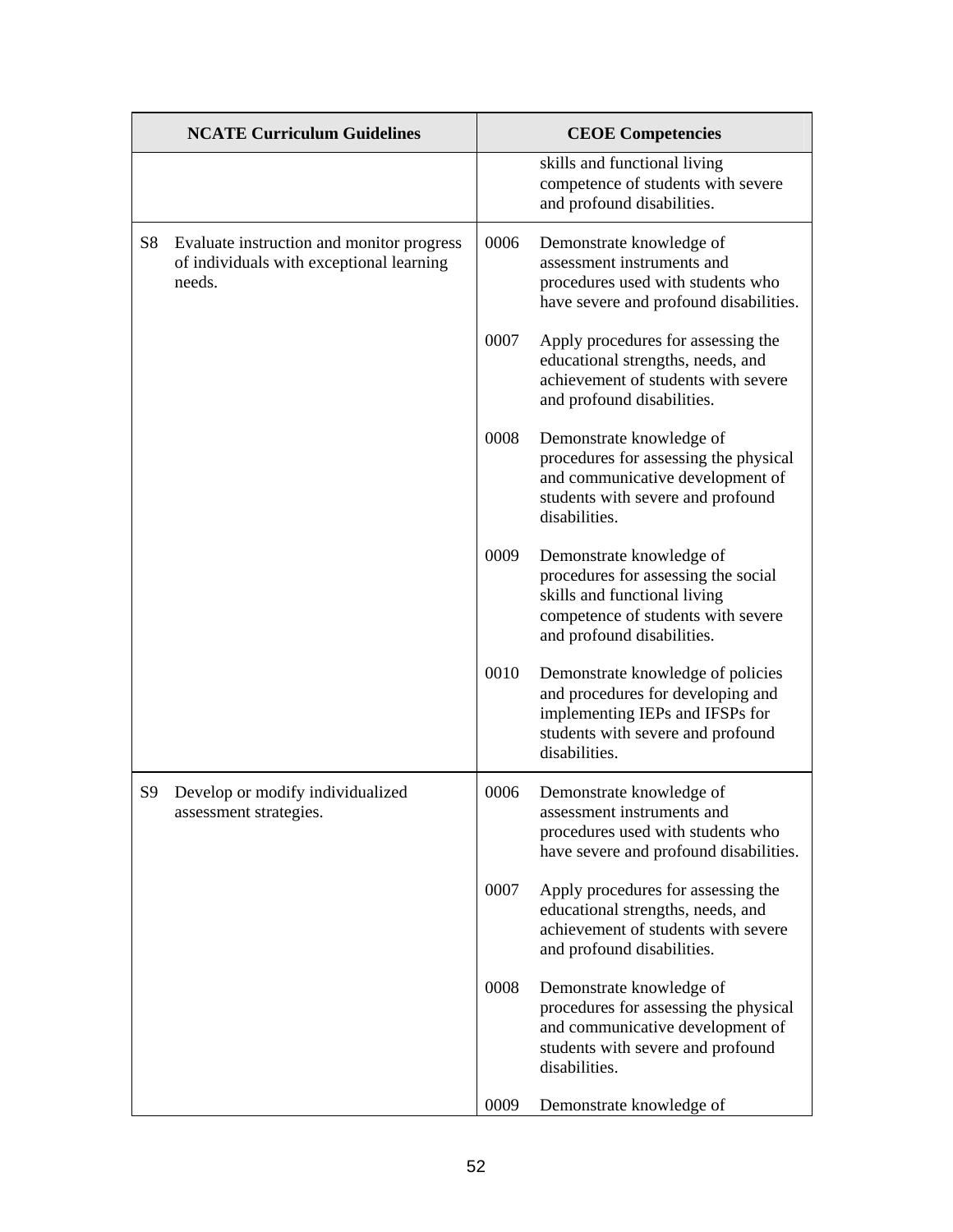| <b>NCATE Curriculum Guidelines</b>                                                        |      | <b>CEOE Competencies</b>                                                                                                                                            |
|-------------------------------------------------------------------------------------------|------|---------------------------------------------------------------------------------------------------------------------------------------------------------------------|
|                                                                                           |      | procedures for assessing the social<br>skills and functional living<br>competence of students with severe<br>and profound disabilities.                             |
|                                                                                           | 0010 | Demonstrate knowledge of policies<br>and procedures for developing and<br>implementing IEPs and IFSPs for<br>students with severe and profound<br>disabilities.     |
| S <sub>10</sub> Create and maintain records.                                              | 0010 | Demonstrate knowledge of policies<br>and procedures for developing and<br>implementing IEPs and IFSPs for<br>students with severe and profound<br>disabilities.     |
| <b>IIC:</b> Individualized Independence<br><b>Curriculum</b>                              |      |                                                                                                                                                                     |
| 8. Assessment                                                                             |      |                                                                                                                                                                     |
| Knowledge:                                                                                |      |                                                                                                                                                                     |
| Specialized terminology used in the<br>K1<br>assessment of individuals with disabilities. | 0006 | Demonstrate knowledge of<br>assessment instruments and<br>procedures used with students who<br>have severe and profound disabilities.                               |
|                                                                                           | 0007 | Apply procedures for assessing the<br>educational strengths, needs, and<br>achievement of students with severe<br>and profound disabilities.                        |
|                                                                                           | 0008 | Demonstrate knowledge of<br>procedures for assessing the physical<br>and communicative development of<br>students with severe and profound<br>disabilities.         |
|                                                                                           | 0009 | Demonstrate knowledge of<br>procedures for assessing the social<br>skills and functional living<br>competence of students with severe<br>and profound disabilities. |
|                                                                                           | 0010 | Demonstrate knowledge of policies<br>and procedures for developing and<br>implementing IEPs and IFSPs for                                                           |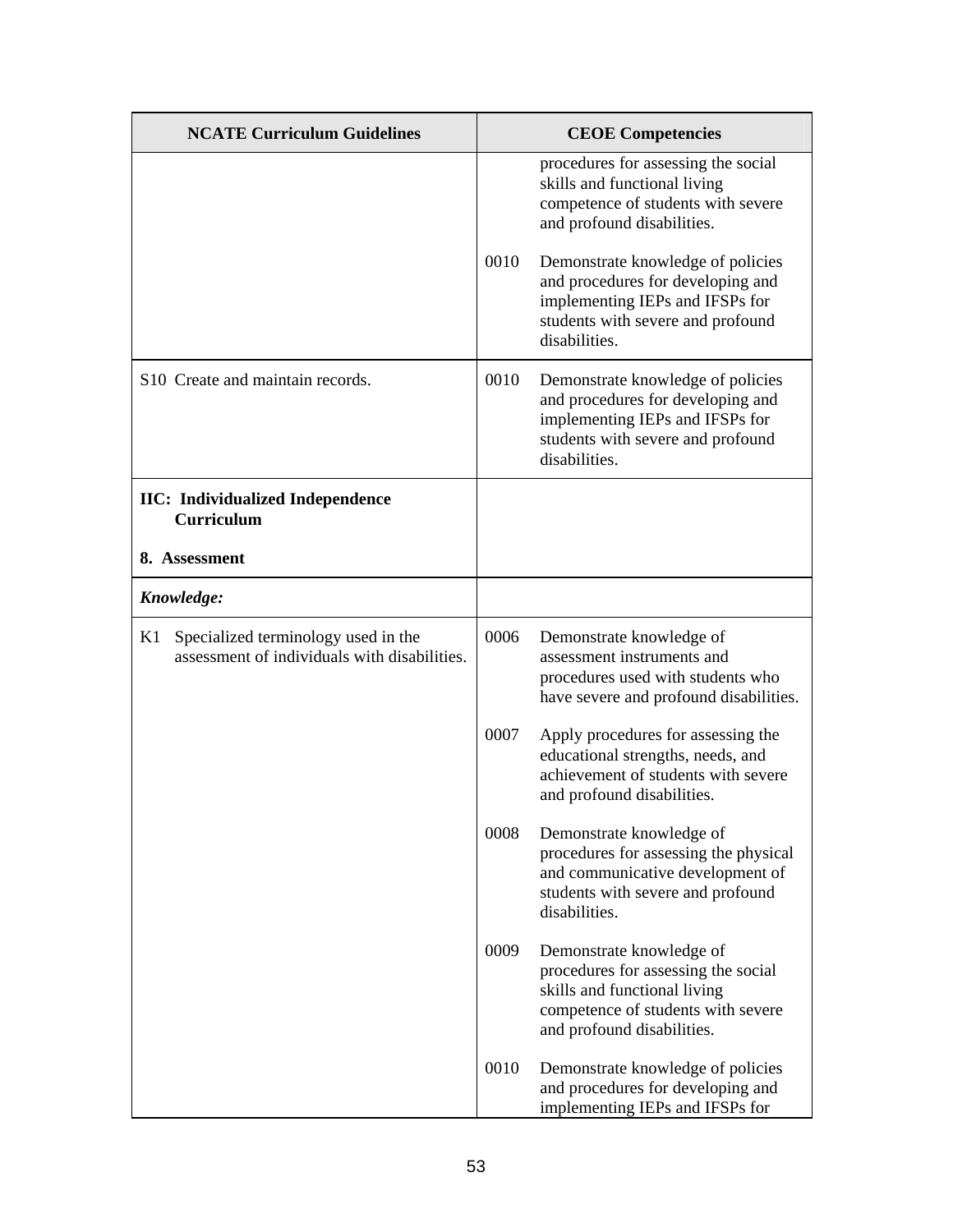|    | <b>NCATE Curriculum Guidelines</b>                                                                                                 | <b>CEOE Competencies</b> |                                                                                                                                                                                |
|----|------------------------------------------------------------------------------------------------------------------------------------|--------------------------|--------------------------------------------------------------------------------------------------------------------------------------------------------------------------------|
|    |                                                                                                                                    |                          | students with severe and profound<br>disabilities.                                                                                                                             |
|    | K2 Laws and policies regarding referral and<br>placement procedures for individuals with<br>disabilities.                          | 0006                     | Demonstrate knowledge of<br>assessment instruments and<br>procedures used with students who<br>have severe and profound disabilities.                                          |
|    |                                                                                                                                    | 0010                     | Demonstrate knowledge of policies<br>and procedures for developing and<br>implementing IEPs and IFSPs for<br>students with severe and profound<br>disabilities.                |
| K3 | Types and importance of information<br>concerning individuals with disabilities<br>available from families and public<br>agencies. | 0006                     | Demonstrate knowledge of<br>assessment instruments and<br>procedures used with students who<br>have severe and profound disabilities.                                          |
|    |                                                                                                                                    | 0007                     | Apply procedures for assessing the<br>educational strengths, needs, and<br>achievement of students with severe<br>and profound disabilities.                                   |
|    |                                                                                                                                    | 0008                     | Demonstrate knowledge of<br>procedures for assessing the physical<br>and communicative development of<br>students with severe and profound<br>disabilities.                    |
|    |                                                                                                                                    | 0009                     | Demonstrate knowledge of<br>procedures for assessing the social<br>skills and functional living<br>competence of students with severe<br>and profound disabilities.            |
|    |                                                                                                                                    | 0010                     | Demonstrate knowledge of policies<br>and procedures for developing and<br>implementing IEPs and IFSPs for<br>students with severe and profound<br>disabilities.                |
|    |                                                                                                                                    | 0019                     | Demonstrate knowledge of the role of<br>families in educating students with<br>severe and profound disabilities and<br>ways to promote positive school-<br>home relationships. |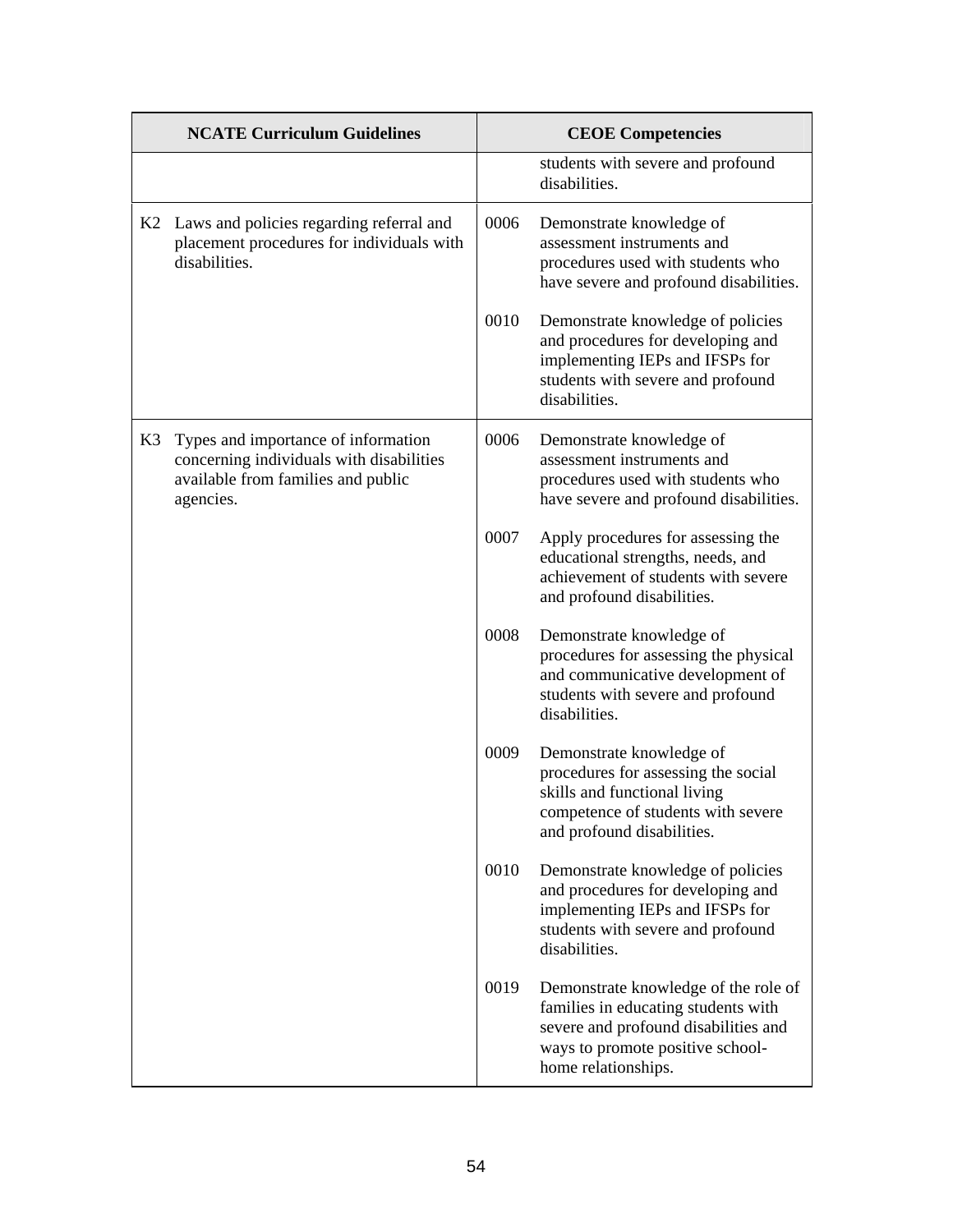| <b>NCATE Curriculum Guidelines</b> |                                                                                                                                               |      | <b>CEOE Competencies</b>                                                                                                                                            |
|------------------------------------|-----------------------------------------------------------------------------------------------------------------------------------------------|------|---------------------------------------------------------------------------------------------------------------------------------------------------------------------|
| Skills:                            |                                                                                                                                               |      |                                                                                                                                                                     |
| S <sub>1</sub>                     | Implement procedures for assessing and<br>reporting both appropriate and<br>problematic social behaviors of<br>individuals with disabilities. | 0009 | Demonstrate knowledge of<br>procedures for assessing the social<br>skills and functional living<br>competence of students with severe<br>and profound disabilities. |
| S <sub>2</sub>                     | Use exceptionality-specific assessment<br>instruments with individuals with<br>disabilities.                                                  | 0006 | Demonstrate knowledge of<br>assessment instruments and<br>procedures used with students who<br>have severe and profound disabilities.                               |
|                                    |                                                                                                                                               | 0007 | Apply procedures for assessing the<br>educational strengths, needs, and<br>achievement of students with severe<br>and profound disabilities.                        |
|                                    |                                                                                                                                               | 0008 | Demonstrate knowledge of<br>procedures for assessing the physical<br>and communicative development of<br>students with severe and profound<br>disabilities.         |
|                                    |                                                                                                                                               | 0009 | Demonstrate knowledge of<br>procedures for assessing the social<br>skills and functional living<br>competence of students with severe<br>and profound disabilities. |
|                                    |                                                                                                                                               | 0010 | Demonstrate knowledge of policies<br>and procedures for developing and<br>implementing IEPs and IFSPs for<br>students with severe and profound<br>disabilities.     |
| S <sub>3</sub>                     | Select, adapt and modify assessments to<br>accommodate the unique abilities and<br>needs of individuals with disabilities.                    | 0006 | Demonstrate knowledge of<br>assessment instruments and<br>procedures used with students who<br>have severe and profound disabilities.                               |
|                                    |                                                                                                                                               | 0007 | Apply procedures for assessing the<br>educational strengths, needs, and<br>achievement of students with severe<br>and profound disabilities.                        |
|                                    |                                                                                                                                               | 0008 | Demonstrate knowledge of<br>procedures for assessing the physical                                                                                                   |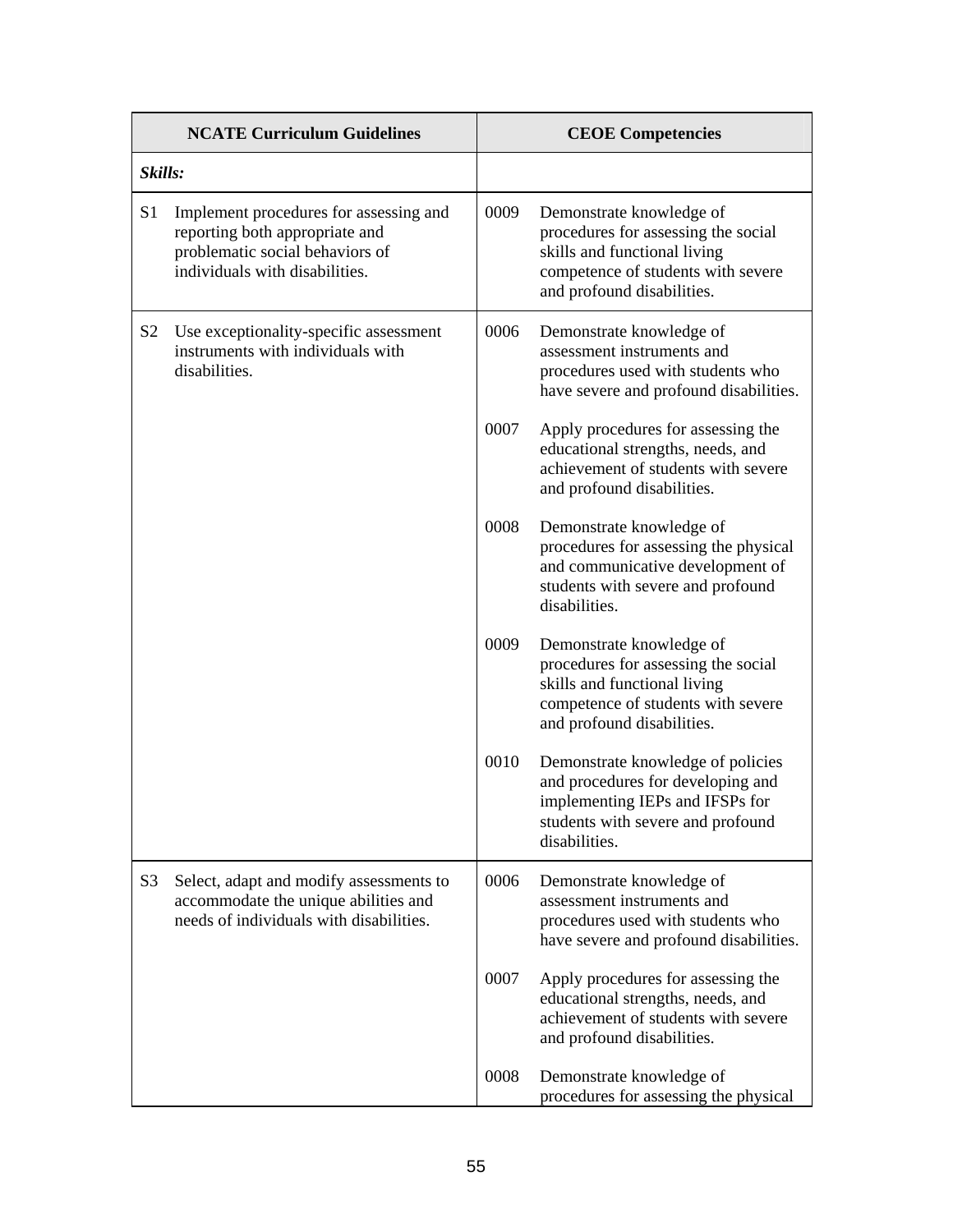|                | <b>NCATE Curriculum Guidelines</b>                                                                                 |      | <b>CEOE Competencies</b>                                                                                                                                            |
|----------------|--------------------------------------------------------------------------------------------------------------------|------|---------------------------------------------------------------------------------------------------------------------------------------------------------------------|
|                |                                                                                                                    |      | and communicative development of<br>students with severe and profound<br>disabilities.                                                                              |
|                |                                                                                                                    | 0009 | Demonstrate knowledge of<br>procedures for assessing the social<br>skills and functional living<br>competence of students with severe<br>and profound disabilities. |
|                |                                                                                                                    | 0010 | Demonstrate knowledge of policies<br>and procedures for developing and<br>implementing IEPs and IFSPs for<br>students with severe and profound<br>disabilities.     |
| S4             | Adapt and modify assessments to<br>accommodate the unique abilities and<br>needs of individuals with disabilities. | 0006 | Demonstrate knowledge of<br>assessment instruments and<br>procedures used with students who<br>have severe and profound disabilities.                               |
|                |                                                                                                                    | 0007 | Apply procedures for assessing the<br>educational strengths, needs, and<br>achievement of students with severe<br>and profound disabilities.                        |
|                |                                                                                                                    | 0008 | Demonstrate knowledge of<br>procedures for assessing the physical<br>and communicative development of<br>students with severe and profound<br>disabilities.         |
|                |                                                                                                                    | 0009 | Demonstrate knowledge of<br>procedures for assessing the social<br>skills and functional living<br>competence of students with severe<br>and profound disabilities. |
|                |                                                                                                                    | 0010 | Demonstrate knowledge of policies<br>and procedures for developing and<br>implementing IEPs and IFSPs for<br>students with severe and profound<br>disabilities.     |
| S <sub>5</sub> | Develop and use a technology plan based<br>on adaptive technology assessment.                                      | 0006 | Demonstrate knowledge of<br>assessment instruments and<br>procedures used with students who<br>have severe and profound disabilities.                               |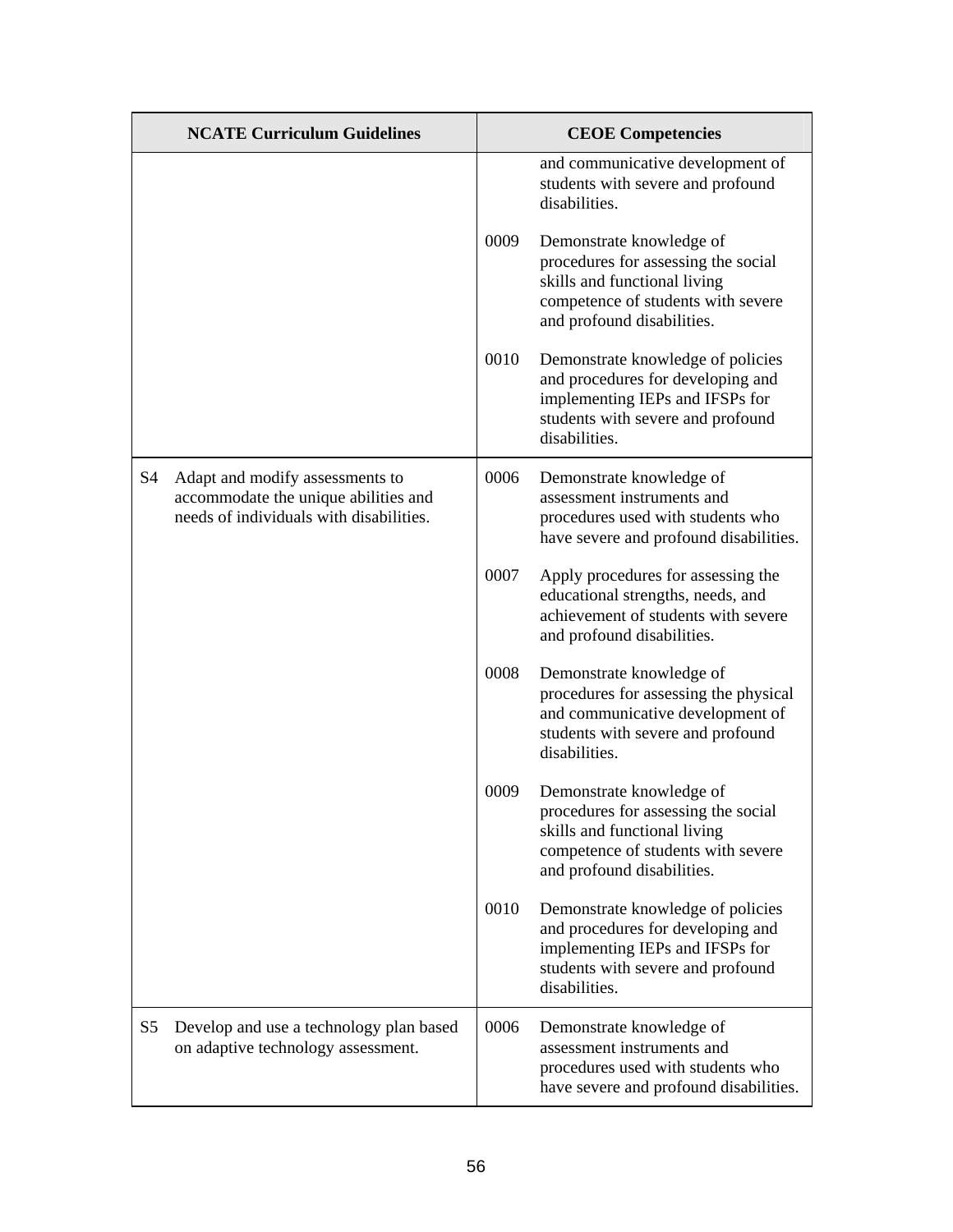|    | <b>NCATE Curriculum Guidelines</b>                                                                                   |      | <b>CEOE Competencies</b>                                                                                                                                                                          |
|----|----------------------------------------------------------------------------------------------------------------------|------|---------------------------------------------------------------------------------------------------------------------------------------------------------------------------------------------------|
|    |                                                                                                                      | 0008 | Demonstrate knowledge of<br>procedures for assessing the physical<br>and communicative development of<br>students with severe and profound<br>disabilities.                                       |
|    |                                                                                                                      | 0011 | Demonstrate knowledge of ways to<br>establish a positive and productive<br>learning environment for students<br>with severe and profound disabilities.                                            |
| S6 | Assess reliable method(s) of response of<br>individuals who lack typical<br>communication and performance abilities. | 0006 | Demonstrate knowledge of<br>assessment instruments and<br>procedures used with students who<br>have severe and profound disabilities.                                                             |
|    |                                                                                                                      | 0007 | Apply procedures for assessing the<br>educational strengths, needs, and<br>achievement of students with severe<br>and profound disabilities.                                                      |
|    |                                                                                                                      | 0008 | Demonstrate knowledge of<br>procedures for assessing the physical<br>and communicative development of<br>students with severe and profound<br>disabilities.                                       |
|    |                                                                                                                      | 0009 | Demonstrate knowledge of<br>procedures for assessing the social<br>skills and functional living<br>competence of students with severe<br>and profound disabilities.                               |
| S7 | Monitor intragroup behavior changes<br>across subjects and activities.                                               | 0009 | Demonstrate knowledge of<br>procedures for assessing the social<br>skills and functional living<br>competence of students with severe<br>and profound disabilities.                               |
|    |                                                                                                                      | 0014 | Demonstrate knowledge of research-<br>based strategies and techniques for<br>managing and enhancing the behavior<br>and social interactions of students<br>with severe and profound disabilities. |
|    | <b>CC:</b> Common Core                                                                                               |      |                                                                                                                                                                                                   |
|    | 9. Professional and Ethical Practice                                                                                 |      |                                                                                                                                                                                                   |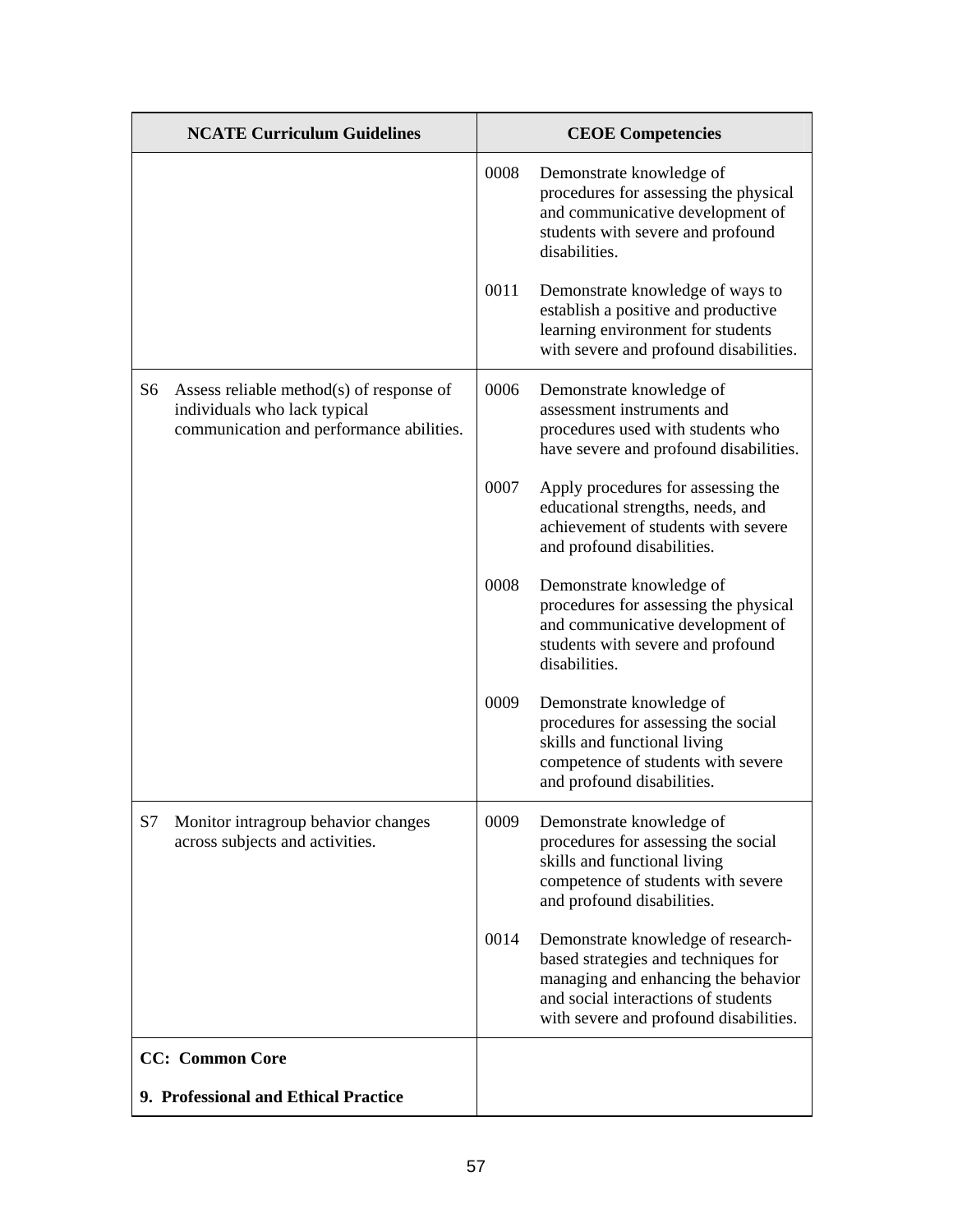|    | <b>NCATE Curriculum Guidelines</b>                                                                  | <b>CEOE Competencies</b>                                                                                                                                                                                                                                                                                                                                                                                                                                                                         |
|----|-----------------------------------------------------------------------------------------------------|--------------------------------------------------------------------------------------------------------------------------------------------------------------------------------------------------------------------------------------------------------------------------------------------------------------------------------------------------------------------------------------------------------------------------------------------------------------------------------------------------|
|    | Knowledge:                                                                                          |                                                                                                                                                                                                                                                                                                                                                                                                                                                                                                  |
| K1 | Personal cultural biases and differences<br>that affect one's teaching.                             | OPTE 0010 The teacher evaluates the effects<br>of his/her choices and actions on<br>others (students, parents, and other<br>professionals in the learning<br>community), modifies those actions<br>when needed, and actively seeks<br>opportunities for continued<br>professional growth.                                                                                                                                                                                                        |
| K2 | Importance of the teacher serving as a<br>model for individuals with exceptional<br>learning needs. | 0020<br>Demonstrate knowledge of the history<br>and philosophy of special education,<br>key issues and trends, roles and<br>responsibilities, and legal and ethical<br>issues in special education.                                                                                                                                                                                                                                                                                              |
| K3 | Continuum of lifelong professional<br>development.                                                  | 0020<br>Demonstrate knowledge of the history<br>and philosophy of special education,<br>key issues and trends, roles and<br>responsibilities, and legal and ethical<br>issues in special education.<br>OPTE 0010 The teacher evaluates the effects<br>of his/her choices and actions on<br>others (students, parents, and other<br>professionals in the learning<br>community), modifies those actions<br>when needed, and actively seeks<br>opportunities for continued<br>professional growth. |
|    | K4 Methods to remain current regarding<br>research-validated practice.                              | Demonstrate knowledge of the history<br>0020<br>and philosophy of special education,<br>key issues and trends, roles and<br>responsibilities, and legal and ethical<br>issues in special education.<br>OPTE 0010 The teacher evaluates the effects<br>of his/her choices and actions on<br>others (students, parents, and other<br>professionals in the learning<br>community), modifies those actions<br>when needed, and actively seeks<br>opportunities for continued<br>professional growth. |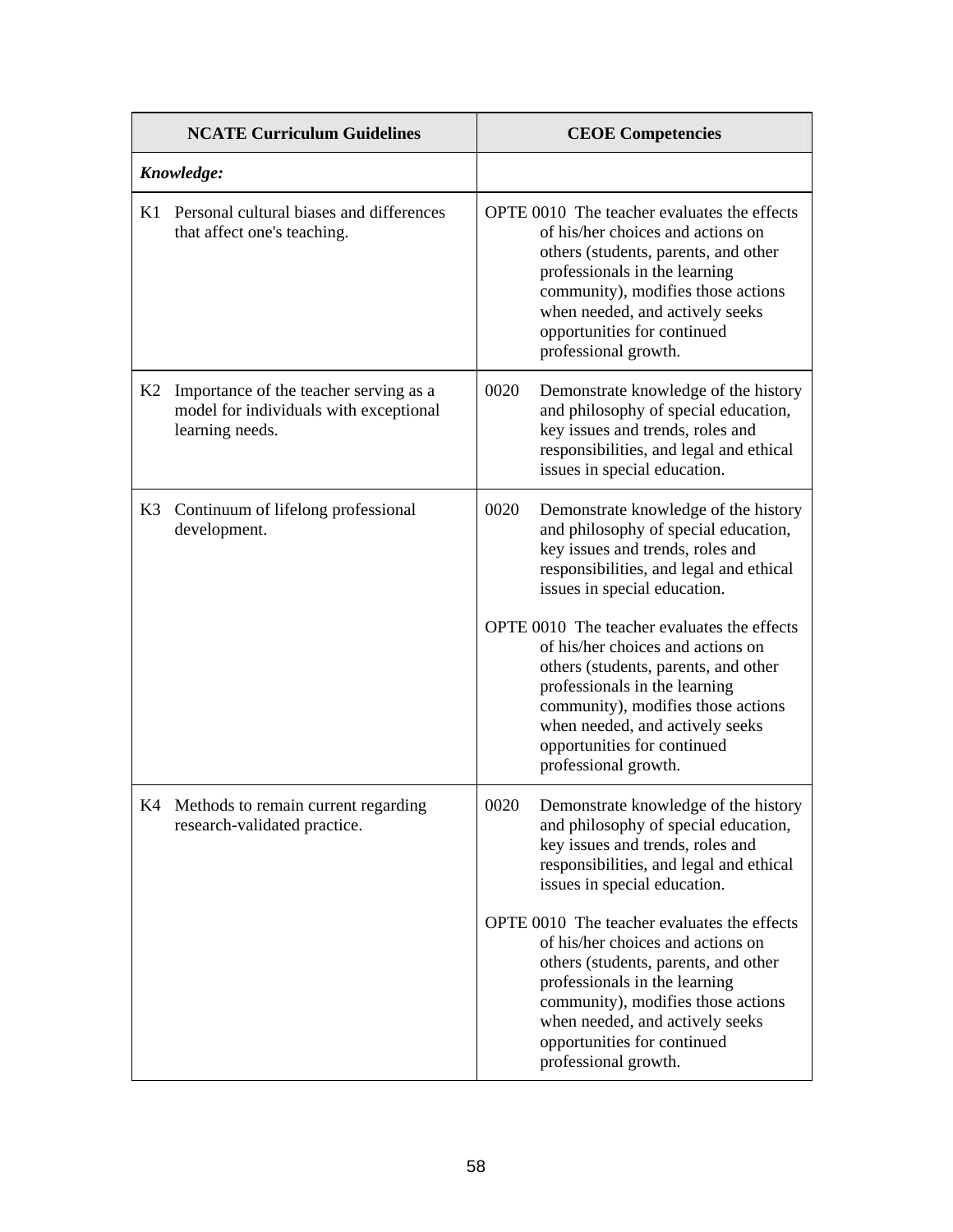| <b>NCATE Curriculum Guidelines</b> |                                                                                                                          |      | <b>CEOE Competencies</b>                                                                                                                                                                                                                                                                  |
|------------------------------------|--------------------------------------------------------------------------------------------------------------------------|------|-------------------------------------------------------------------------------------------------------------------------------------------------------------------------------------------------------------------------------------------------------------------------------------------|
| Skills:                            |                                                                                                                          |      |                                                                                                                                                                                                                                                                                           |
| S <sub>1</sub>                     | Practice within the CEC Code of Ethics<br>and other standards of the profession.                                         | 0020 | Demonstrate knowledge of the history<br>and philosophy of special education,<br>key issues and trends, roles and<br>responsibilities, and legal and ethical<br>issues in special education.                                                                                               |
|                                    |                                                                                                                          |      | OPTE 0010 The teacher evaluates the effects<br>of his/her choices and actions on<br>others (students, parents, and other<br>professionals in the learning<br>community), modifies those actions<br>when needed, and actively seeks<br>opportunities for continued<br>professional growth. |
| S <sub>2</sub>                     | Uphold high standards of competence and<br>integrity and exercise sound judgment in<br>the practice of the professional. | 0020 | Demonstrate knowledge of the history<br>and philosophy of special education,<br>key issues and trends, roles and<br>responsibilities, and legal and ethical<br>issues in special education.                                                                                               |
|                                    |                                                                                                                          |      | OPTE 0010 The teacher evaluates the effects<br>of his/her choices and actions on<br>others (students, parents, and other<br>professionals in the learning<br>community), modifies those actions<br>when needed, and actively seeks<br>opportunities for continued<br>professional growth. |
| S <sub>3</sub>                     | Act ethically in advocating for appropriate<br>services.                                                                 | 0020 | Demonstrate knowledge of the history<br>and philosophy of special education,<br>key issues and trends, roles and<br>responsibilities, and legal and ethical<br>issues in special education.                                                                                               |
|                                    |                                                                                                                          |      | OPTE 0010 The teacher evaluates the effects<br>of his/her choices and actions on<br>others (students, parents, and other<br>professionals in the learning<br>community), modifies those actions<br>when needed, and actively seeks<br>opportunities for continued<br>professional growth. |
| S <sub>4</sub>                     | Conduct professional activities in                                                                                       | 0010 | Demonstrate knowledge of policies                                                                                                                                                                                                                                                         |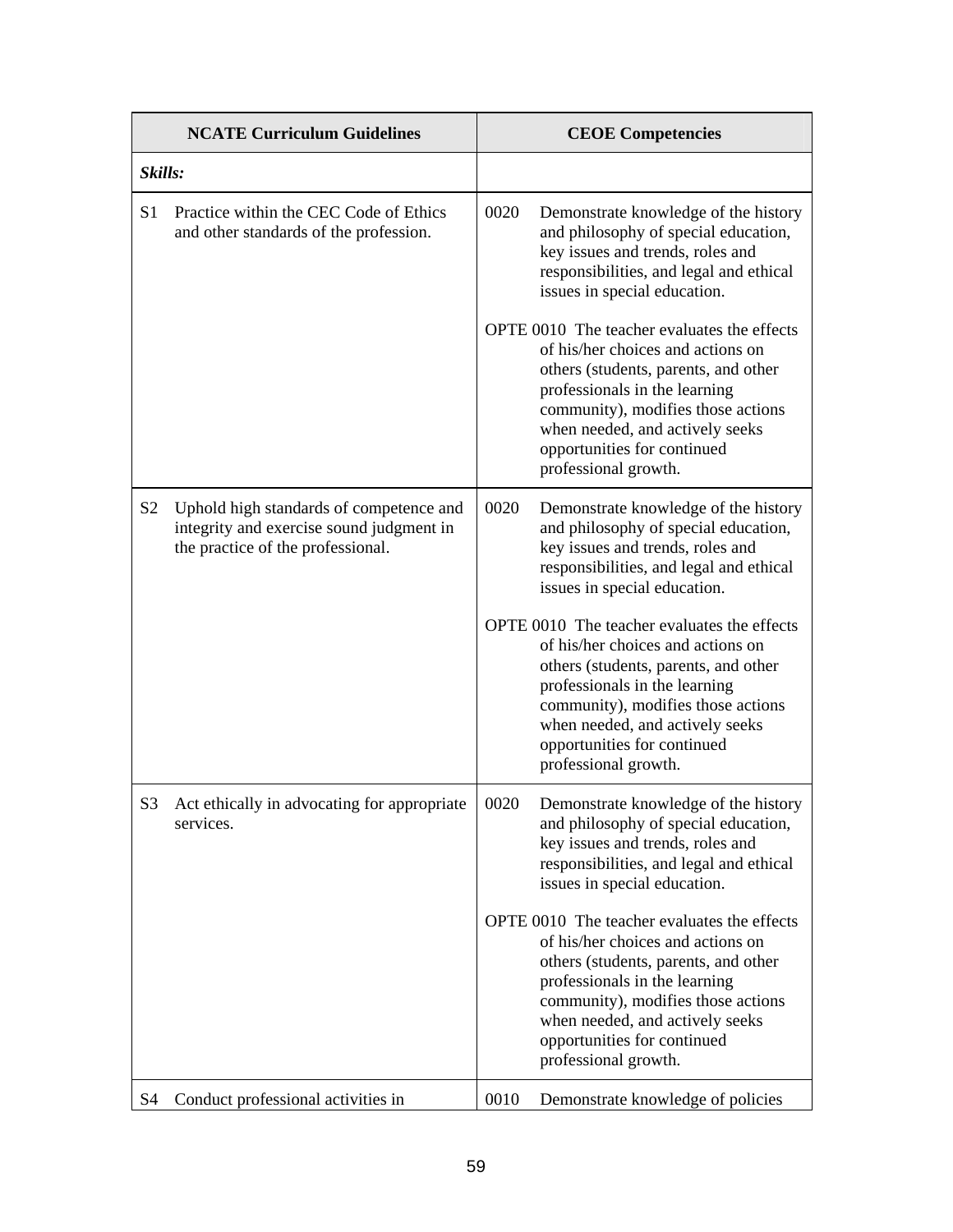|                | <b>NCATE Curriculum Guidelines</b>                                                                                                                |      | <b>CEOE Competencies</b>                                                                                                                                                                                                                                                                  |
|----------------|---------------------------------------------------------------------------------------------------------------------------------------------------|------|-------------------------------------------------------------------------------------------------------------------------------------------------------------------------------------------------------------------------------------------------------------------------------------------|
|                | compliance with applicable laws and<br>policies.                                                                                                  |      | and procedures for developing and<br>implementing IEPs and IFSPs for<br>students with severe and profound<br>disabilities.                                                                                                                                                                |
|                |                                                                                                                                                   | 0020 | Demonstrate knowledge of the history<br>and philosophy of special education,<br>key issues and trends, roles and<br>responsibilities, and legal and ethical<br>issues in special education.                                                                                               |
|                |                                                                                                                                                   |      | OPTE 0010 The teacher evaluates the effects<br>of his/her choices and actions on<br>others (students, parents, and other<br>professionals in the learning<br>community), modifies those actions<br>when needed, and actively seeks<br>opportunities for continued<br>professional growth. |
| S <sub>5</sub> | Demonstrate commitment to developing<br>the highest education and quality-of-life<br>potential of individuals with exceptional<br>learning needs. | 0010 | Demonstrate knowledge of policies<br>and procedures for developing and<br>implementing IEPs and IFSPs for<br>students with severe and profound<br>disabilities.                                                                                                                           |
|                |                                                                                                                                                   | 0020 | Demonstrate knowledge of the history<br>and philosophy of special education,<br>key issues and trends, roles and<br>responsibilities, and legal and ethical<br>issues in special education.                                                                                               |
|                |                                                                                                                                                   |      | OPTE 0002 The teacher understands that<br>students vary in their approaches to<br>learning and creates instructional<br>opportunities that are adaptable to<br>individual differences of learners.                                                                                        |
|                |                                                                                                                                                   |      | OPTE 0010 The teacher evaluates the effects<br>of his/her choices and actions on<br>others (students, parents, and other<br>professionals in the learning<br>community), modifies those actions<br>when needed, and actively seeks<br>opportunities for continued<br>professional growth. |
| S6             | Demonstrate sensitivity for the culture,<br>language, religion, gender, disability,                                                               | 0006 | Demonstrate knowledge of<br>assessment instruments and                                                                                                                                                                                                                                    |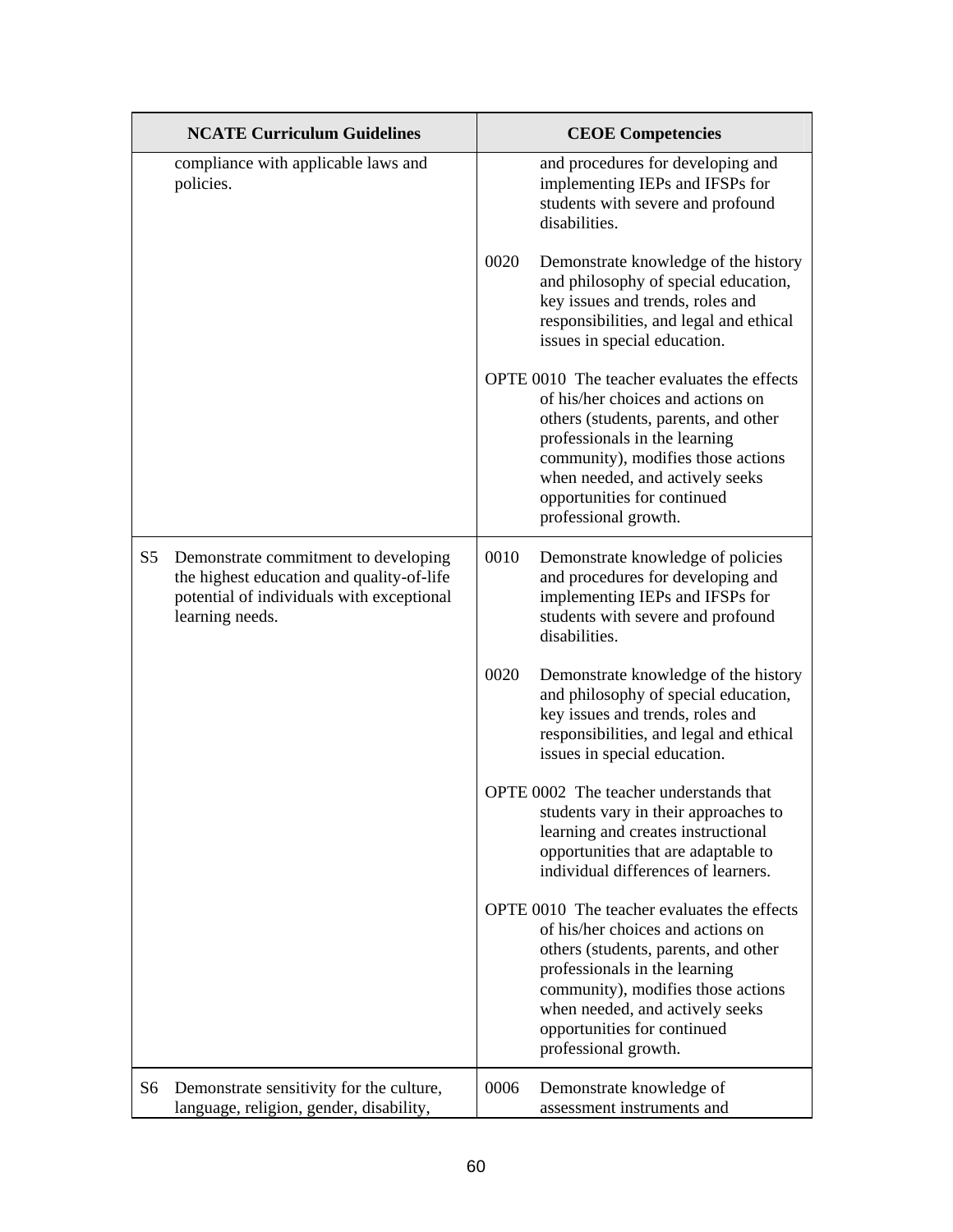|                | <b>NCATE Curriculum Guidelines</b>                                    |      | <b>CEOE Competencies</b>                                                                                                                                                                                                |
|----------------|-----------------------------------------------------------------------|------|-------------------------------------------------------------------------------------------------------------------------------------------------------------------------------------------------------------------------|
|                | socio-economic status, and sexual<br>orientation of individuals.      |      | procedures used with students who<br>have severe and profound disabilities.                                                                                                                                             |
|                |                                                                       | 0011 | Demonstrate knowledge of ways to<br>establish a positive and productive<br>learning environment for students<br>with severe and profound disabilities.                                                                  |
|                |                                                                       | 0020 | Demonstrate knowledge of the history<br>and philosophy of special education,<br>key issues and trends, roles and<br>responsibilities, and legal and ethical<br>issues in special education.                             |
| S7             | Practice within one's skill limit and obtain<br>assistance as needed. | 0020 | Demonstrate knowledge of the history<br>and philosophy of special education,<br>key issues and trends, roles and<br>responsibilities, and legal and ethical<br>issues in special education.                             |
| S <sub>8</sub> | Use verbal, nonverbal, and written<br>language effectively.           | 0018 | Demonstrate knowledge of ways to<br>establish partnerships with other<br>members of the school and the<br>community to enhance learning<br>opportunities for students with severe<br>and profound disabilities.         |
|                |                                                                       | 0019 | Demonstrate knowledge of the role of<br>families in educating students with<br>severe and profound disabilities and<br>ways to promote positive school-<br>home relationships.                                          |
|                |                                                                       |      | OPTE 0007 The teacher develops a<br>knowledge of and uses a variety of<br>effective communication techniques<br>to foster active inquiry, collaboration,<br>and supportive interaction in the<br>classroom.             |
|                |                                                                       |      | OPTE 0012 The teacher fosters positive<br>interaction with school colleagues,<br>parents/families, and organizations in<br>the community to actively engage<br>them in support of students' learning<br>and well-being. |
|                |                                                                       |      | OGET 0006 Recognize effective                                                                                                                                                                                           |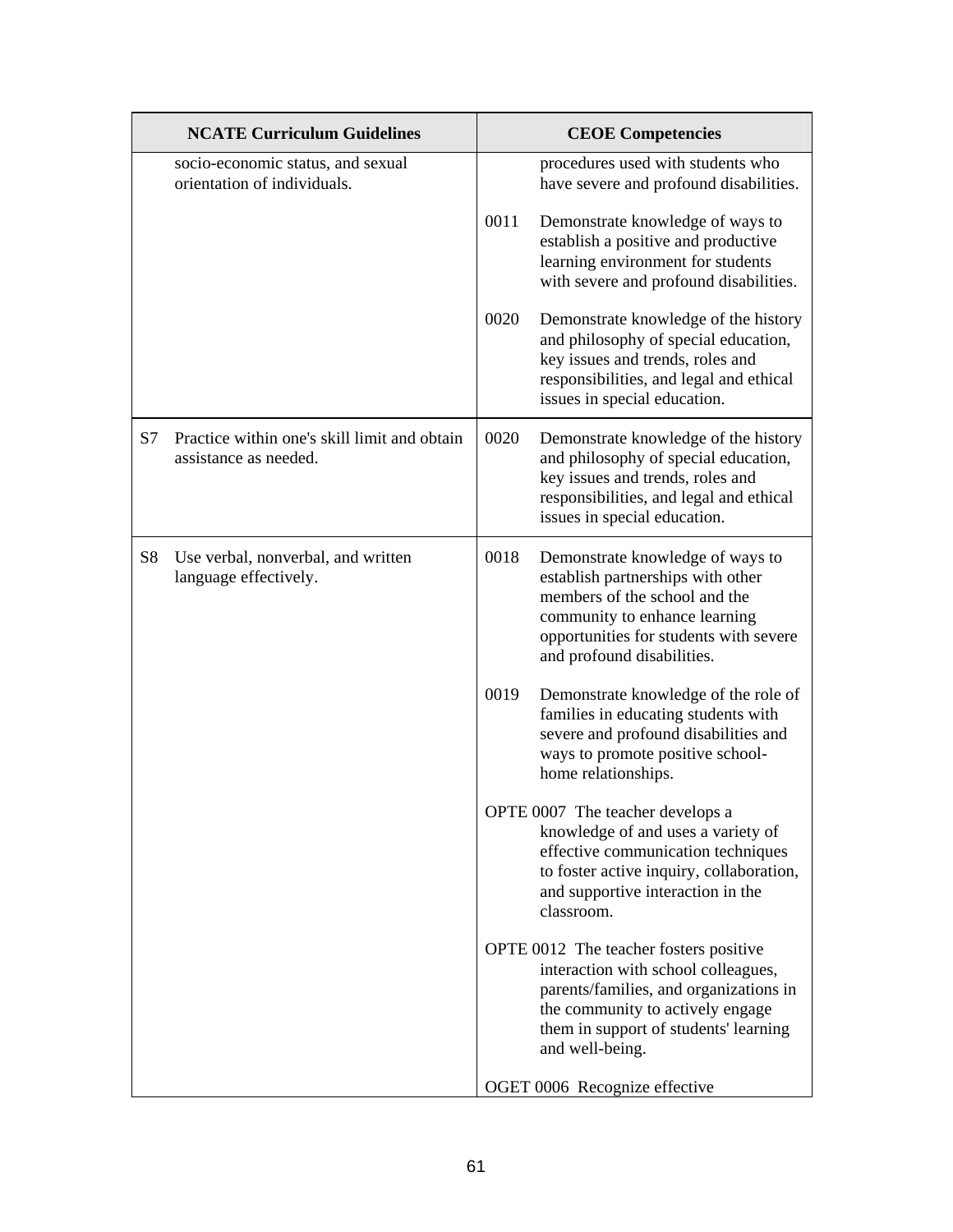| <b>NCATE Curriculum Guidelines</b>                                                                                                             | <b>CEOE Competencies</b>                                                                                                                                                                                                                                                                  |
|------------------------------------------------------------------------------------------------------------------------------------------------|-------------------------------------------------------------------------------------------------------------------------------------------------------------------------------------------------------------------------------------------------------------------------------------------|
|                                                                                                                                                | organization in writing.                                                                                                                                                                                                                                                                  |
|                                                                                                                                                | OGET 0007 Recognize sentences that<br>effectively communicate intended<br>messages.                                                                                                                                                                                                       |
|                                                                                                                                                | OGET 0008 Recognize standard conventions<br>of formal written English usage in the<br><b>United States.</b>                                                                                                                                                                               |
|                                                                                                                                                | OGET 0021 Prepare an organized, developed<br>composition in edited English in<br>response to instructions regarding<br>content, purpose and audience.                                                                                                                                     |
| Conduct self-evaluation of instruction.<br>S <sub>9</sub>                                                                                      | OPTE 0010 The teacher evaluates the effects<br>of his/her choices and actions on<br>others (students, parents, and other<br>professionals in the learning<br>community), modifies those actions<br>when needed, and actively seeks<br>opportunities for continued<br>professional growth. |
| S10 Access information on exceptionalities.                                                                                                    | 0020<br>Demonstrate knowledge of the history<br>and philosophy of special education,<br>key issues and trends, roles and<br>responsibilities, and legal and ethical<br>issues in special education.                                                                                       |
| S11 Reflect on one's practice to improve<br>instruction and guide professional growth.                                                         | OPTE 0010 The teacher evaluates the effects<br>of his/her choices and actions on<br>others (students, parents, and other<br>professionals in the learning<br>community), modifies those actions<br>when needed, and actively seeks<br>opportunities for continued<br>professional growth. |
| S12 Engage in professional activities that<br>benefit individuals with exceptional<br>learning needs, their families, and one's<br>colleagues. | 0020<br>Demonstrate knowledge of the history<br>and philosophy of special education,<br>key issues and trends, roles and<br>responsibilities, and legal and ethical<br>issues in special education.                                                                                       |
| <b>IIC:</b> Individualized Independence<br>Curriculum                                                                                          |                                                                                                                                                                                                                                                                                           |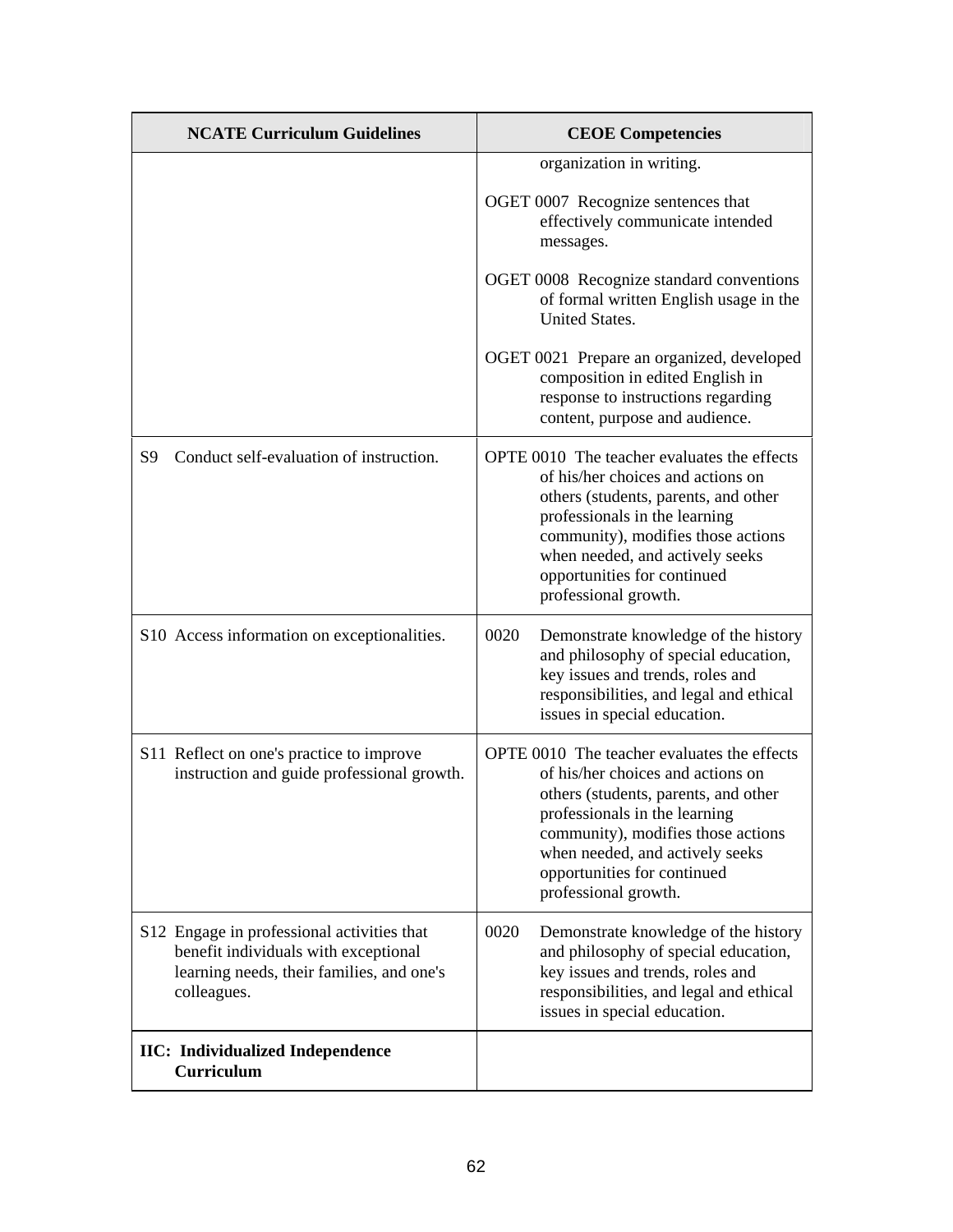|                                      | <b>NCATE Curriculum Guidelines</b>                                                                                                                                                                   |      | <b>CEOE Competencies</b>                                                                                                                                                                    |  |
|--------------------------------------|------------------------------------------------------------------------------------------------------------------------------------------------------------------------------------------------------|------|---------------------------------------------------------------------------------------------------------------------------------------------------------------------------------------------|--|
| 9. Professional and Ethical Practice |                                                                                                                                                                                                      |      |                                                                                                                                                                                             |  |
| Knowledge:                           |                                                                                                                                                                                                      |      |                                                                                                                                                                                             |  |
| K1                                   | Sources of unique services, networks, and<br>organizations for individuals with<br>disabilities.                                                                                                     | 0020 | Demonstrate knowledge of the history<br>and philosophy of special education,<br>key issues and trends, roles and<br>responsibilities, and legal and ethical<br>issues in special education. |  |
| K2                                   | Organizations and publications relevant to<br>individuals with disabilities.                                                                                                                         | 0020 | Demonstrate knowledge of the history<br>and philosophy of special education,<br>key issues and trends, roles and<br>responsibilities, and legal and ethical<br>issues in special education. |  |
| Skills:                              |                                                                                                                                                                                                      |      |                                                                                                                                                                                             |  |
| S <sub>1</sub>                       | Participate in the activities of professional<br>organizations in the field of visual<br>impairment.                                                                                                 | 0020 | Demonstrate knowledge of the history<br>and philosophy of special education,<br>key issues and trends, roles and<br>responsibilities, and legal and ethical<br>issues in special education. |  |
| S <sub>2</sub>                       | Ethical responsibility to advocate for<br>appropriate services for individuals with<br>disabilities.                                                                                                 | 0020 | Demonstrate knowledge of the history<br>and philosophy of special education,<br>key issues and trends, roles and<br>responsibilities, and legal and ethical<br>issues in special education. |  |
| S <sub>3</sub>                       | Seek information regarding protocols,<br>procedural guidelines, and policies<br>designed to assist individuals with<br>disabilities as they participate in school<br>and community-based activities. | 0020 | Demonstrate knowledge of the history<br>and philosophy of special education,<br>key issues and trends, roles and<br>responsibilities, and legal and ethical<br>issues in special education. |  |
|                                      | <b>CC:</b> Common Core                                                                                                                                                                               |      |                                                                                                                                                                                             |  |
|                                      | 10. Collaboration                                                                                                                                                                                    |      |                                                                                                                                                                                             |  |
|                                      | Knowledge:                                                                                                                                                                                           |      |                                                                                                                                                                                             |  |
| K1                                   | Models and strategies of consultation and<br>collaboration.                                                                                                                                          | 0018 | Demonstrate knowledge of ways to<br>establish partnerships with other<br>members of the school and the<br>community to enhance learning<br>opportunities for students with severe           |  |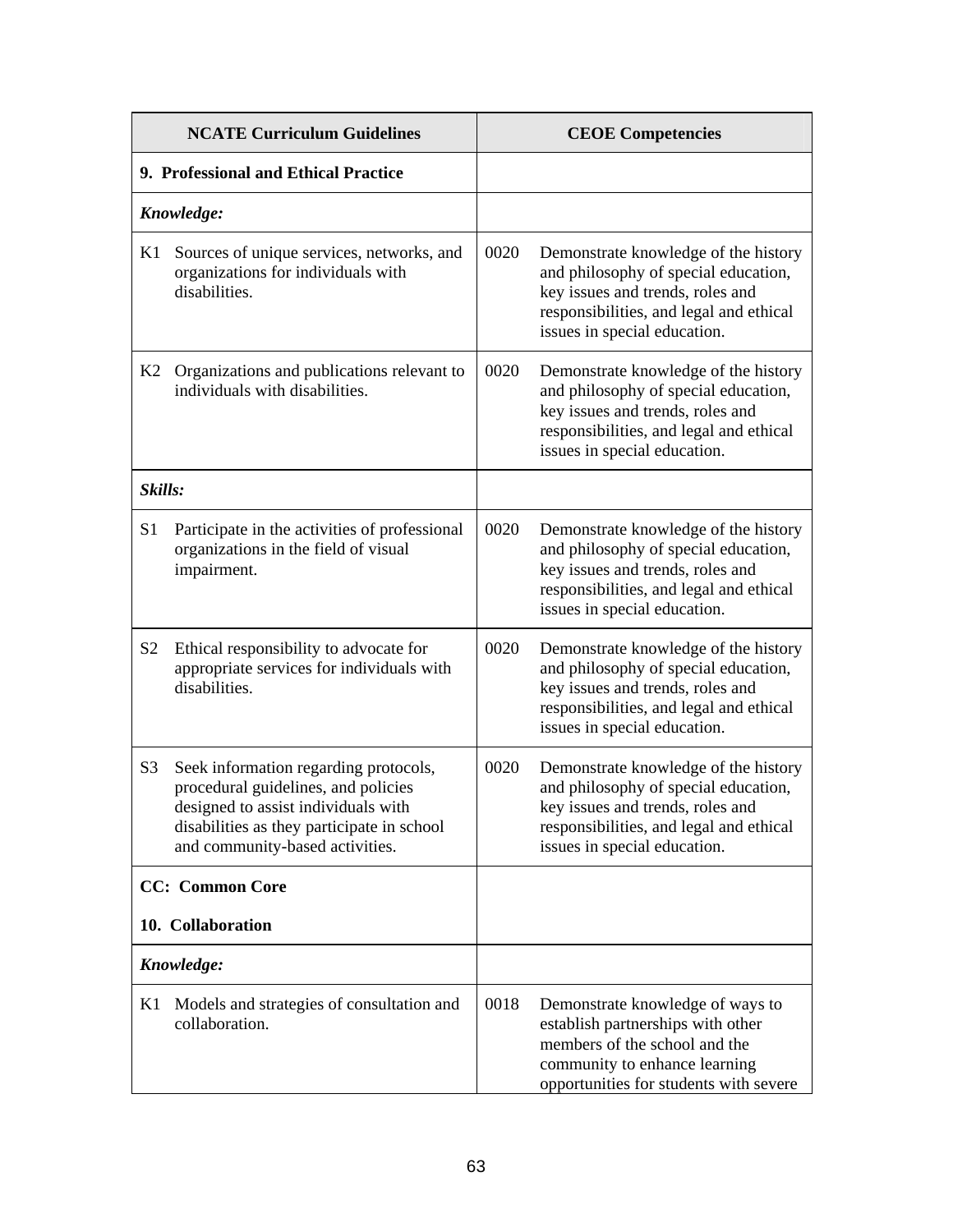| <b>NCATE Curriculum Guidelines</b> |                                                                                                                                                                                              | <b>CEOE Competencies</b> |                                                                                                                                                                                                                 |
|------------------------------------|----------------------------------------------------------------------------------------------------------------------------------------------------------------------------------------------|--------------------------|-----------------------------------------------------------------------------------------------------------------------------------------------------------------------------------------------------------------|
|                                    |                                                                                                                                                                                              |                          | and profound disabilities.                                                                                                                                                                                      |
|                                    |                                                                                                                                                                                              | 0019                     | Demonstrate knowledge of the role of<br>families in educating students with<br>severe and profound disabilities and<br>ways to promote positive school-<br>home relationships.                                  |
|                                    | K2 Roles of individuals with exceptional<br>learning needs, families, and school and<br>community personnel in planning of an<br>individualized program.                                     | 0010                     | Demonstrate knowledge of policies<br>and procedures for developing and<br>implementing IEPs and IFSPs for<br>students with severe and profound<br>disabilities.                                                 |
|                                    |                                                                                                                                                                                              | 0018                     | Demonstrate knowledge of ways to<br>establish partnerships with other<br>members of the school and the<br>community to enhance learning<br>opportunities for students with severe<br>and profound disabilities. |
|                                    |                                                                                                                                                                                              | 0019                     | Demonstrate knowledge of the role of<br>families in educating students with<br>severe and profound disabilities and<br>ways to promote positive school-<br>home relationships.                                  |
|                                    |                                                                                                                                                                                              | 0020                     | Demonstrate knowledge of the history<br>and philosophy of special education,<br>key issues and trends, roles and<br>responsibilities, and legal and ethical<br>issues in special education.                     |
| K <sub>3</sub>                     | Concerns of families of individuals with<br>exceptional learning needs and strategies<br>to help address these concerns.                                                                     | 0019                     | Demonstrate knowledge of the role of<br>families in educating students with<br>severe and profound disabilities and<br>ways to promote positive school-<br>home relationships.                                  |
| K4                                 | Culturally responsive factors that promote<br>effective communication and<br>collaboration with individuals with<br>exceptional learning needs, families,<br>school personnel, and community | 0011                     | Demonstrate knowledge of ways to<br>establish a positive and productive<br>learning environment for students<br>with severe and profound disabilities.                                                          |
|                                    | members.                                                                                                                                                                                     | 0018                     | Demonstrate knowledge of ways to<br>establish partnerships with other<br>members of the school and the<br>community to enhance learning<br>opportunities for students with severe                               |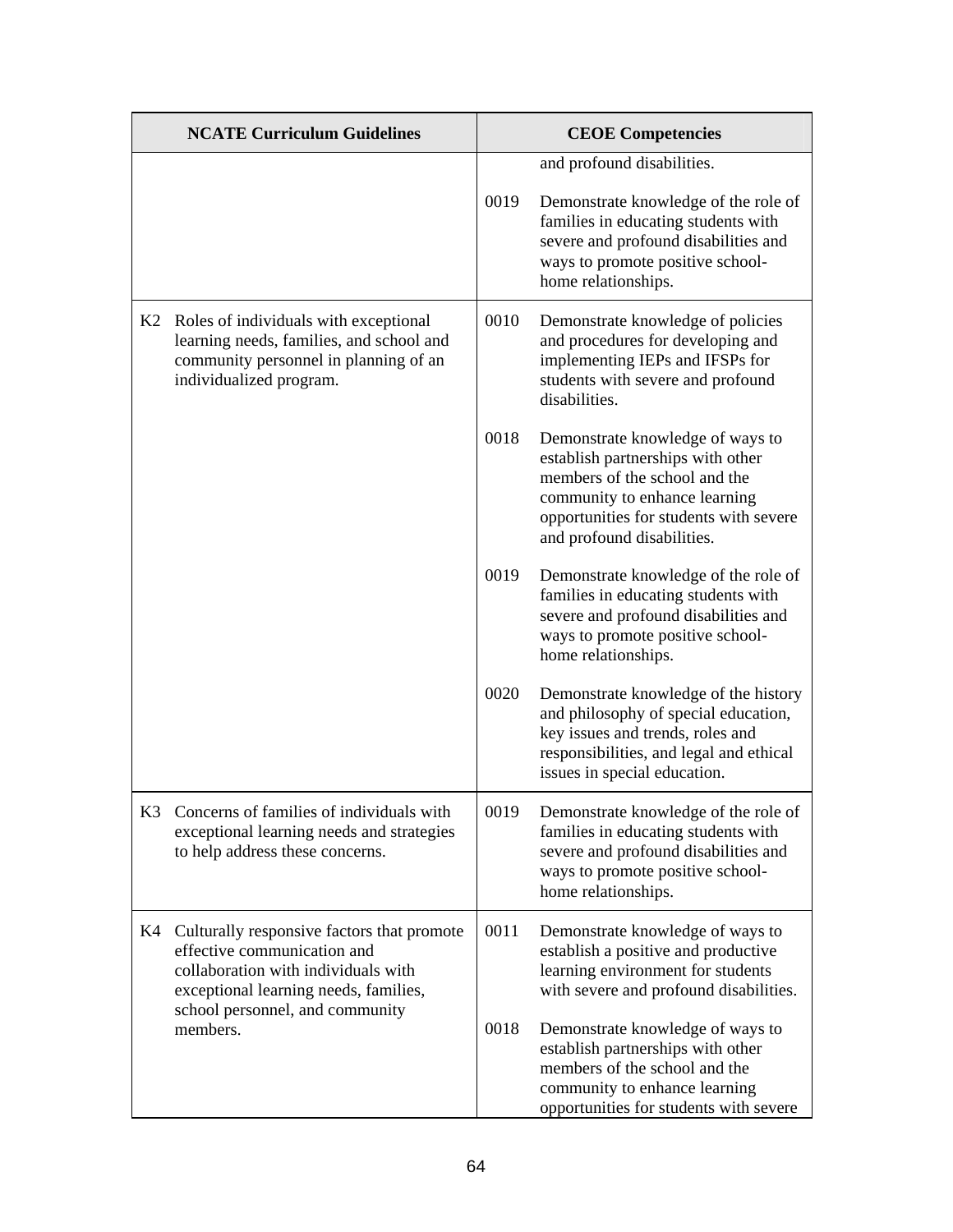|                | <b>NCATE Curriculum Guidelines</b>                                                                       | <b>CEOE</b> Competencies |                                                                                                                                                                                                                         |
|----------------|----------------------------------------------------------------------------------------------------------|--------------------------|-------------------------------------------------------------------------------------------------------------------------------------------------------------------------------------------------------------------------|
|                |                                                                                                          |                          | and profound disabilities.                                                                                                                                                                                              |
|                |                                                                                                          | 0019                     | Demonstrate knowledge of the role of<br>families in educating students with<br>severe and profound disabilities and<br>ways to promote positive school-<br>home relationships.                                          |
|                |                                                                                                          | 0020                     | Demonstrate knowledge of the history<br>and philosophy of special education,<br>key issues and trends, roles and<br>responsibilities, and legal and ethical<br>issues in special education.                             |
|                |                                                                                                          |                          | OPTE 0007 The teacher develops a<br>knowledge of and uses a variety of<br>effective communication techniques<br>to foster active inquiry, collaboration,<br>and supportive interaction in the<br>classroom.             |
|                |                                                                                                          |                          | OPTE 0012 The teacher fosters positive<br>interaction with school colleagues,<br>parents/families, and organizations in<br>the community to actively engage<br>them in support of students' learning<br>and well-being. |
| Skills:        |                                                                                                          |                          |                                                                                                                                                                                                                         |
| S <sub>1</sub> | Maintain confidential communication<br>about individuals with exceptional<br>learning needs.             | 0020                     | Demonstrate knowledge of the history<br>and philosophy of special education,<br>key issues and trends, roles and<br>responsibilities, and legal and ethical<br>issues in special education.                             |
| S <sub>2</sub> | Collaborate with families and others in<br>assessment of individuals with exceptional<br>learning needs. | 0006                     | Demonstrate knowledge of<br>assessment instruments and<br>procedures used with students who<br>have severe and profound disabilities.                                                                                   |
|                |                                                                                                          | 0018                     | Demonstrate knowledge of ways to<br>establish partnerships with other<br>members of the school and the<br>community to enhance learning<br>opportunities for students with severe<br>and profound disabilities.         |
|                |                                                                                                          | 0019                     | Demonstrate knowledge of the role of                                                                                                                                                                                    |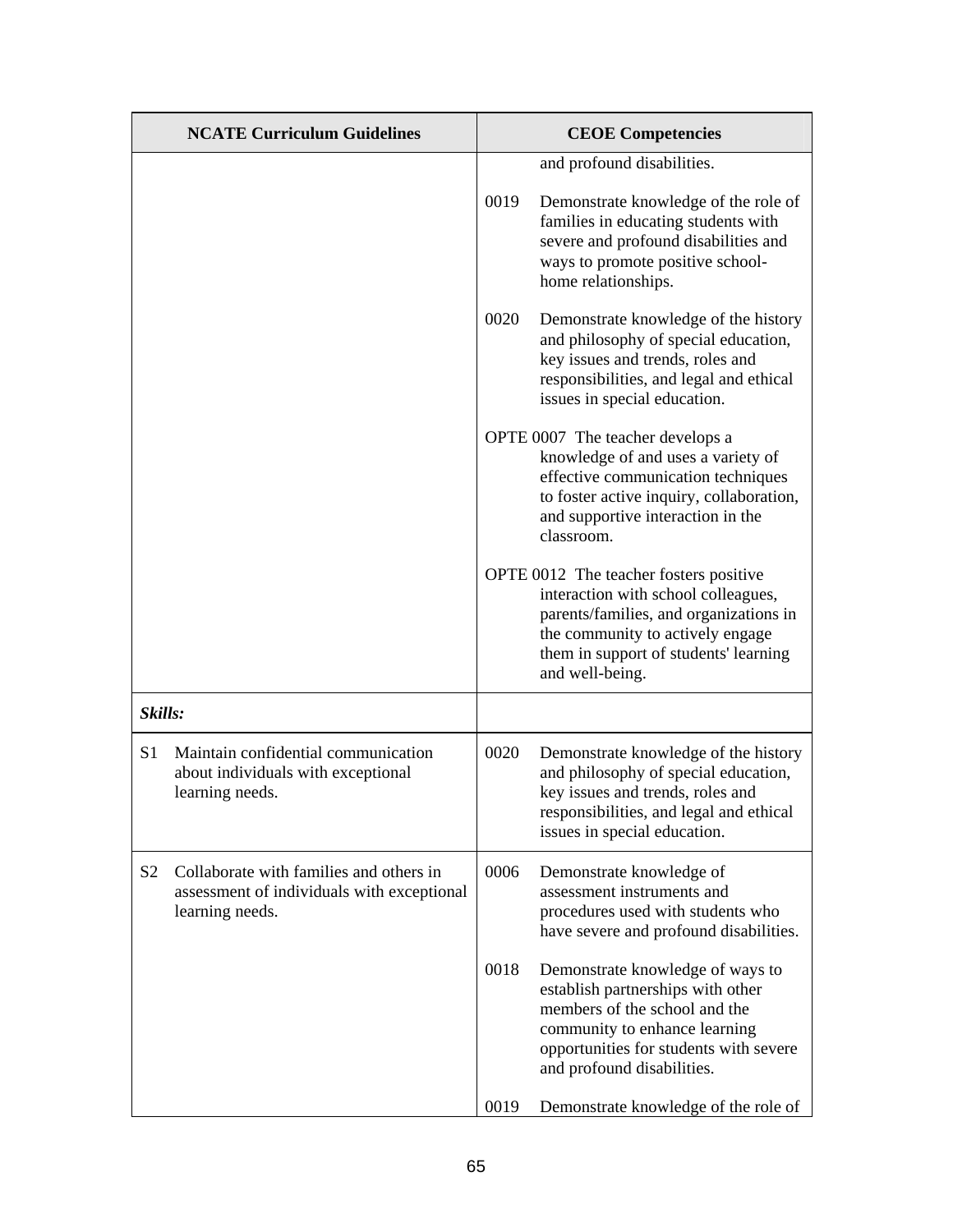|                | <b>NCATE Curriculum Guidelines</b>                                                                                                      |      | <b>CEOE Competencies</b>                                                                                                                                                                                                |
|----------------|-----------------------------------------------------------------------------------------------------------------------------------------|------|-------------------------------------------------------------------------------------------------------------------------------------------------------------------------------------------------------------------------|
|                |                                                                                                                                         |      | families in educating students with<br>severe and profound disabilities and<br>ways to promote positive school-<br>home relationships.                                                                                  |
| S <sub>3</sub> | Foster respectful and beneficial<br>relationships between families and<br>professionals.                                                | 0019 | Demonstrate knowledge of the role of<br>families in educating students with<br>severe and profound disabilities and<br>ways to promote positive school-<br>home relationships.                                          |
|                |                                                                                                                                         |      | OPTE 0012 The teacher fosters positive<br>interaction with school colleagues,<br>parents/families, and organizations in<br>the community to actively engage<br>them in support of students' learning<br>and well-being. |
| S4             | Assist individuals with exceptional<br>learning needs and their families in<br>becoming active participants in the<br>educational team. | 0010 | Demonstrate knowledge of policies<br>and procedures for developing and<br>implementing IEPs and IFSPs for<br>students with severe and profound<br>disabilities.                                                         |
|                |                                                                                                                                         | 0019 | Demonstrate knowledge of the role of<br>families in educating students with<br>severe and profound disabilities and<br>ways to promote positive school-<br>home relationships.                                          |
|                |                                                                                                                                         |      | OPTE 0012 The teacher fosters positive<br>interaction with school colleagues,<br>parents/families, and organizations in<br>the community to actively engage<br>them in support of students' learning<br>and well-being. |
| S <sub>5</sub> | Plan and conduct collaborative<br>conferences with individuals with<br>exceptional learning needs and their<br>families.                | 0019 | Demonstrate knowledge of the role of<br>families in educating students with<br>severe and profound disabilities and<br>ways to promote positive school-<br>home relationships.                                          |
|                |                                                                                                                                         |      | OPTE 0012 The teacher fosters positive<br>interaction with school colleagues,<br>parents/families, and organizations in<br>the community to actively engage<br>them in support of students' learning                    |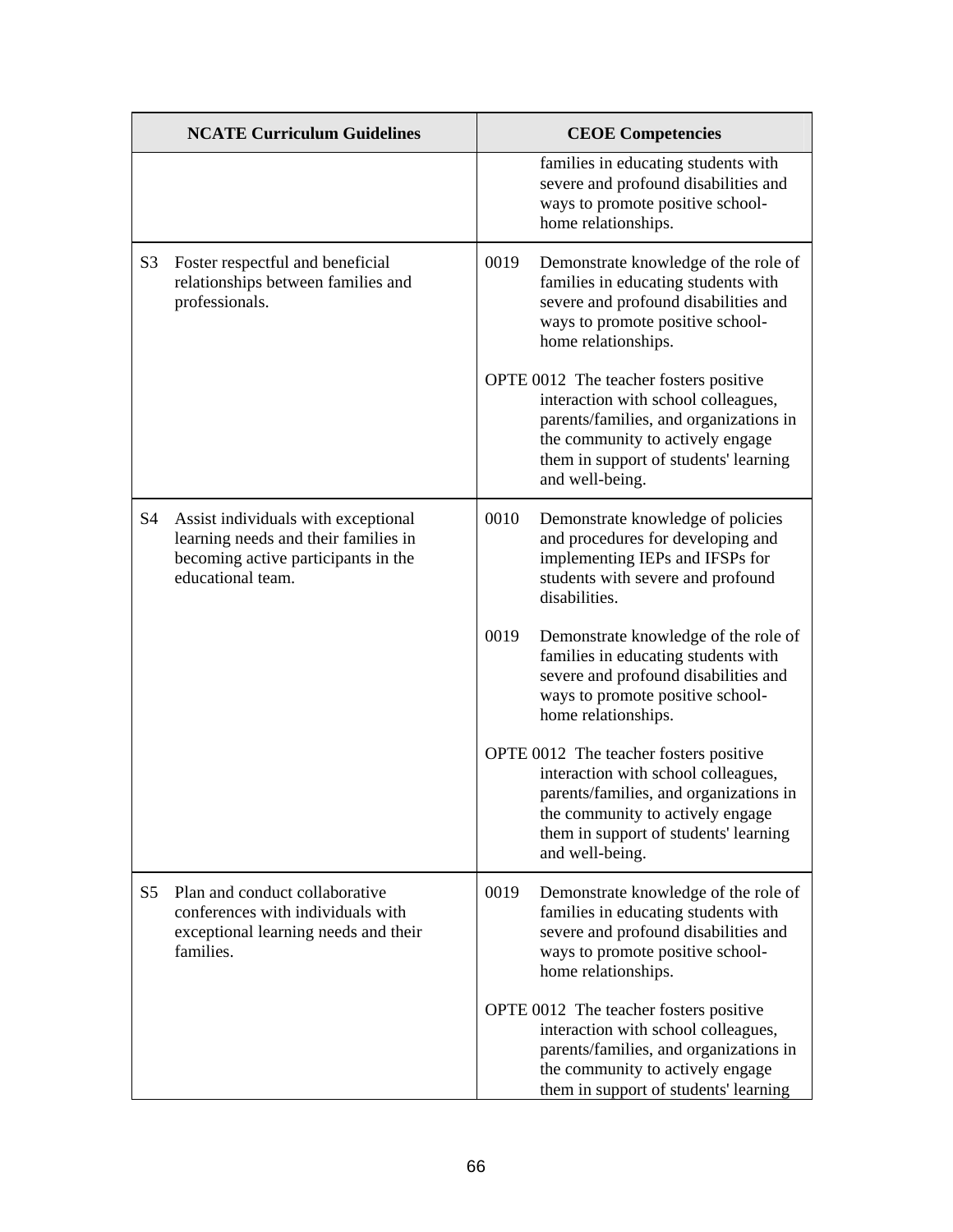|                | <b>NCATE Curriculum Guidelines</b>                                                                                                                 | <b>CEOE</b> Competencies |                                                                                                                                                                                                                 |
|----------------|----------------------------------------------------------------------------------------------------------------------------------------------------|--------------------------|-----------------------------------------------------------------------------------------------------------------------------------------------------------------------------------------------------------------|
|                |                                                                                                                                                    |                          | and well-being.                                                                                                                                                                                                 |
| S <sub>6</sub> | Collaborate with school personnel and<br>community members in integrating<br>individuals with exceptional learning<br>needs into various settings. | 0018                     | Demonstrate knowledge of ways to<br>establish partnerships with other<br>members of the school and the<br>community to enhance learning<br>opportunities for students with severe<br>and profound disabilities. |
|                |                                                                                                                                                    | 0020                     | Demonstrate knowledge of the history<br>and philosophy of special education,<br>key issues and trends, roles and<br>responsibilities, and legal and ethical<br>issues in special education.                     |
| S7             | Use group problem solving skills to<br>develop, implement and evaluate<br>collaborative activities.                                                | 0018                     | Demonstrate knowledge of ways to<br>establish partnerships with other<br>members of the school and the<br>community to enhance learning<br>opportunities for students with severe<br>and profound disabilities. |
|                |                                                                                                                                                    | 0019                     | Demonstrate knowledge of the role of<br>families in educating students with<br>severe and profound disabilities and<br>ways to promote positive school-<br>home relationships.                                  |
|                |                                                                                                                                                    | 0020                     | Demonstrate knowledge of the history<br>and philosophy of special education,<br>key issues and trends, roles and<br>responsibilities, and legal and ethical<br>issues in special education.                     |
| <b>S8</b>      | Model techniques and coach others in the<br>use of instructional methods and<br>accommodations.                                                    | 0018                     | Demonstrate knowledge of ways to<br>establish partnerships with other<br>members of the school and the<br>community to enhance learning<br>opportunities for students with severe<br>and profound disabilities. |
|                |                                                                                                                                                    | 0020                     | Demonstrate knowledge of the history<br>and philosophy of special education,<br>key issues and trends, roles and<br>responsibilities, and legal and ethical<br>issues in special education.                     |
| S9             | Communicate with school personnel about<br>the characteristics and needs of                                                                        | 0018                     | Demonstrate knowledge of ways to<br>establish partnerships with other                                                                                                                                           |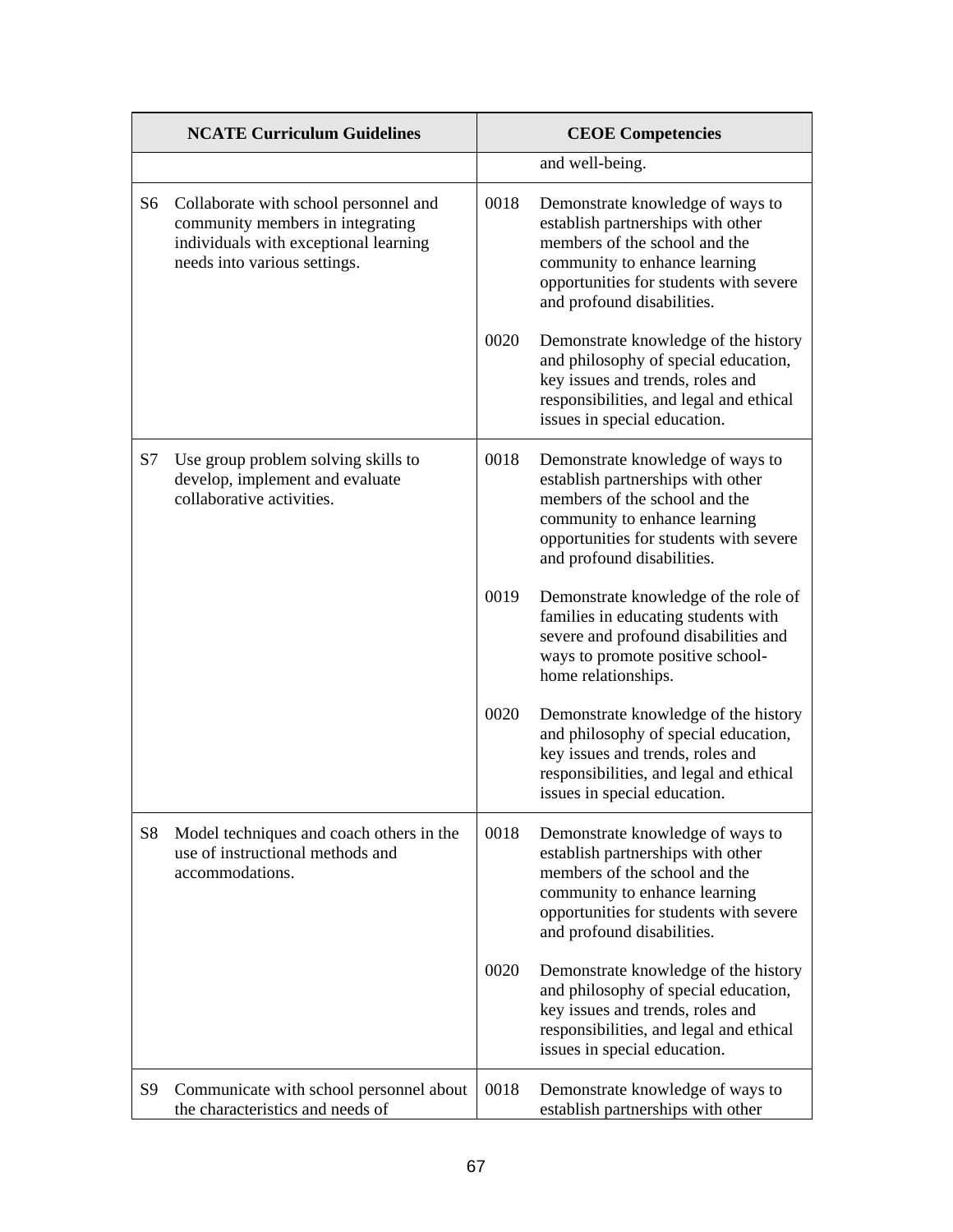|    | <b>NCATE Curriculum Guidelines</b>                                                                                                                                           | <b>CEOE Competencies</b> |                                                                                                                                                                                                                 |
|----|------------------------------------------------------------------------------------------------------------------------------------------------------------------------------|--------------------------|-----------------------------------------------------------------------------------------------------------------------------------------------------------------------------------------------------------------|
|    | individuals with exceptional learning<br>needs.                                                                                                                              |                          | members of the school and the<br>community to enhance learning<br>opportunities for students with severe<br>and profound disabilities.                                                                          |
|    | S10 Communicate effectively with families of<br>individuals with exceptional learning<br>needs from diverse backgrounds.                                                     | 0019                     | Demonstrate knowledge of the role of<br>families in educating students with<br>severe and profound disabilities and<br>ways to promote positive school-<br>home relationships.                                  |
|    | S11 Observe, evaluate and provide feedback to<br>paraeducators.                                                                                                              | 0018                     | Demonstrate knowledge of ways to<br>establish partnerships with other<br>members of the school and the<br>community to enhance learning<br>opportunities for students with severe<br>and profound disabilities. |
|    | <b>IIC:</b> Individualized Independence<br><b>Curriculum</b>                                                                                                                 |                          |                                                                                                                                                                                                                 |
|    | 10. Collaboration                                                                                                                                                            |                          |                                                                                                                                                                                                                 |
|    | Knowledge:                                                                                                                                                                   |                          |                                                                                                                                                                                                                 |
| K1 | Parent education programs and behavior<br>management guides that address severe<br>behavior problems and facilitation<br>communication for individuals with<br>disabilities. | 0019                     | Demonstrate knowledge of the role of<br>families in educating students with<br>severe and profound disabilities and<br>ways to promote positive school-<br>home relationships.                                  |
| K2 | Collaborative and/or consultative role of<br>the special education teacher in the<br>reintegration of individuals with<br>disabilities.                                      | 0010                     | Demonstrate knowledge of policies<br>and procedures for developing and<br>implementing IEPs and IFSPs for<br>students with severe and profound<br>disabilities.                                                 |
|    |                                                                                                                                                                              | 0018                     | Demonstrate knowledge of ways to<br>establish partnerships with other<br>members of the school and the<br>community to enhance learning<br>opportunities for students with severe<br>and profound disabilities. |
|    |                                                                                                                                                                              | 0020                     | Demonstrate knowledge of the history<br>and philosophy of special education,<br>key issues and trends, roles and<br>responsibilities, and legal and ethical                                                     |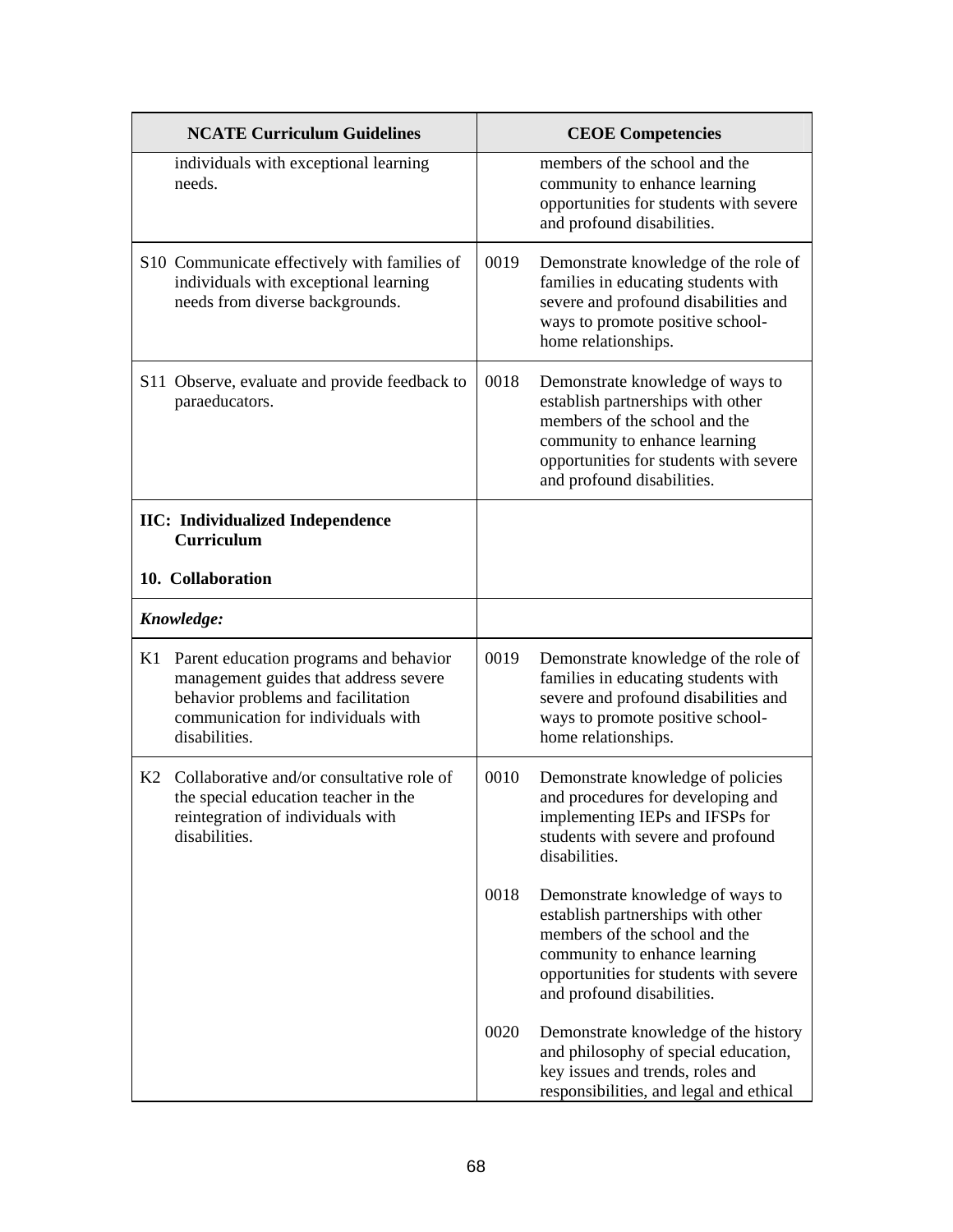|                | <b>NCATE Curriculum Guidelines</b>                                                                                                               |      | <b>CEOE Competencies</b>                                                                                                                                                                                        |  |
|----------------|--------------------------------------------------------------------------------------------------------------------------------------------------|------|-----------------------------------------------------------------------------------------------------------------------------------------------------------------------------------------------------------------|--|
|                |                                                                                                                                                  |      | issues in special education.                                                                                                                                                                                    |  |
| K3             | Roles of professional groups and referral<br>agencies in identifying, assessing, and<br>providing services to individuals with<br>disabilities.  | 0020 | Demonstrate knowledge of the history<br>and philosophy of special education,<br>key issues and trends, roles and<br>responsibilities, and legal and ethical<br>issues in special education.                     |  |
| Skills:        |                                                                                                                                                  |      |                                                                                                                                                                                                                 |  |
| S <sub>1</sub> | Participate in the selection and<br>implementation of augmentative or<br>alternative communication systems.                                      | 0004 | Demonstrate knowledge of cognitive<br>and communicative characteristics<br>and needs of students with severe and<br>profound disabilities.                                                                      |  |
|                |                                                                                                                                                  | 0008 | Demonstrate knowledge of<br>procedures for assessing the physical<br>and communicative development of<br>students with severe and profound<br>disabilities.                                                     |  |
|                |                                                                                                                                                  | 0015 | Demonstrate knowledge of research-<br>based strategies and techniques for<br>promoting the communicative and<br>language development of students<br>with severe and profound disabilities.                      |  |
|                |                                                                                                                                                  | 0018 | Demonstrate knowledge of ways to<br>establish partnerships with other<br>members of the school and the<br>community to enhance learning<br>opportunities for students with severe<br>and profound disabilities. |  |
| S <sub>2</sub> | Use local community, and state and<br>provincial resources to assist in<br>programming with individuals with<br>disabilities.                    | 0020 | Demonstrate knowledge of the history<br>and philosophy of special education,<br>key issues and trends, roles and<br>responsibilities, and legal and ethical<br>issues in special education.                     |  |
| S <sub>3</sub> | Select, plan, and coordinate activities of<br>related services personnel to maximize<br>direct instruction for individuals with<br>disabilities. | 0018 | Demonstrate knowledge of ways to<br>establish partnerships with other<br>members of the school and the<br>community to enhance learning<br>opportunities for students with severe<br>and profound disabilities. |  |
| S <sub>4</sub> | Collaborate with team members to plan                                                                                                            | 0010 | Demonstrate knowledge of policies                                                                                                                                                                               |  |